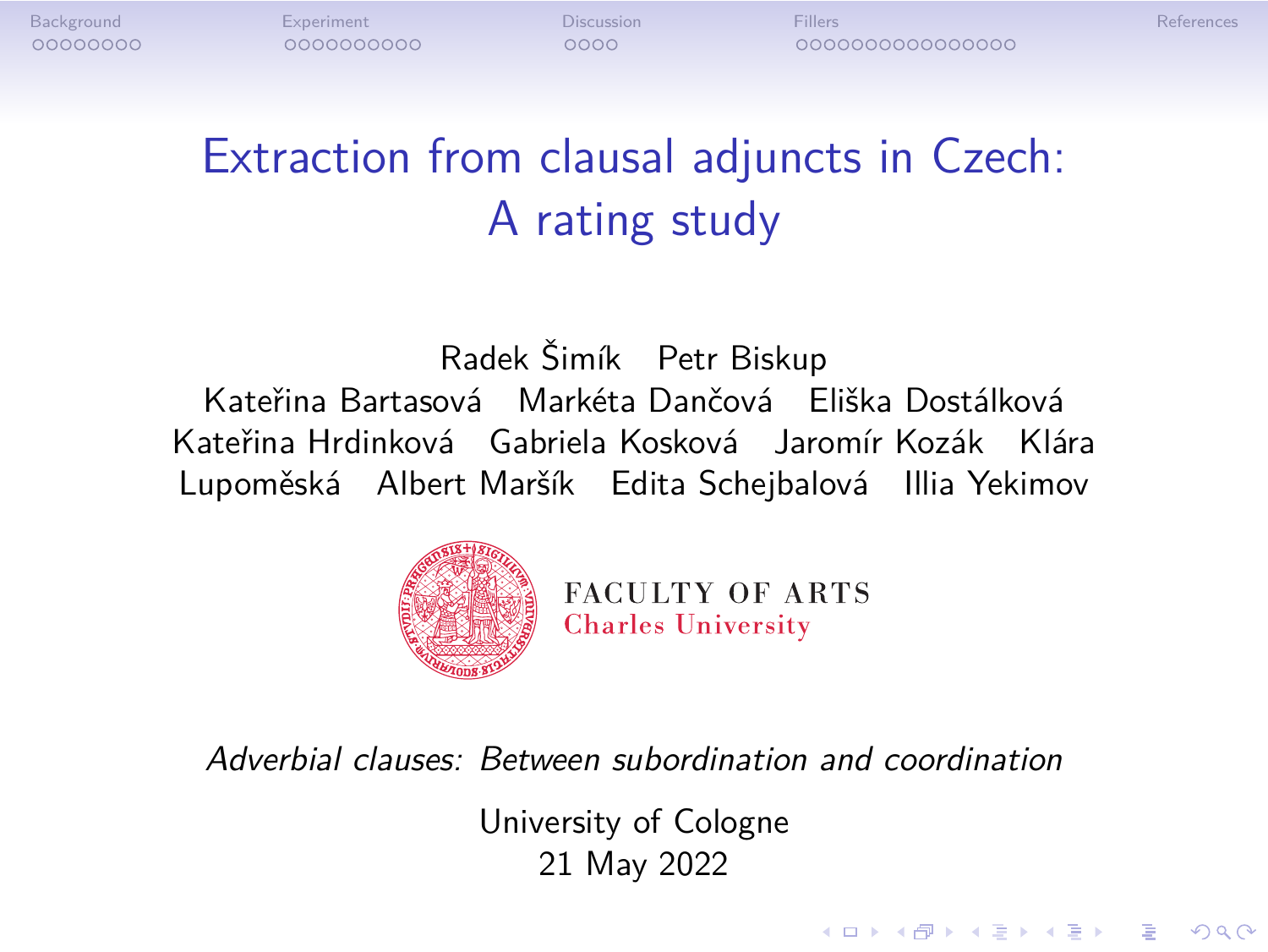| Experiment<br>0000000000 | <b>Discussion</b><br>0000 | Fillers<br>000000000000000                                                                                                                                             | References                                                                                                                                                                                                                                                                                                                                                                                                                                                                                                                                                                               |
|--------------------------|---------------------------|------------------------------------------------------------------------------------------------------------------------------------------------------------------------|------------------------------------------------------------------------------------------------------------------------------------------------------------------------------------------------------------------------------------------------------------------------------------------------------------------------------------------------------------------------------------------------------------------------------------------------------------------------------------------------------------------------------------------------------------------------------------------|
|                          |                           |                                                                                                                                                                        |                                                                                                                                                                                                                                                                                                                                                                                                                                                                                                                                                                                          |
|                          |                           |                                                                                                                                                                        |                                                                                                                                                                                                                                                                                                                                                                                                                                                                                                                                                                                          |
|                          |                           |                                                                                                                                                                        | Huang 1982                                                                                                                                                                                                                                                                                                                                                                                                                                                                                                                                                                               |
|                          |                           |                                                                                                                                                                        |                                                                                                                                                                                                                                                                                                                                                                                                                                                                                                                                                                                          |
|                          |                           |                                                                                                                                                                        |                                                                                                                                                                                                                                                                                                                                                                                                                                                                                                                                                                                          |
|                          |                           |                                                                                                                                                                        |                                                                                                                                                                                                                                                                                                                                                                                                                                                                                                                                                                                          |
|                          |                           |                                                                                                                                                                        |                                                                                                                                                                                                                                                                                                                                                                                                                                                                                                                                                                                          |
|                          |                           |                                                                                                                                                                        | (Norwegian)                                                                                                                                                                                                                                                                                                                                                                                                                                                                                                                                                                              |
|                          | but<br>right away.'       | $(1)$ *Who did Mary cry [after John hit t]?<br>Exceptions noted frequently:<br>Growing experimental evidence<br>å sende ut t med en gang.<br>to send out with one time | Adjunct islands<br>Clausal tensed adjuncts are traditionally considered islands for extraction:<br>Grosu 1981; Deane 1991; Kluender 1998; a.o.<br>(2) This is the watch $OP$ that I got upset when I lost t<br>(3) The person who I would kill myself $\left[$ if I couldn't marry t is Jane.<br>Dal Farra 2019; Kush et al. 2019; Bondevik et al. 2021<br>(4) [] men [ <sub>CT</sub> takkekortene] blir hun skuffet<br>[om de glemmer<br>thank you cards DEF becomes she disappointed if they forget<br>'[] but the thank you cards she will be disappointed if they forget to send our |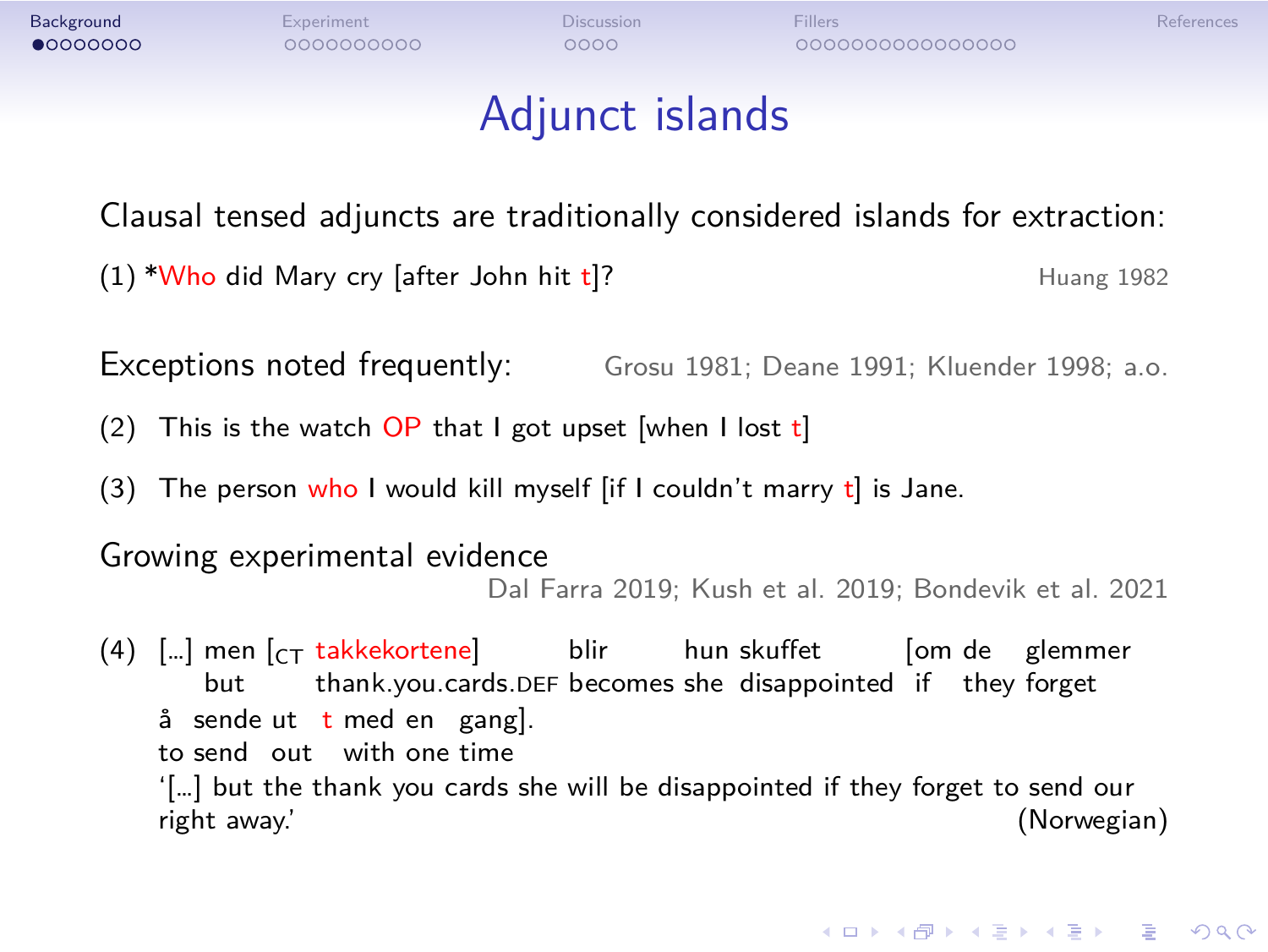## Extraction from clausal adjuncts in Czech

### Extraction from **conditional** adjuncts: Lešnerová & Oliva 2003

(5) Na on každé every hračce toy je is nálepka, sticker kterou which [když when dítě child odevzdá hands.in t], obdrží receives dárek. gift 'On every toy there's a sticker such that when a child hands the sticker in, they receive a gift.'

Extraction from other clausal adjunct types: Biskup & Šimík 2019

### (6) **Correlative clause**

To that je is ten the chlap, man kterému which.DAT [co what dáš give.2SG t], to that loses t], to ztratí. 'That's the man such that he will lose whatever you give him.'

### (7) **Purpose clause**

To that je is řečník, speaker kterého which.ACC [aby in.order nalákali attract t], museli must by SBJV mít have peníze. money 'That's a speaker such that they'd have to have money in order to attract him.'

(based on corpusd data/intuitions)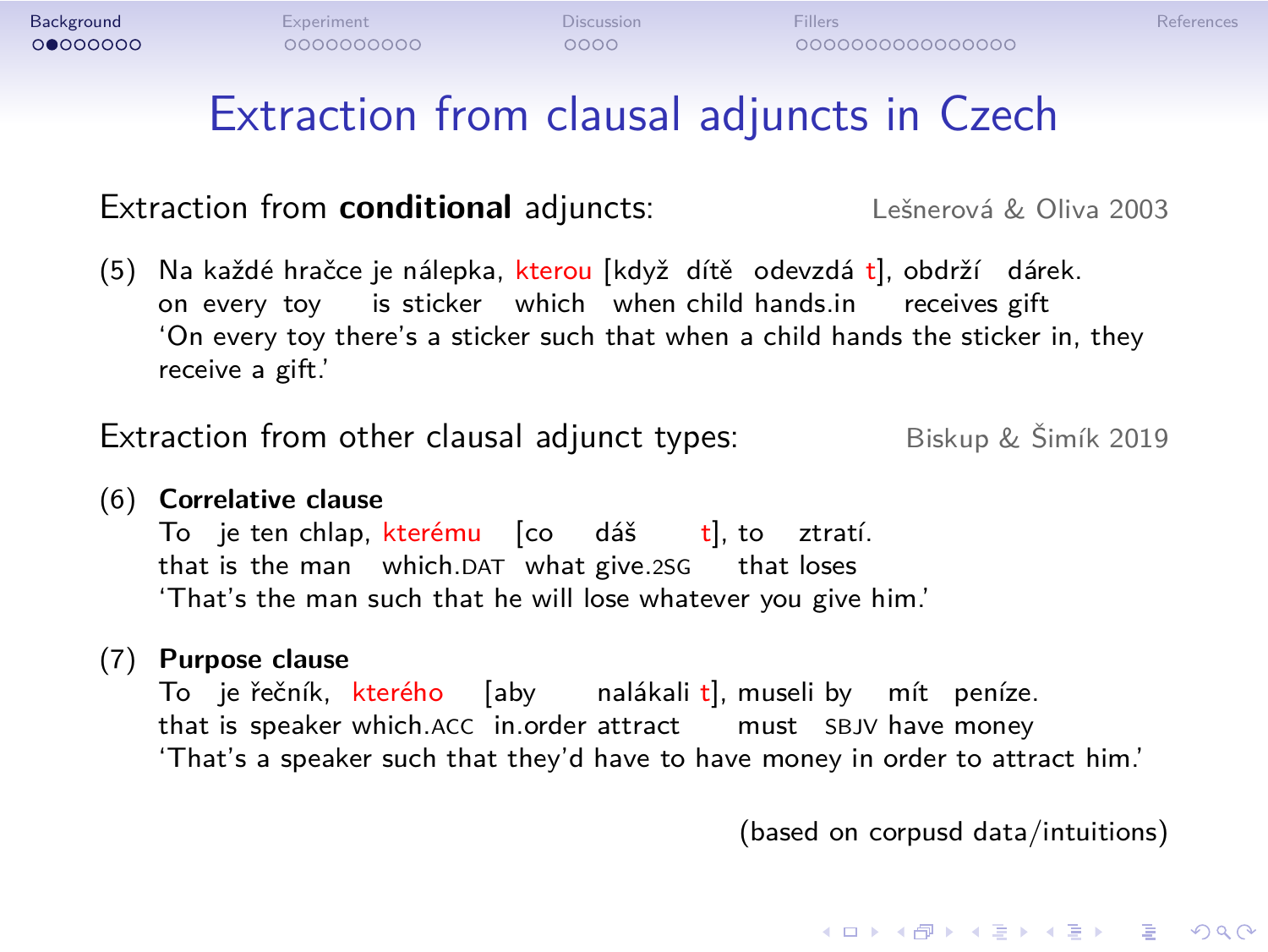# **Background Experiment Discussion Fillers**<br> **COOR COOR DISCUSSION DISCUSSION DISCUSSION**<br>
COOR DISCUSSION DISCUSSION DISCUSSION DISCORDIO DISCUSSION DISCUSSION Left vs. right adjunct

Extraction from left adjuncts is acceptable; not so from right adjuncts:

Biskup & Šimík 2019

### (8) **Correlative (left) vs. free relative (right) clause**

- a. To jettenchlap, <mark>kterému</mark> [co dáš that is the man which.DAT what give.2SG t], to ztratí. that loses
- b. \*To je ten chlap, <mark>kterému</mark> ztratí [co dáš that is the man which.DAT loses what give.2SG t]. (Intended:) 'That's the man such that he will lose whatever you give him.'

### (9) **Purpose clause (left vs. right)**

- a. To je řečník, kterého [aby that is speaker which.ACC in.order attract must SBJV have money nalákali t], museli by mít peníze.
- b. \*To je řečník, kterého by museli-mít peníze [aby that is speaker which.ACC SBJV must have money in.order attract nalákali t]. (Intended:) 'That's a speaker such that they'd have to have money in order to attract him.'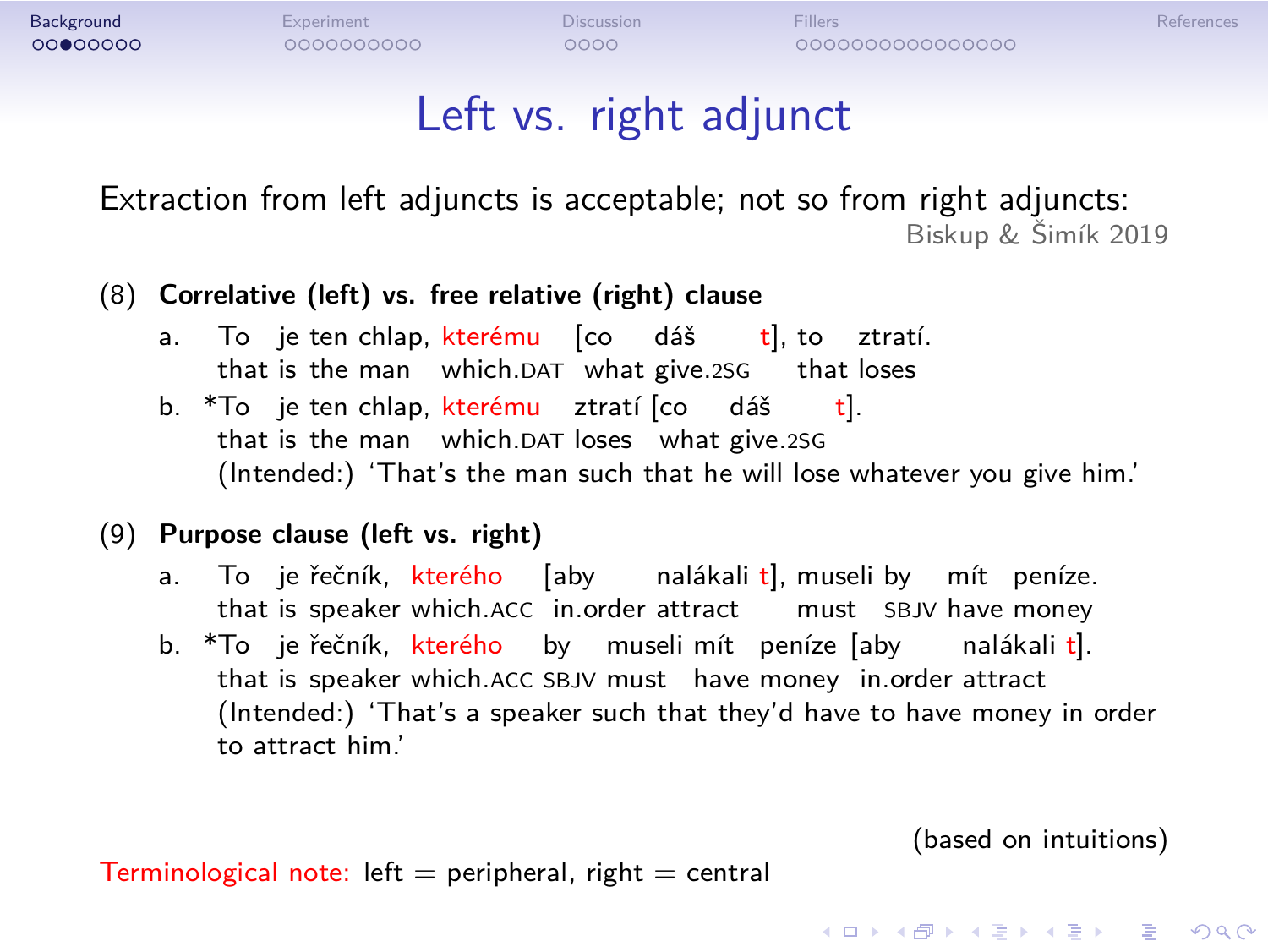### Relative vs. interrogative

Relative extraction more acceptable than interrogative extraction:

### (10) **Relative vs. interrogative (out of correlative)**

- a. To that je is ten the chlap, man kterému which.DAT [co what dáš give.2SG t], to ztratí. that loses 'That's the man such that he will lose whatever you give him.'
- b. ?Nevím, kterému chlapovi [co dáš NEG.know which man.DAT what give.2SG that loses t], to ztratí. Intended: 'I don't know which man is such that he will lose whatever you give him.'

### (11) **Relative vs. interrogative (out of purpose)**

- a. To je řečník, <mark>kterého</mark> [aby that is speaker which.ACC in.order attract nalákali t], museli by mít peníze. must SBJV have money 'That's a speaker such that they'd have to have money in order to attract him.'
- b. ?Nevím, kterého řečníka NEG.know which speaker.ACC in.order attract must SBJV have [aby nalákali t], museli by mít peníze. money

Intended: 'I don't know which speaker is such that they'd have to have money in order to attract him.'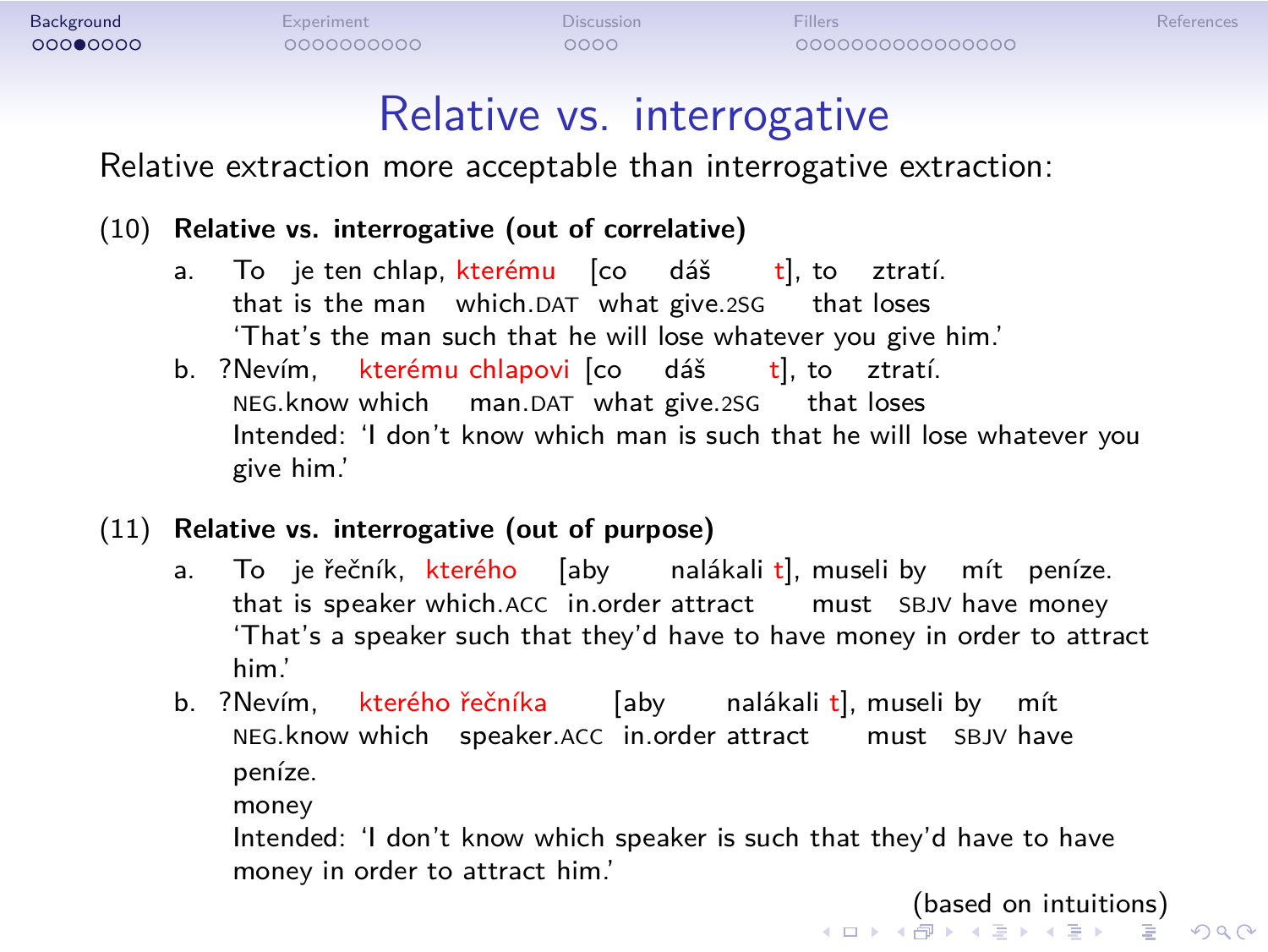

Extraction of interrogative phrases X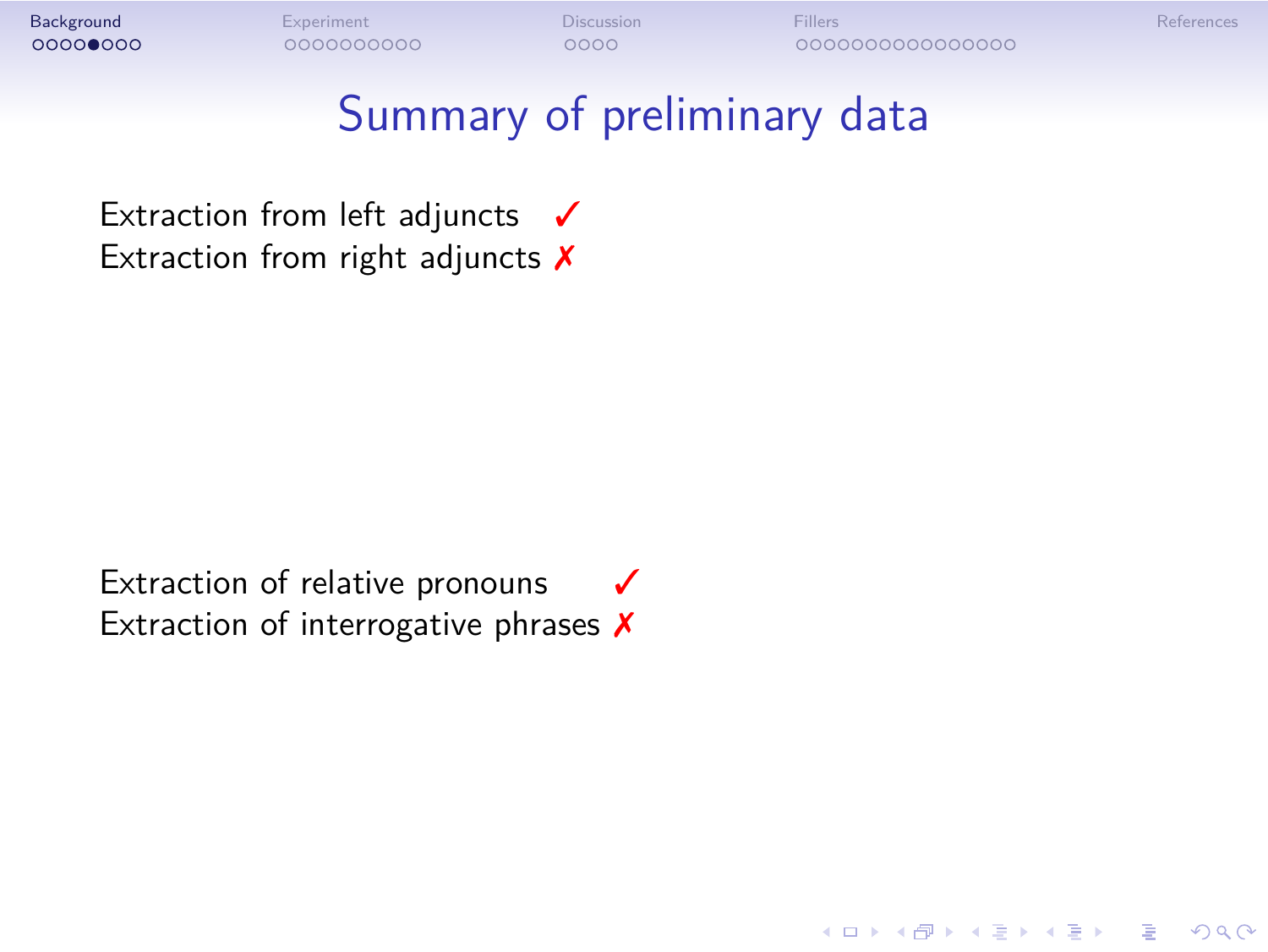${\small \textbf{Background} \hspace{25pt} \begin{array}{l} \text{Eigen} \hspace{15pt} \text{Eigen} \hspace{15pt} \text{Discussion} \hspace{15pt} \text{Fillers} \hspace{15pt} \\\\ \text{OOOOO} \hspace{15pt} \text{OOOOO} \hspace{15pt} \text{OOOOO} \hspace{15pt} \end{array} \hspace{15pt} \begin{array}{l} \text{Eil} \hspace{10pt} \text{Eil} \hspace{10pt} \text{Eil} \hspace{10pt} \text{Eil} \hspace{10pt} \text{Eil} \hspace{10pt} \text{Eil}$ 

## Summary of preliminary data

Extraction from left adjuncts √ Extraction from right adjuncts  $$ 

Left adjuncts are believed to be

- more complex than right adjuncts **and a state of the set of the Haegeman 2003**
- in derived positions/specifiers **Fig. 1982**; Müller 2010
- *•* backgrounded/presupposed/topicalized Mathesius 1947; Declerck & Reed 2001; a.o.
- *→* **wrongly** expected to be opaque for extraction (by most locality theories)

Extraction of relative pronouns √ Extraction of interrogative phrases X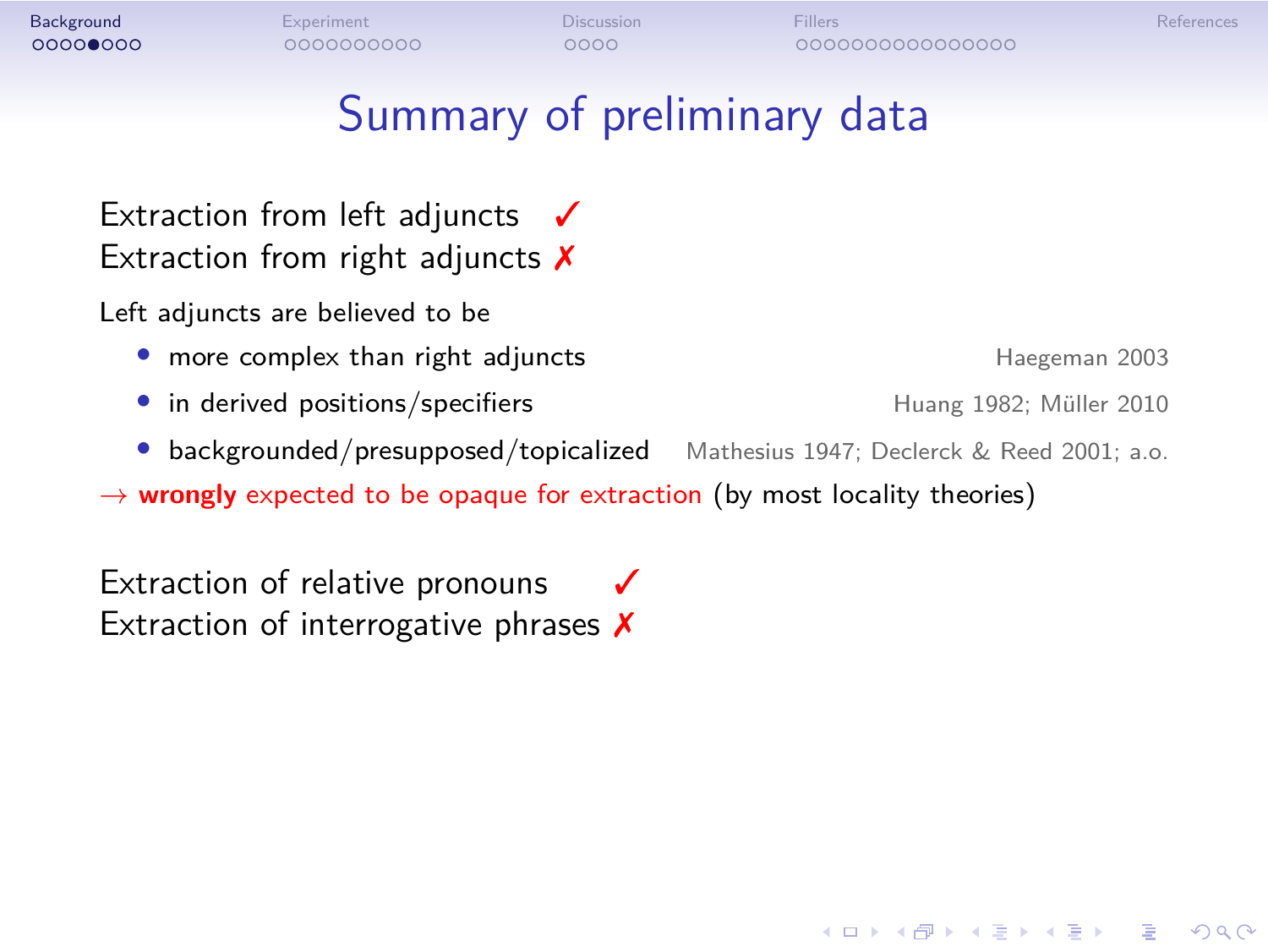## Background Experiment Discussion Fillers References Summary of preliminary data Extraction from left adjuncts √ Extraction from right adjuncts  $$ Left adjuncts are believed to be • more complex than right adjuncts **and a state of the set of the Haegeman 2003** • in derived positions/specifiers **Fig. 1982**; Müller 2010 *•* backgrounded/presupposed/topicalized Mathesius 1947; Declerck & Reed 2001; a.o. *→* **wrongly** expected to be opaque for extraction (by most locality theories) Extraction of relative pronouns √ Extraction of interrogative phrases  $$ Relative pronouns/operators are believed to be • more complex than interrogative ones Rudin 2009; Daskalaki 2020 (e.g. Bulgarian interrogative *koj* vs. relative *kojto*)

• backgrounded/anaphoric (not focused) Abeillé et al. 2020

*→* **correctly** expected to be more mobile (by most locality theories)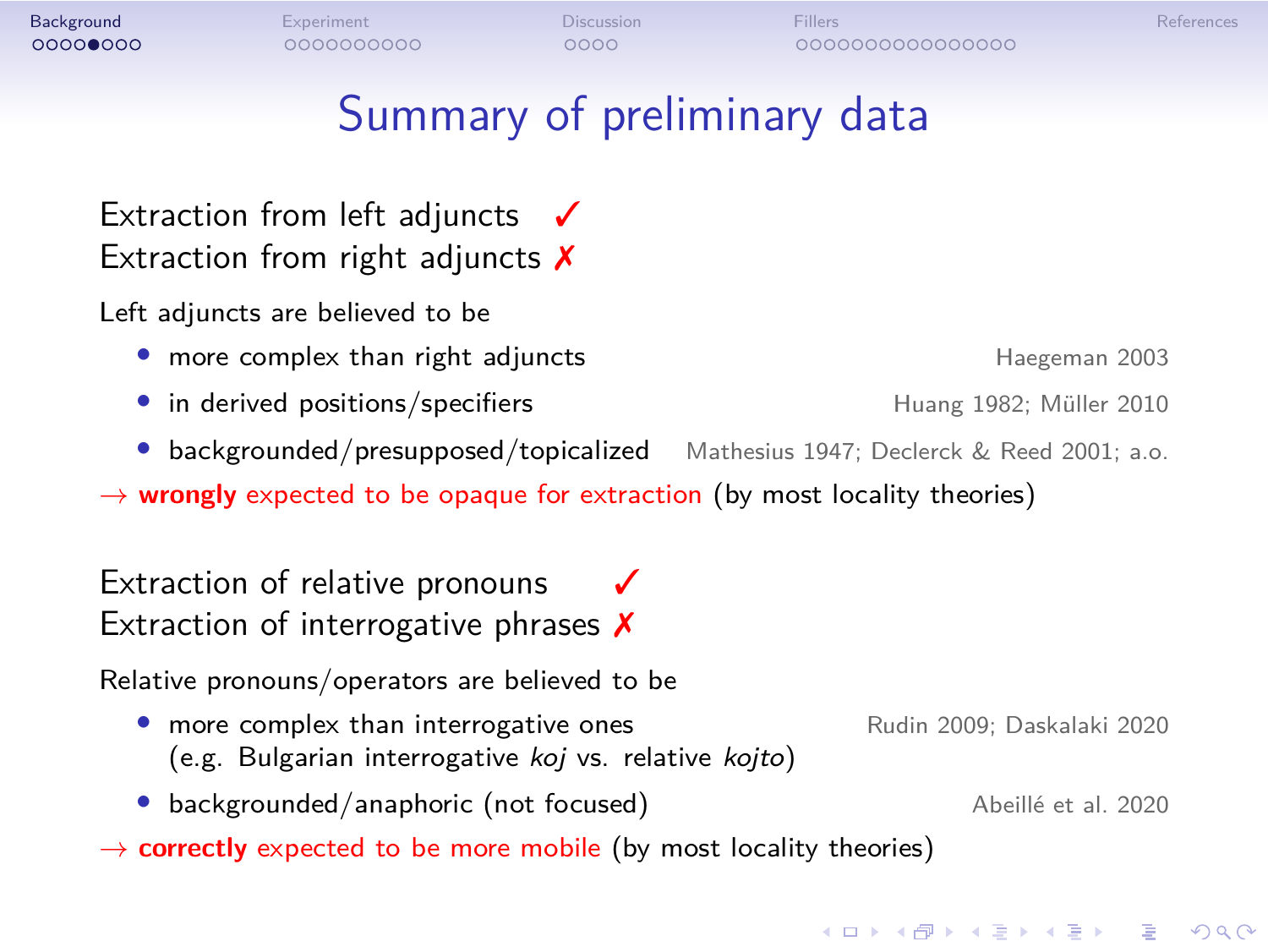### **Background** Experiment Discussion Fillers<br>**Background Discussion Discussion Fillers** References Conceivable approaches Syntax/Semantics-based approach [SynSem] **Left vs. right** • Left clausal adjuncts are clausal (propositional), syntactically part of the host clause (not orphans) restricting modal/conditional operators Kratzer 2012 clause (not orphans) restricting modal/conditional operators  $(12)$   $\forall$ *w*[ACC(*w*, *w*<sub>0</sub>)  $\land$  [CP<sub>adjunct</sub>]](*w*)  $\rightarrow$  [consequent]](*w*)] **•** Right clausal adjuncts are nominal, i.e. entity-denoting free relatives, arguments in the event structure Hall & Caponigro 2011; Haegeman 2022; Souza de Paula 2022 Hall & Caponigro 2011; Haegeman 2022; Souza de Paula 2022  $(13)$  *∃e*[[verb](*e*) ∧  $\theta$ (*e*, [NP<sub>adjunct</sub>])] *•* Clauses are transparent for extraction; complex nominals are not. *•* Adjunct island reduced to complex NP island. Biskup & Šimík 2019 **Relative vs. interrogative** • Relative phrases/operators are structurally more complex than interrogative ones; e.g. Bulgarian *kojto* vs. *koj*. ones; e.g. Bulgarian *kojto* vs. koj. *•* More complex/featurally specific phrases are more syntactically mobile. Starke 2001; Abels 2012

 $\Box \rightarrow \neg \left( \frac{\partial}{\partial \theta} \right) \rightarrow \neg \left( \frac{\partial}{\partial \theta} \right) \rightarrow \neg \left( \frac{\partial}{\partial \theta} \right) \rightarrow \neg \left( \frac{\partial}{\partial \theta} \right) \rightarrow \neg \left( \frac{\partial}{\partial \theta} \right) \rightarrow \neg \left( \frac{\partial}{\partial \theta} \right) \rightarrow \neg \left( \frac{\partial}{\partial \theta} \right) \rightarrow \neg \left( \frac{\partial}{\partial \theta} \right) \rightarrow \neg \left( \frac{\partial}{\partial \theta} \right) \rightarrow \neg \left( \frac{\partial}{\partial \theta} \right) \rightarrow \neg \left( \frac{\partial}{\partial \theta} \$  $2Q$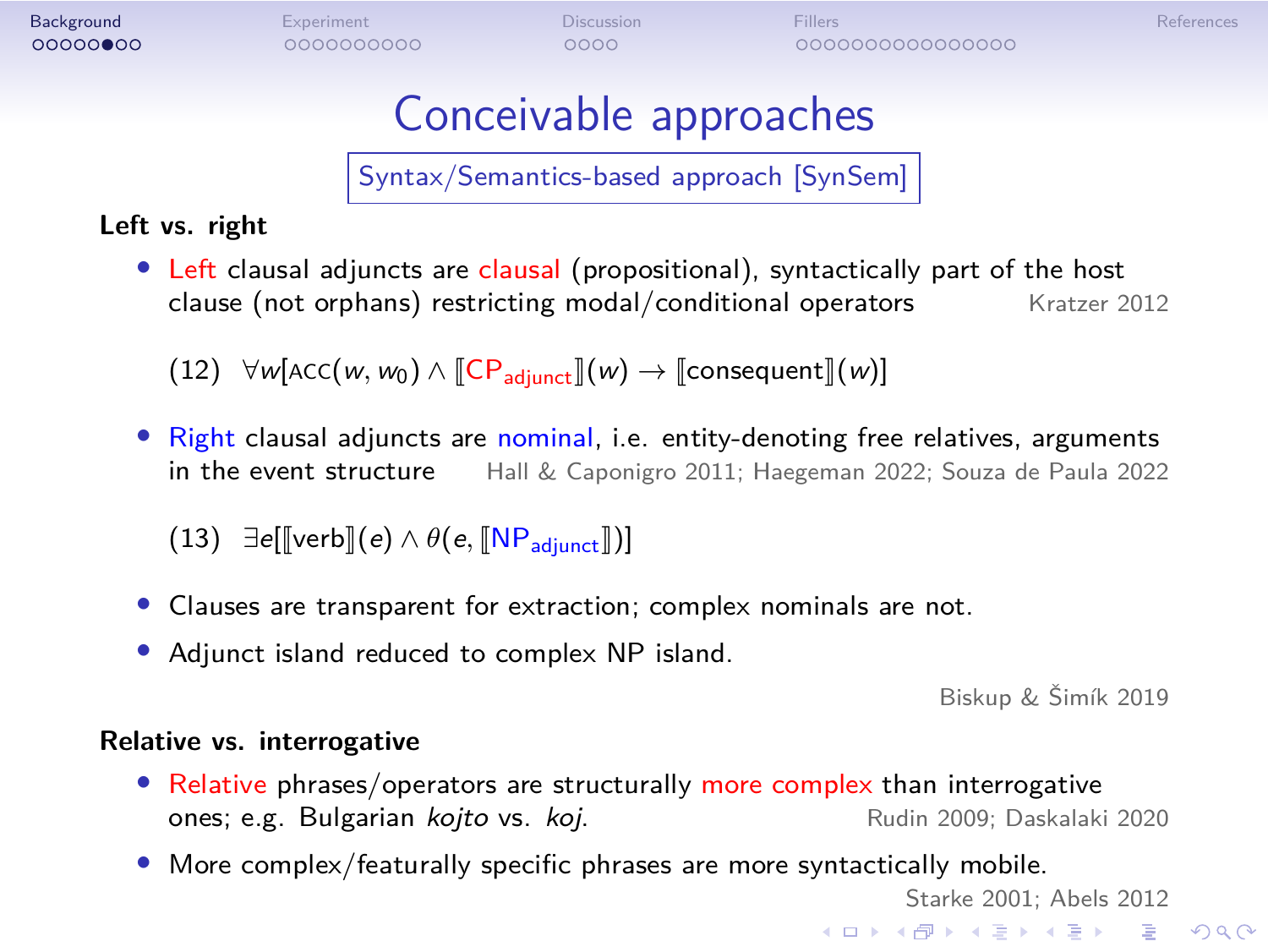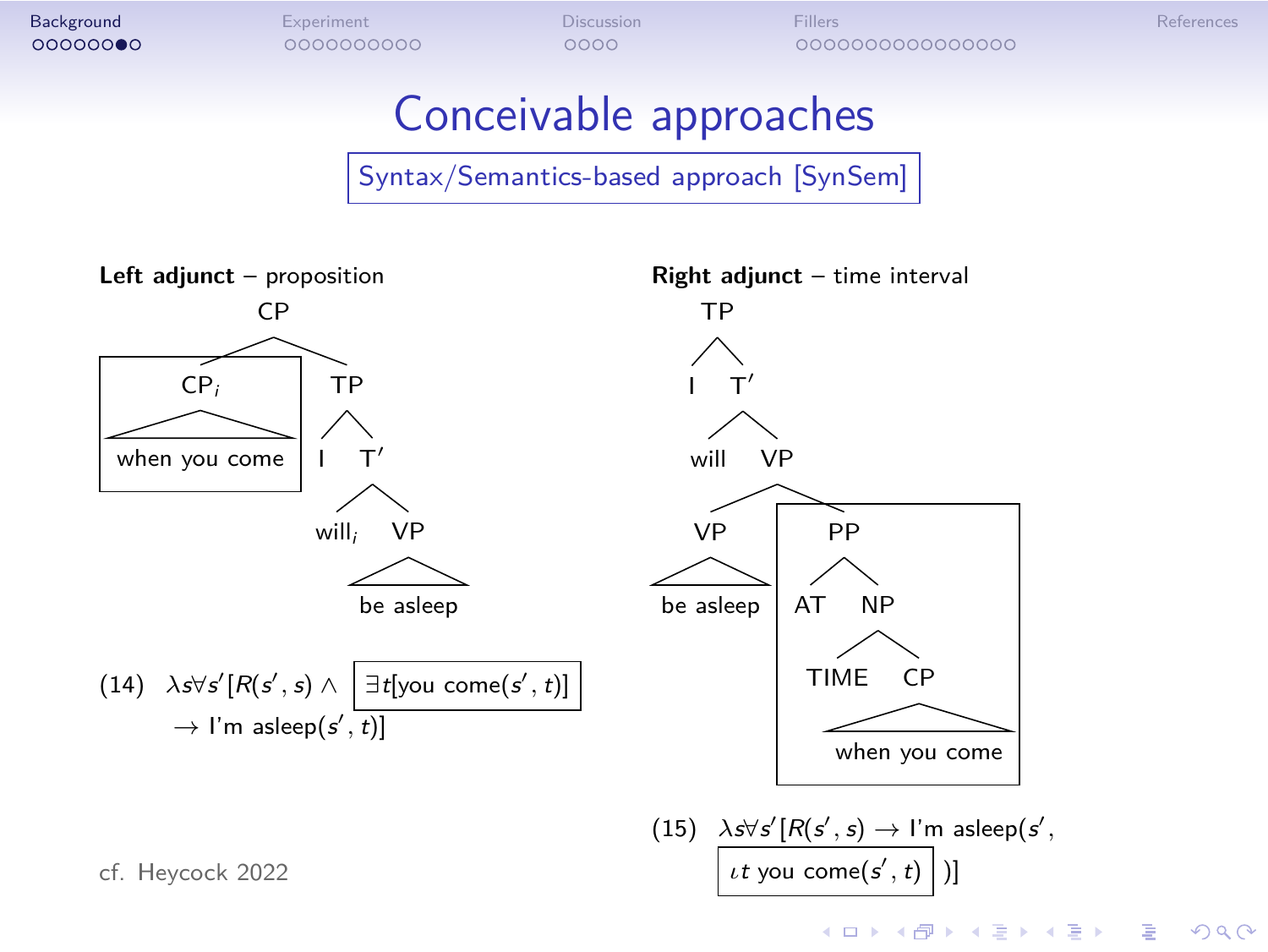Conceivable approaches

Information structure-based approach [InfoStr]

### **Left vs. right**

- *•* Left clausal adjuncts are informationally backgrounded and hence expected to be less transparent.
- *•* Right clausal adjuncts are informationally focused and hence expected to be more transparent.
- *•* This goes counter to the reported Czech data.

Erteschik-Shir 1973; Goldberg 2006; Abeillé et al. 2020

### **Relative vs. interrogative**

- *•* Relative pronouns are backgrounded. Extraction from backgrounded clauses is therefore expected to be acceptable.
- *•* Interrogative phrases are focused. Extraction from backgrounded clauses is therefore expected to unacceptable.
- *•* No difference expected for extraction from right clauses.
	- (16) **Focus–background conflict (FBC) constraint** A focused element should not be part of a backgrounded constituent. Abeillé et al. 2020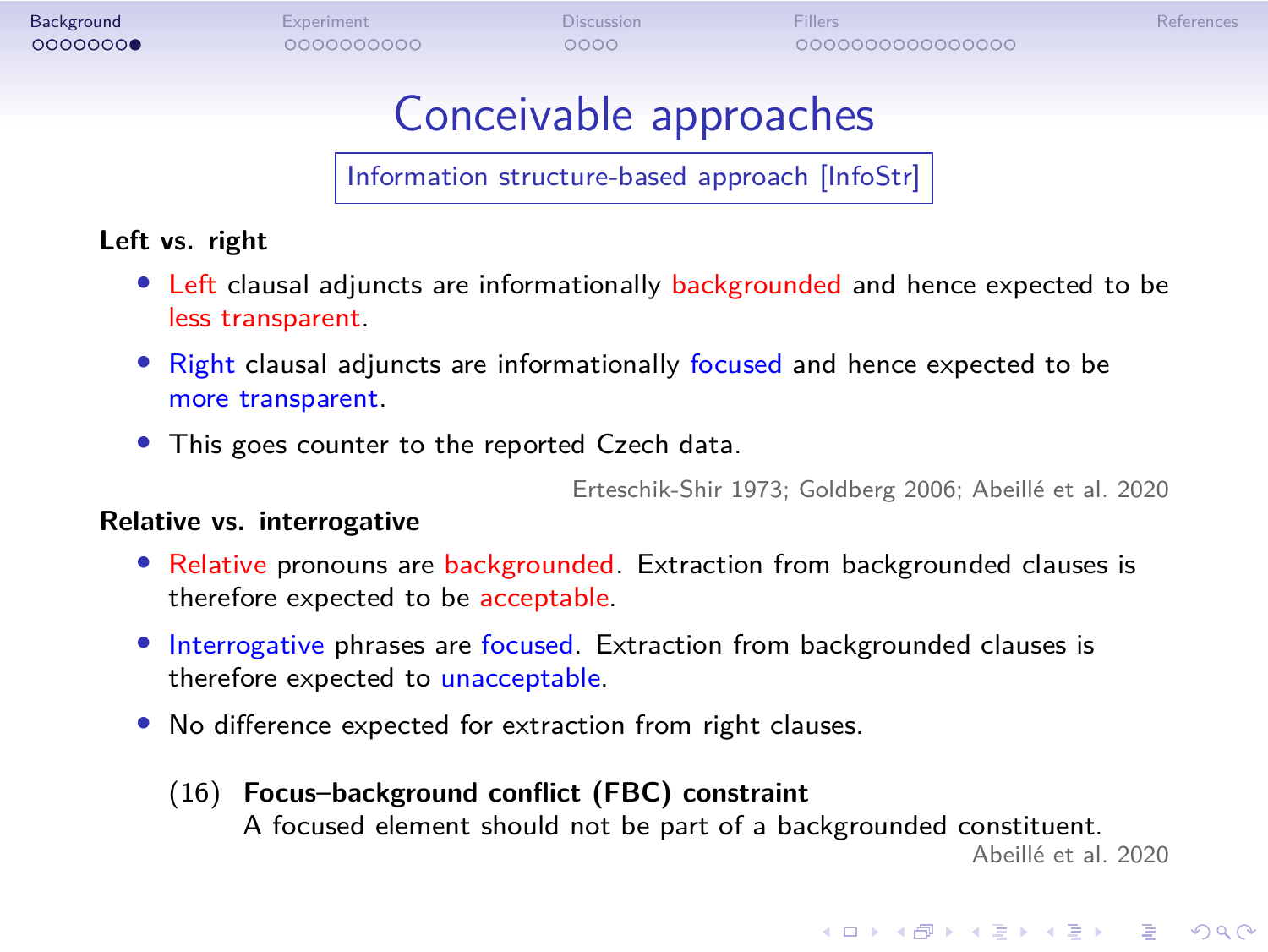

- Q1 Does ADJUNCT POSITION play a role for extraction?
- Q2 Does the TYPE of the extracted WH-PHRASE play a role?
- Q3 Does an overt NOMINAL LAYER in the adjunct play a role?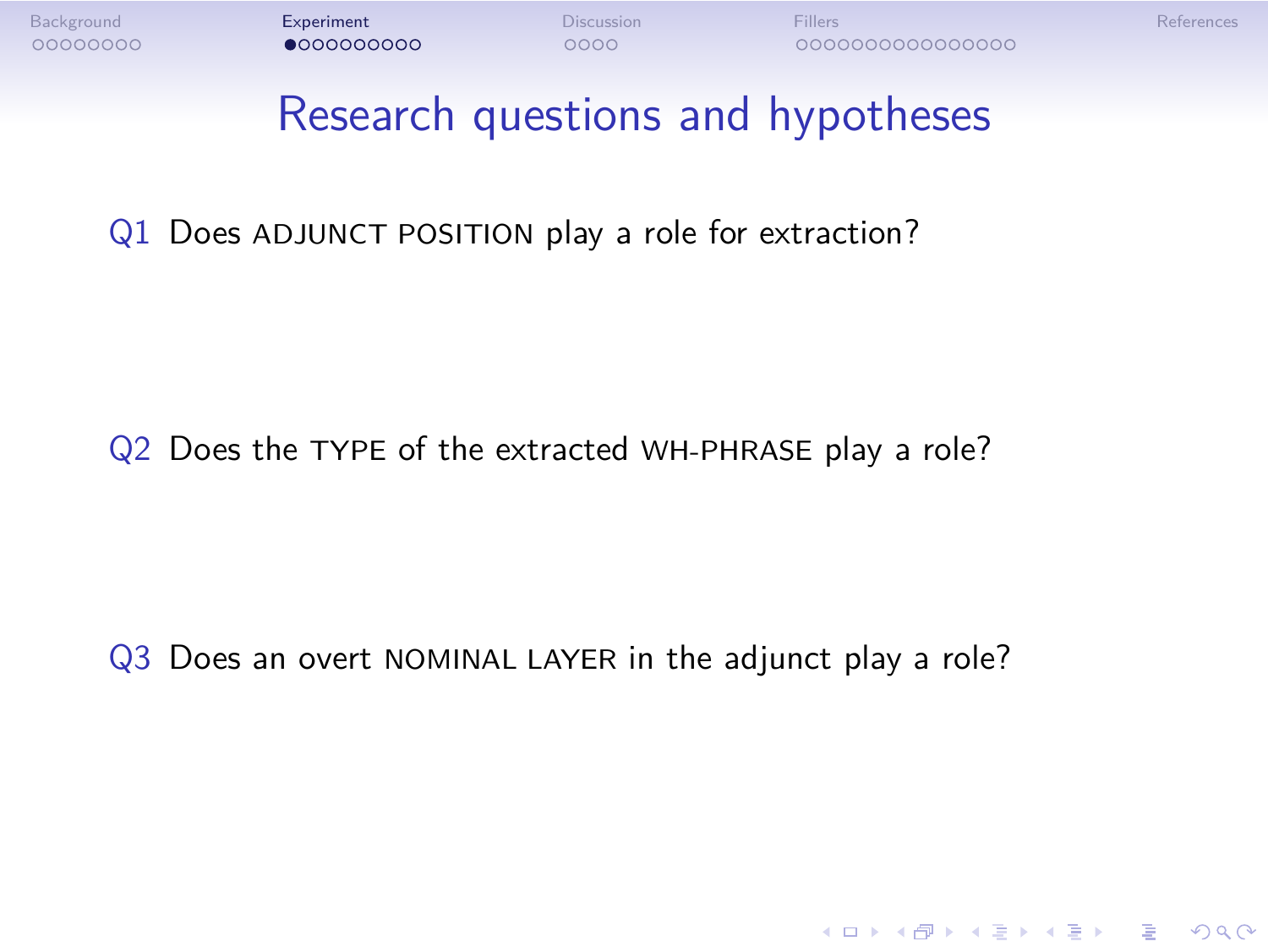

- Q1 Does ADJUNCT POSITION play a role for extraction?
	- *•* SynSem: left *>* right
	- *•* InfoStr: right *>* left
- Q2 Does the TYPE of the extracted WH-PHRASE play a role?
- Q3 Does an overt NOMINAL LAYER in the adjunct play a role?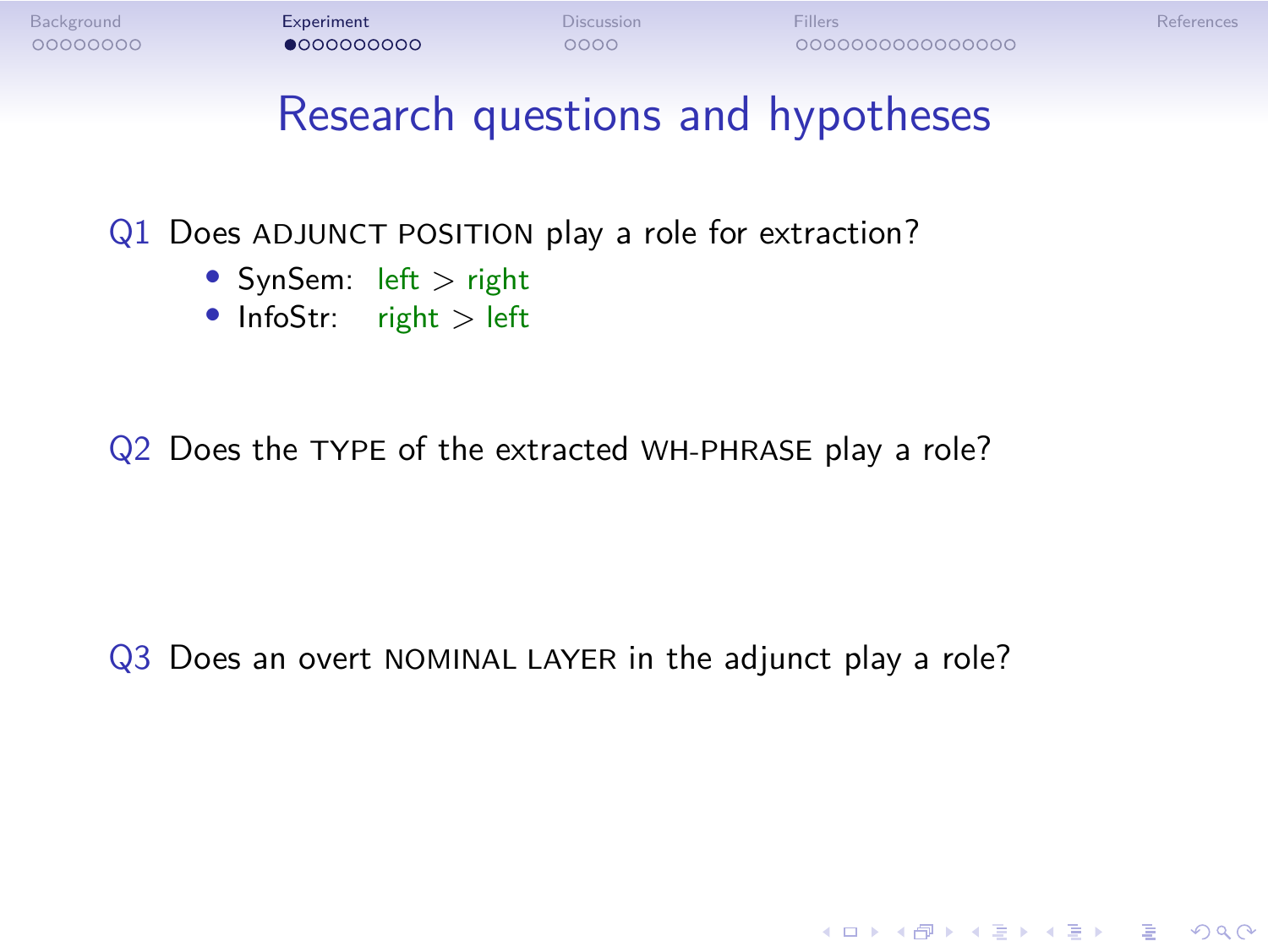## Research questions and hypotheses

- Q1 Does ADJUNCT POSITION play a role for extraction?
	- *•* SynSem: left *>* right
	- *•* InfoStr: right *>* left
- Q2 Does the TYPE of the extracted WH-PHRASE play a role?
	- *•* SynSem: relative *>* interrogative (within left)
	- (relative & interrogative equally bad within right) • InfoStr: relative > interrogative (within left)
		- - (relative & interrogative equally good within right)
- Q3 Does an overt NOMINAL LAYER in the adjunct play a role?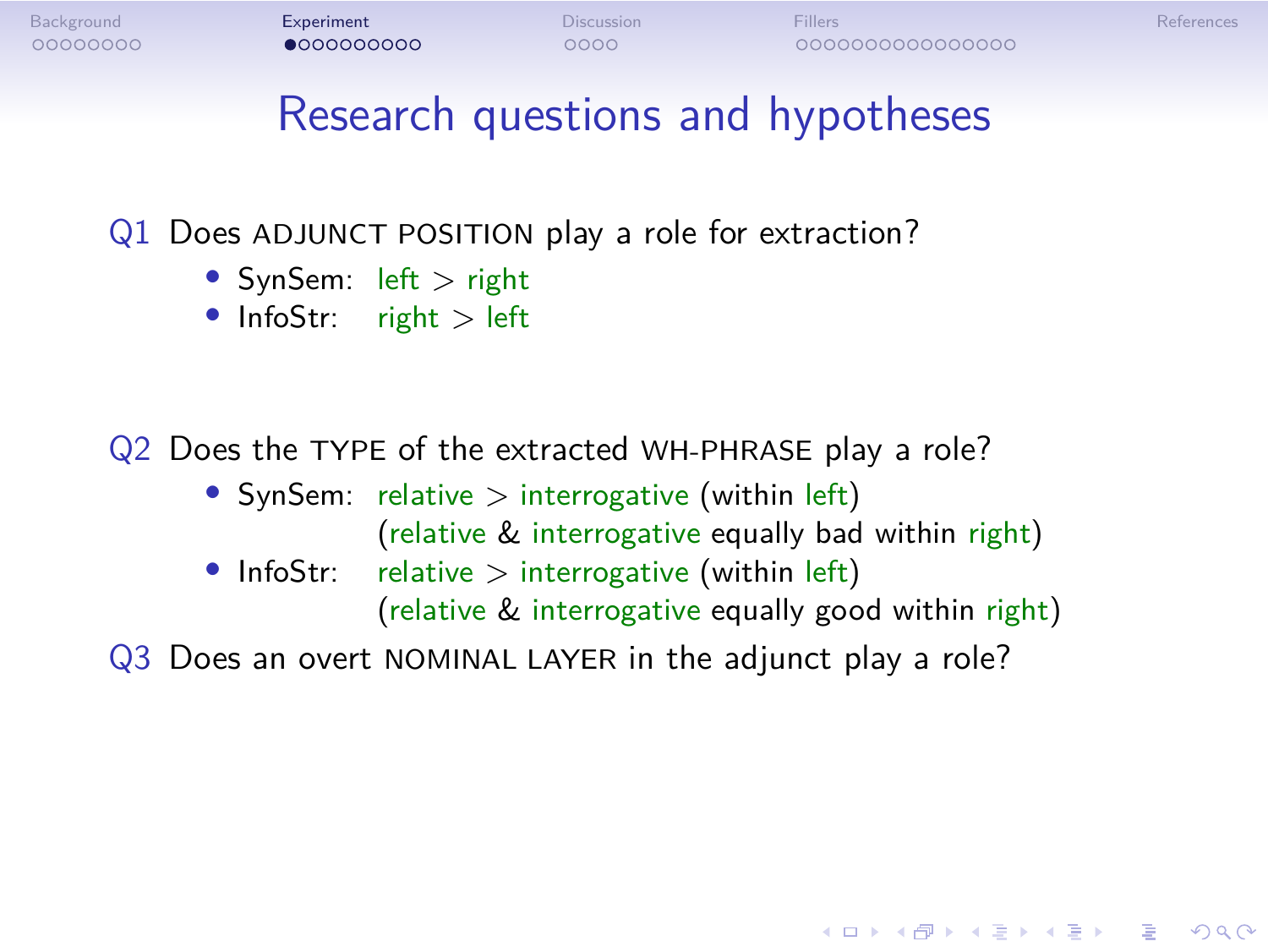### Research questions and hypotheses

- Q1 Does ADJUNCT POSITION play a role for extraction?
	- *•* SynSem: left *>* right
	- *•* InfoStr: right *>* left

### Q2 Does the TYPE of the extracted WH-PHRASE play a role?

- *•* SynSem: relative *>* interrogative (within left)
- (relative & interrogative equally bad within right) • InfoStr: relative > interrogative (within left)
- (relative & interrogative equally good within right)
- Q3 Does an overt NOMINAL LAYER in the adjunct play a role?
	- *•* SynSem: absent *>* present (within left)
		- (absent & present equally bad within right)
	- *•* InfoStr: absent *>* present (by assumption) (within right & for rel within left)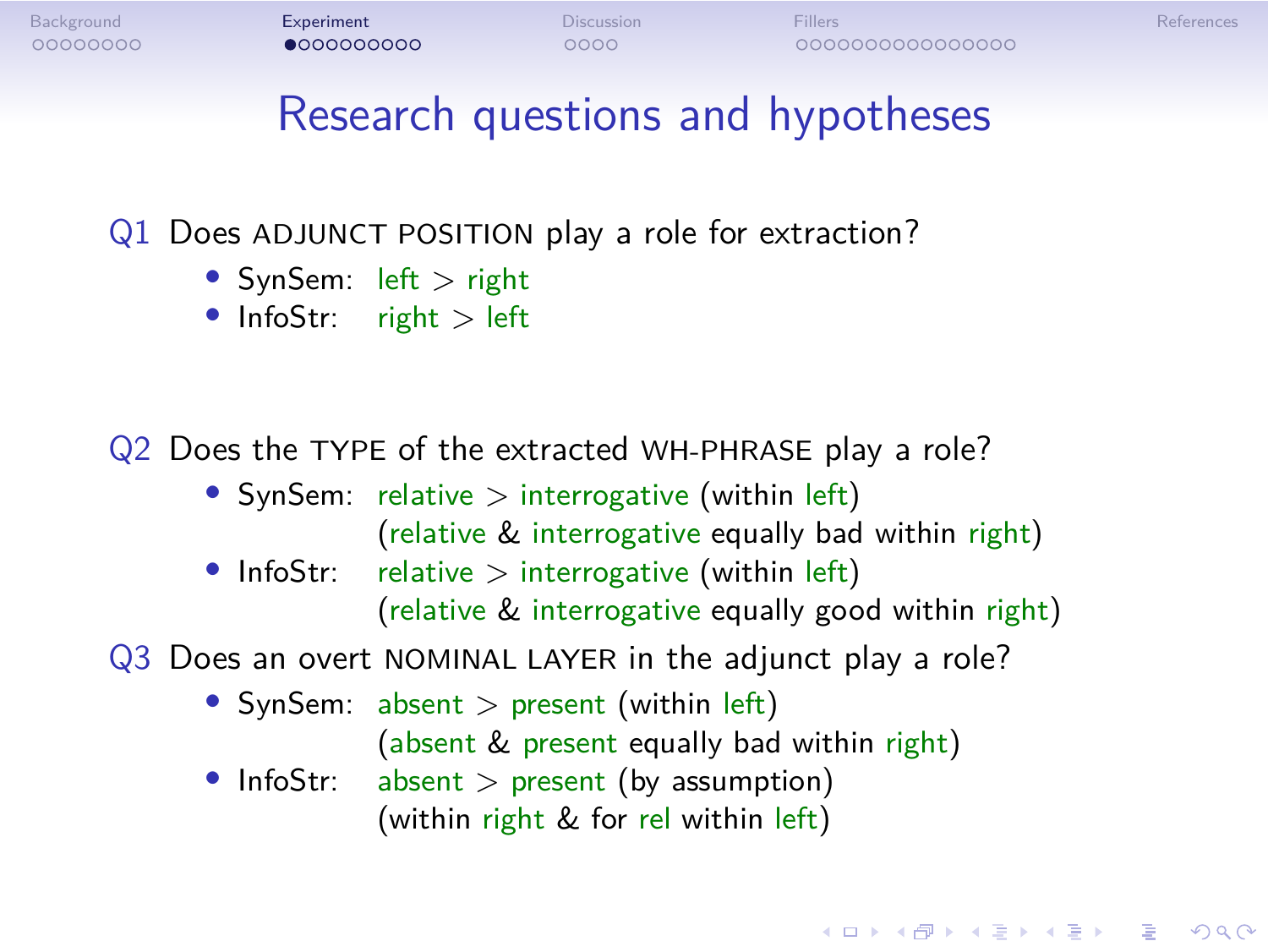Background Experiment Discussion Fillers References<br>1980 - Company Reference References<br>1980 - Company References References

## Design, materials, participants, task

| stimulus (schematic)                          | ADJUNCT         | <b>WH-PHRASE</b> | <b>NOMINAL</b> |
|-----------------------------------------------|-----------------|------------------|----------------|
|                                               | <b>POSITION</b> | <b>TYPE</b>      | LAYER          |
| song which when hear $t$ relax                | left            | rel              | abs            |
| song which $[$ at time when hear t $]$ relax  | left            | rel              | pres           |
| wonder which song [when hear $t$ ] relax      | left            | inter            | abs            |
| wonder which song [at time when hear t] relax | left            | inter            | pres           |
| song which relax [when hear $t$ ]             | right           | rel              | abs            |
| song which relax [at time when hear $t$ ]     | right           | rel              | pres           |
| wonder which song relax [when hear t]         | right           | inter            | abs.           |
| wonder which song relax [at time when hear t] | right           | inter            | pres           |

*•* 2 *×* 2 *×* 2 crossed design; 8 unique conditions

*•* within-items & within-subjects manipulation

*•* Latin Square distribution of stimuli

- *•* 48 experimental items & 64 fillers (subexperiments; see section on fillers)
- *•* 96 participants (non-experts)
- *•* 576 observations per condition
- naturalness rating (1 completely unnatural 7 completely natural)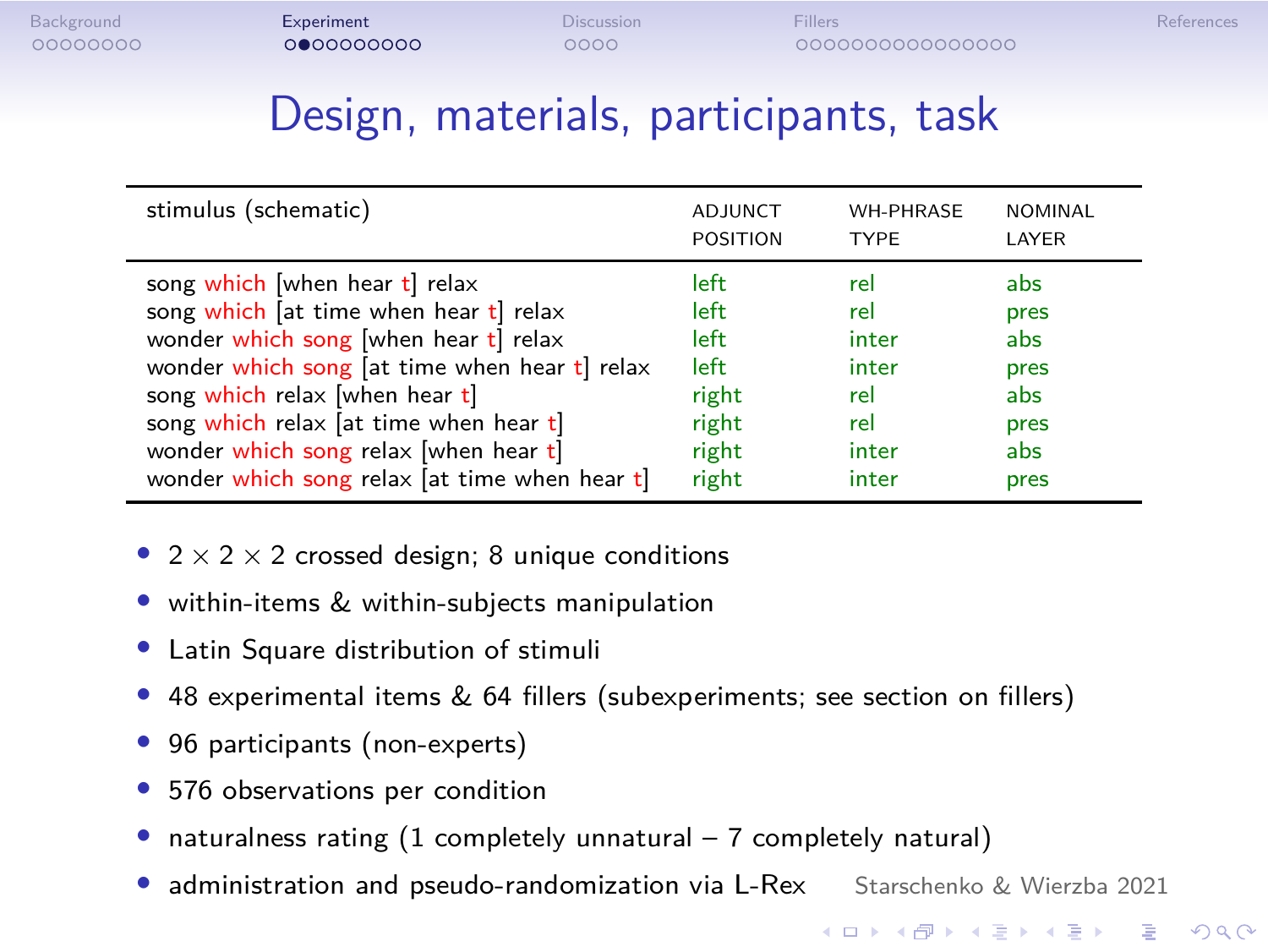| Background<br>00000000 |                                  | Experiment<br>0000000000 |                  | <b>Discussion</b><br>0000                            | <b>Fillers</b><br>000000000000000                                        |            |  |
|------------------------|----------------------------------|--------------------------|------------------|------------------------------------------------------|--------------------------------------------------------------------------|------------|--|
|                        |                                  |                          |                  |                                                      | Materials: Example and properties                                        |            |  |
|                        | $(17)$ left+rel+abs/pres<br>Znám |                          | písničku, kterou | know.1SG song vhich.ACC when at time when listen.2SG | $[\{\text{když} / \text{ve chvíli}, \text{kdy}\}$ posloucháš t], lépe se | better REI |  |

písničku, kterou ong which.ACC when at time when listen.2SG [{když / ve chvíli, kdy} posloucháš t], lépe se better REFL soustředíš. concentrate.2SG

'I know a song such that you can concentrate better when you listen to it.'

(18) left+inter+abs/pres Nevím, NEG.know.1SG kterou which písničku song.ACC [{když when / ve at chvíli, time kdy} when posloucháš listen.2SG t], lépe better se

better REFL soustředíš. concentrate.2SG

'I don't know which song is such that you can concentrate better when you listen to it.'

**Constant properties of items:**

- *•* relative pronoun *který* 'which' (most common and neutral)
- *•* embedded interrogatives with *který NP* 'which NP' (syntactically and semantically closest to the corresponding relative)

### **Varying properties of items:**

- syntactic function of extracted element (mostly objects, 10 adverbial, 5 subjects)
- *•* grammatical number of extracted element (41 sg, 7 pl)
- *•* adjunct type (mostly conditional/temporal of different types, 9 purpose)
- *•* overt NP (mostly nominal, sometimes modified by a demonstrative, sometimes only demonstrative)
- pronominal/pro in main clause bound by extracted operator (43 absent, 5 present)<br>
<sub>\*</sub> □ ▶ ← ▶ ← ▶ ← ▶ ← ▶ → → → △ △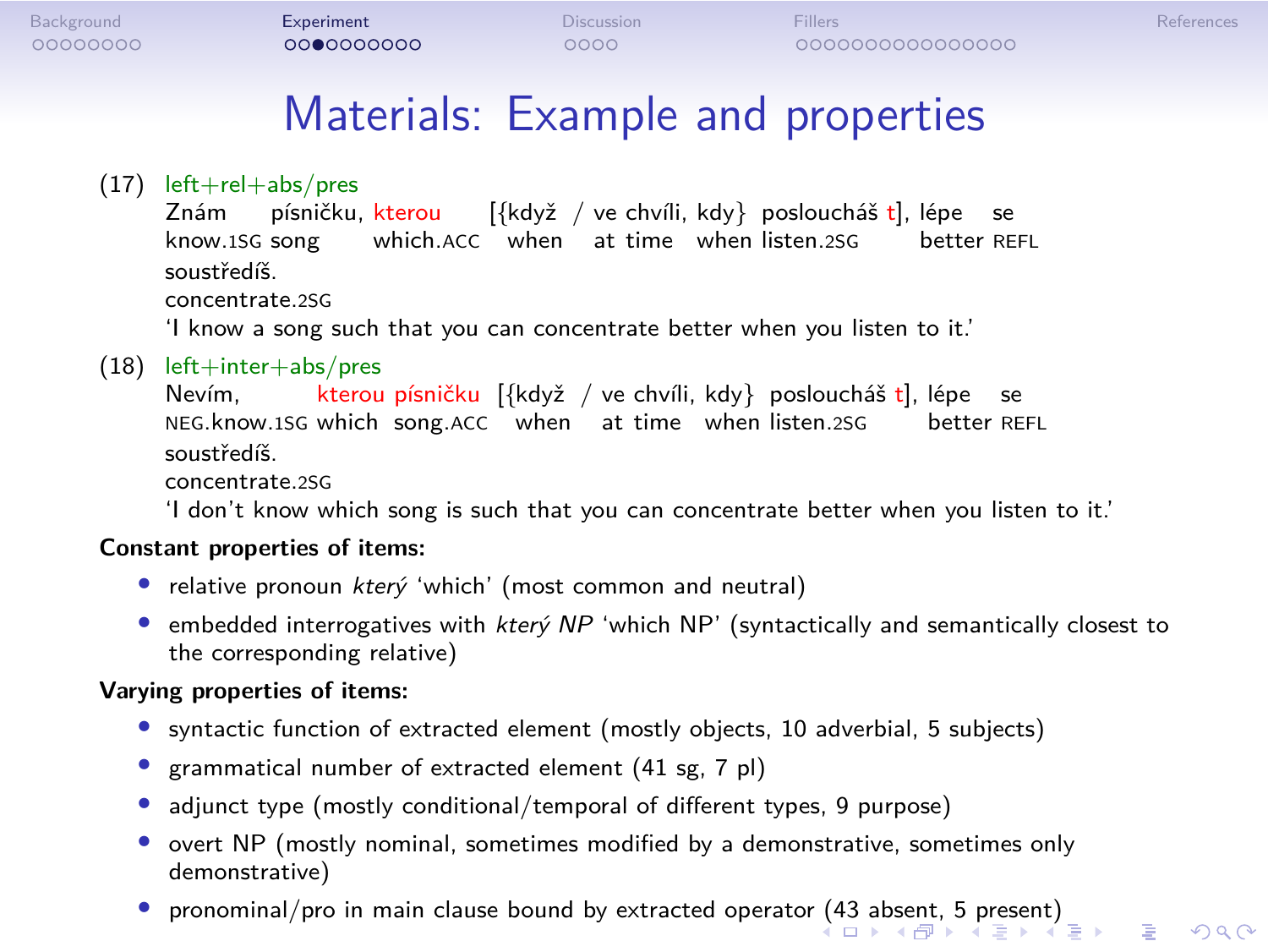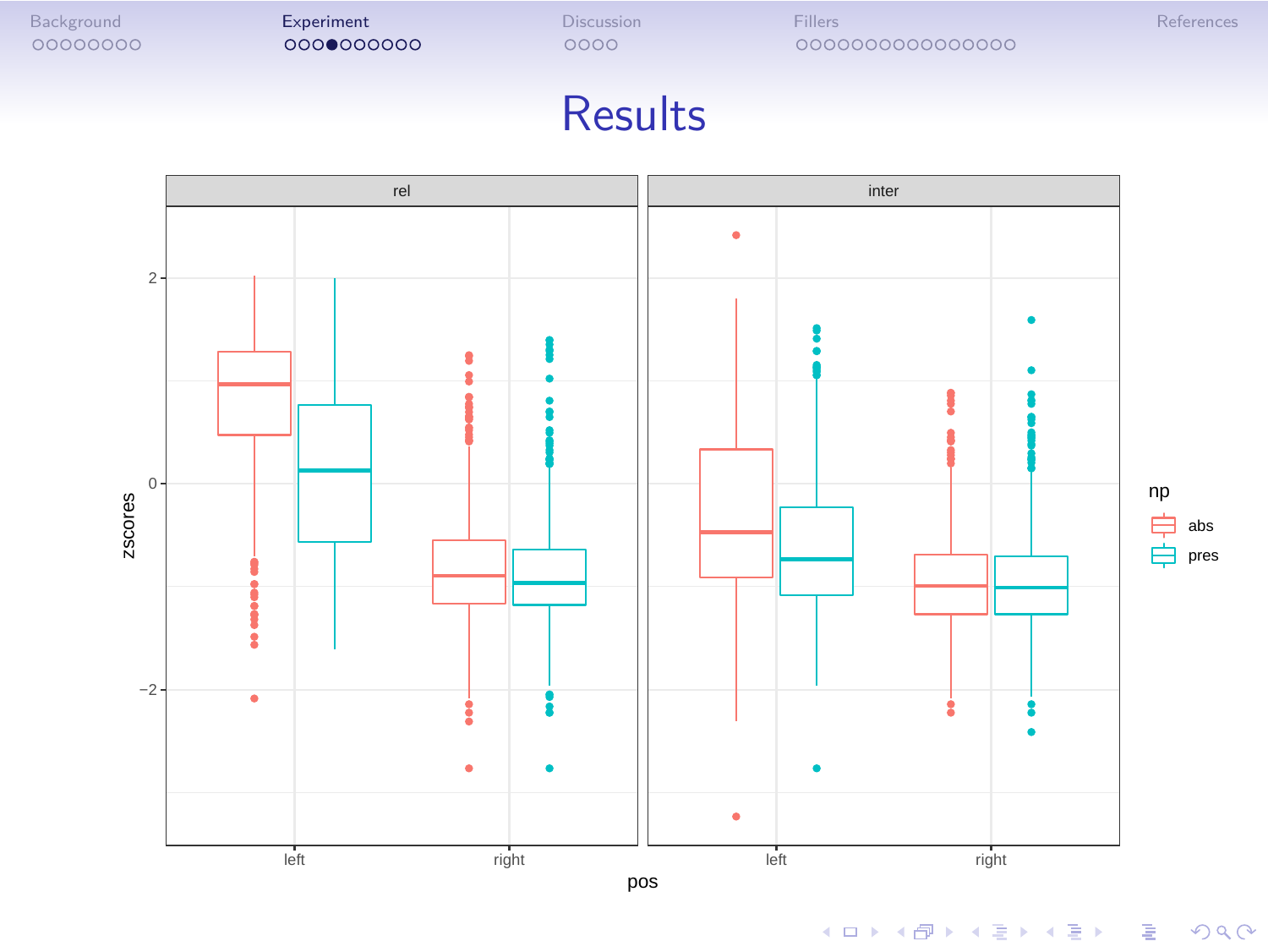

*•* Extraction from left adjuncts more natural than from right adjuncts.

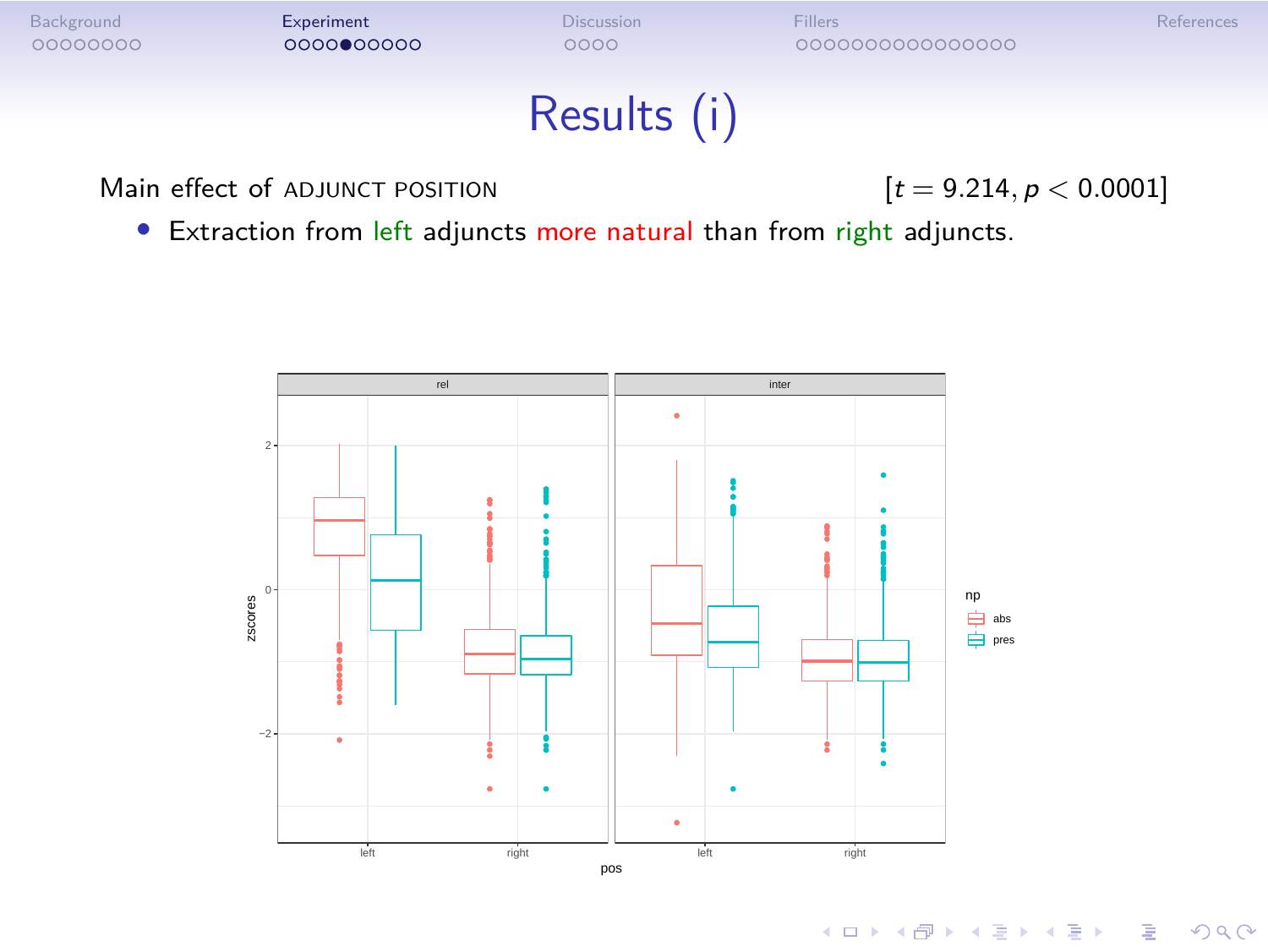

left right left right

pos

ł 3  $\ddot{\phantom{0}}$ ÷,

−2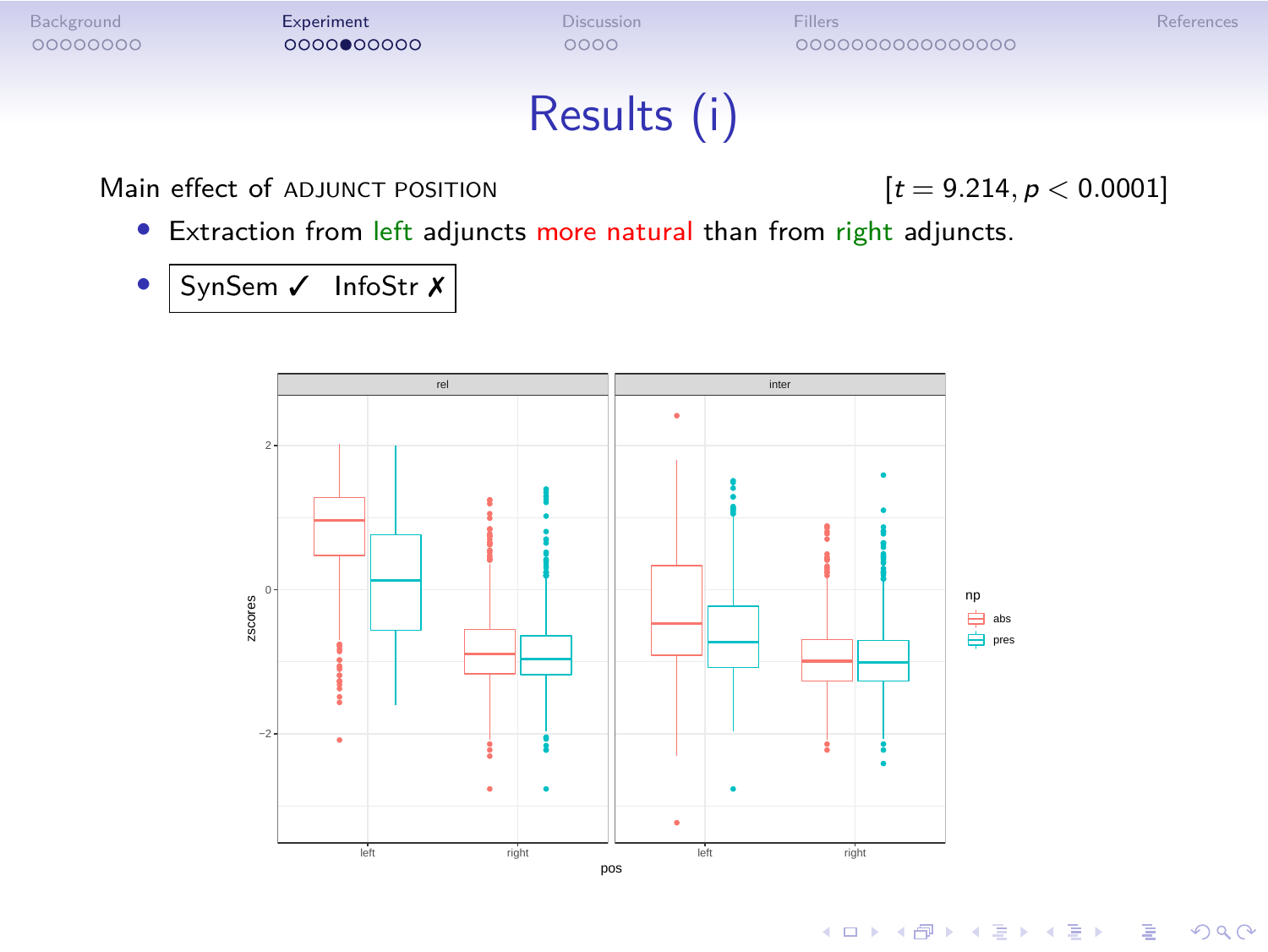

Interaction between ADJUNCT POSITION and NOMINAL LAYER  $[t = 5.703, p < 0.0001]$ 

*•* The presence of a nominal layer on top of the adjunct makes extraction less natural, but only in the left condition.

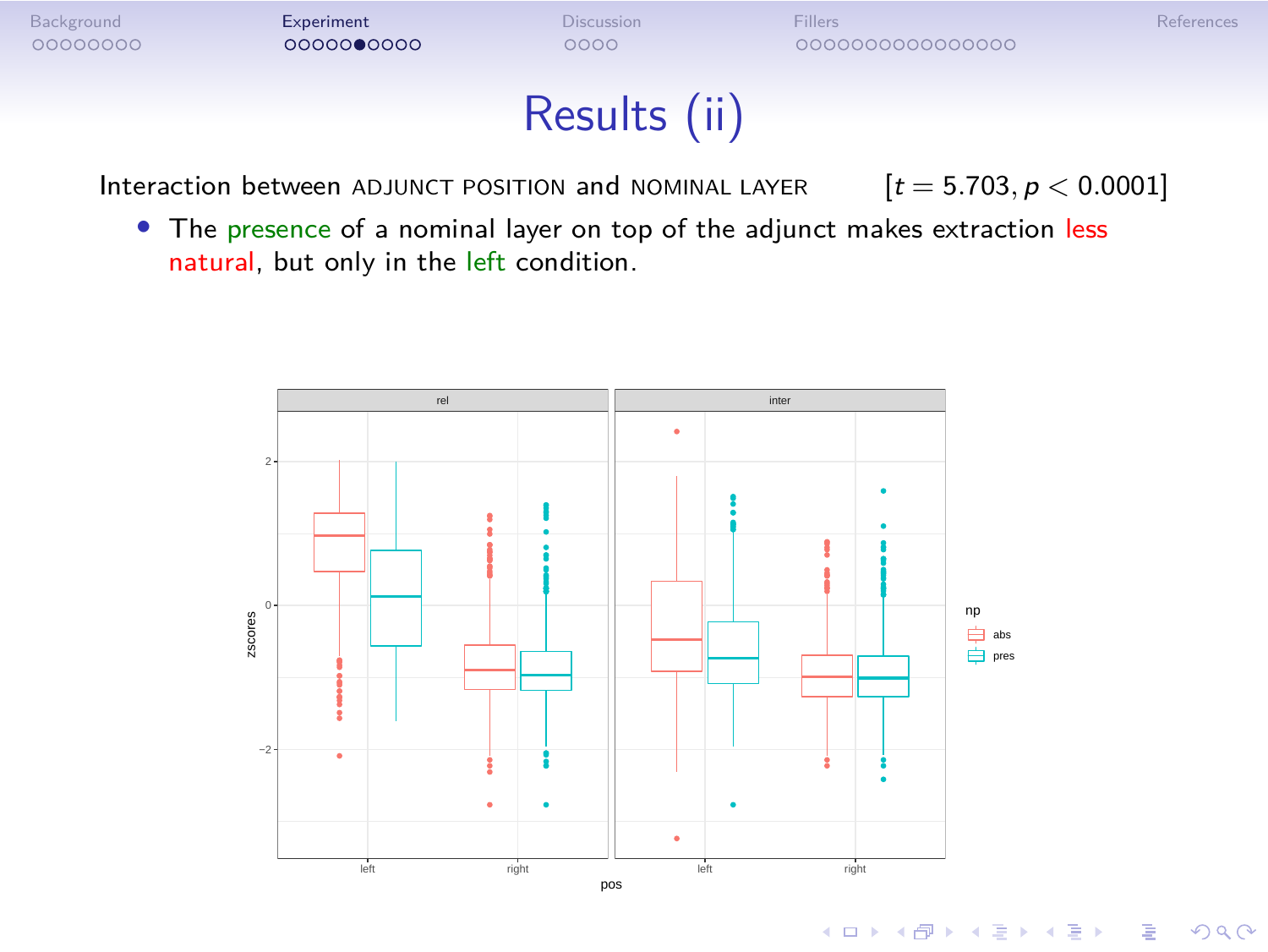

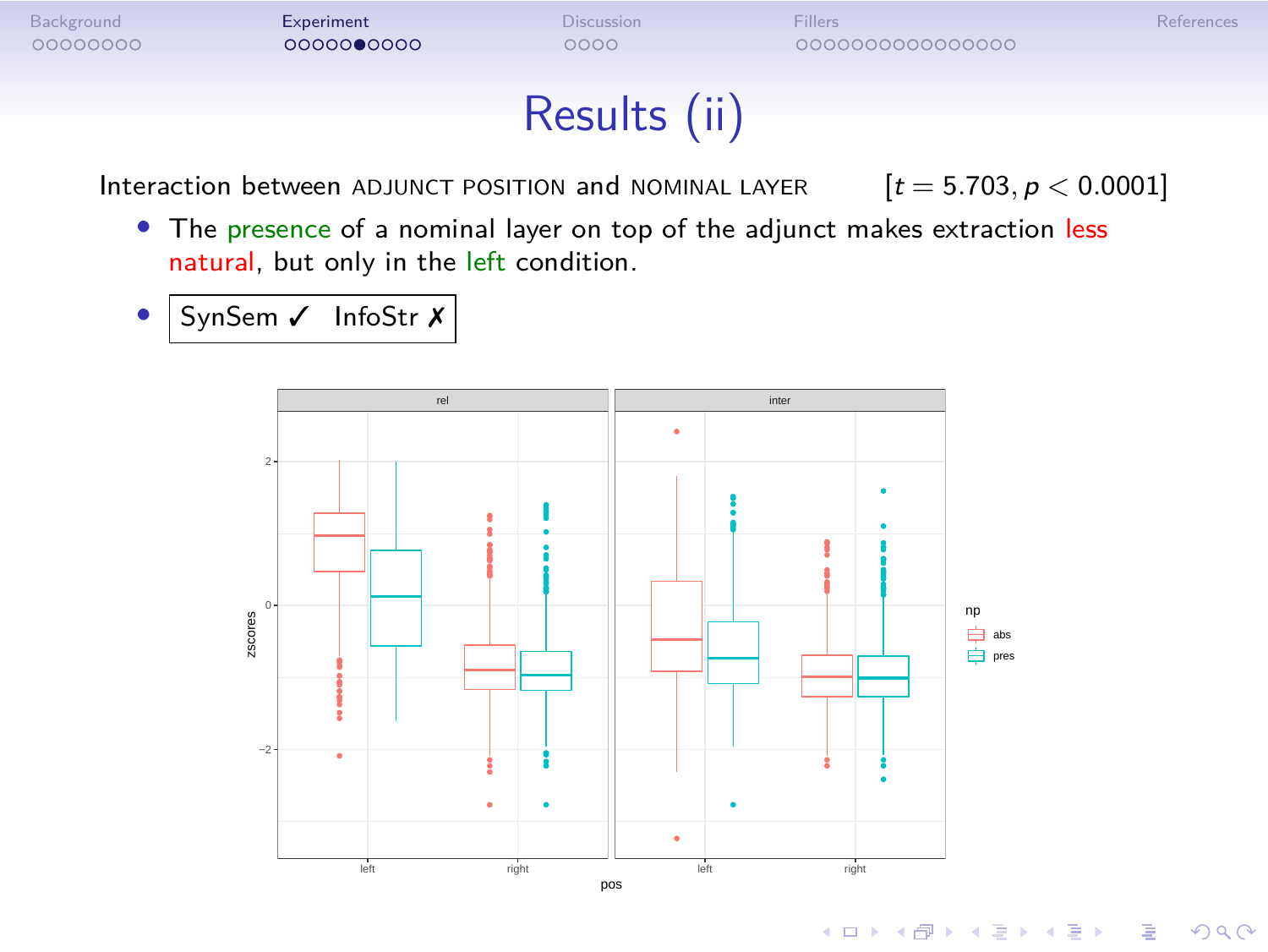

Interaction between ADJUNCT POSITION and WH-PHRASE TYPE  $[t = 12.129, p < 0.0001]$ 

• Extraction of relative pronouns is more natural than that of interrogative phrases, but only in the left condition; they are equally bad in the right condition.

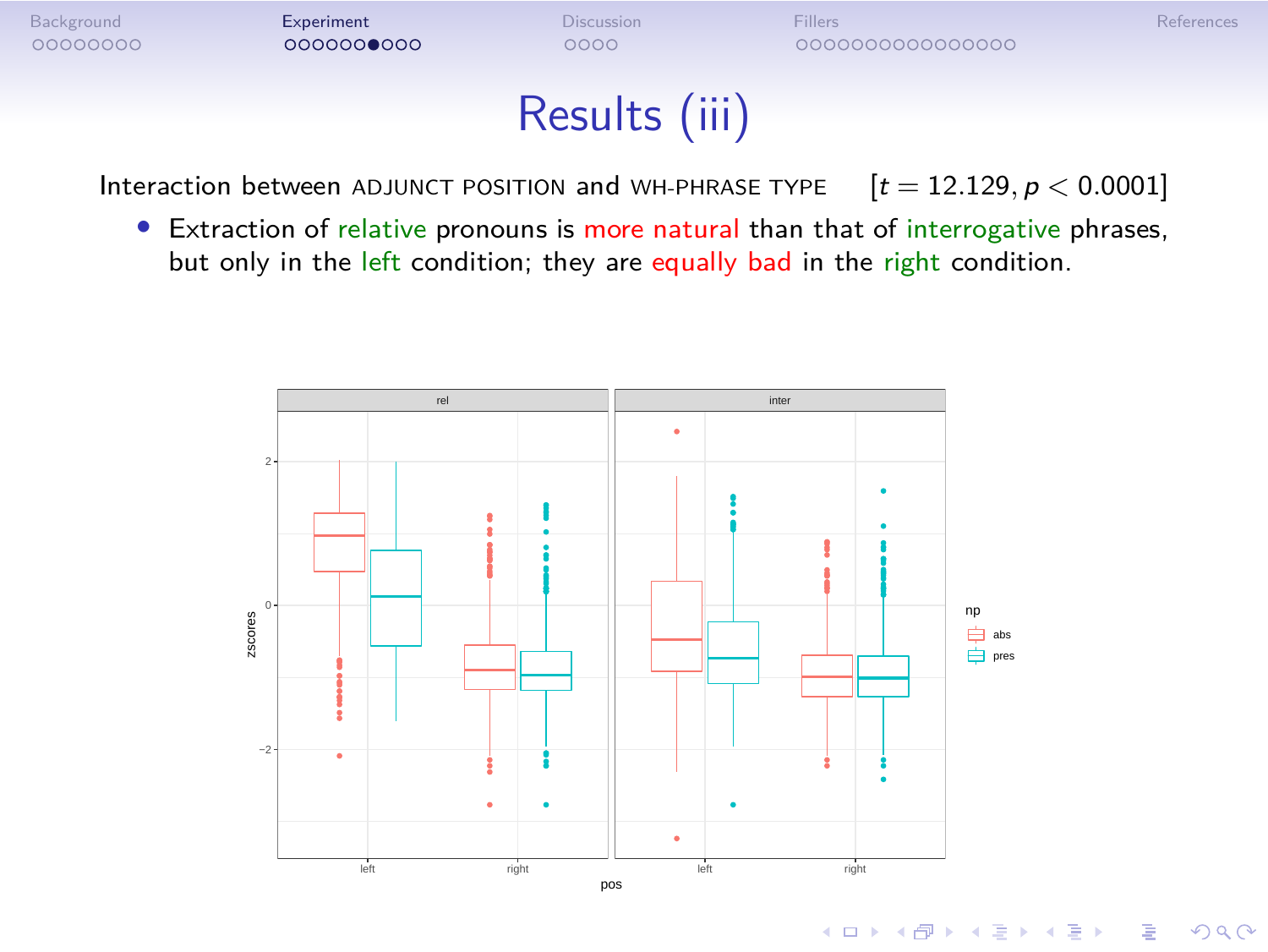## Results (iii)

Interaction between ADJUNCT POSITION and WH-PHRASE TYPE  $[t = 12.129, p < 0.0001]$ 

- Extraction of relative pronouns is more natural than that of interrogative phrases, but only in the left condition; they are equally bad in the right condition.
	- SynSem / InfoStr X

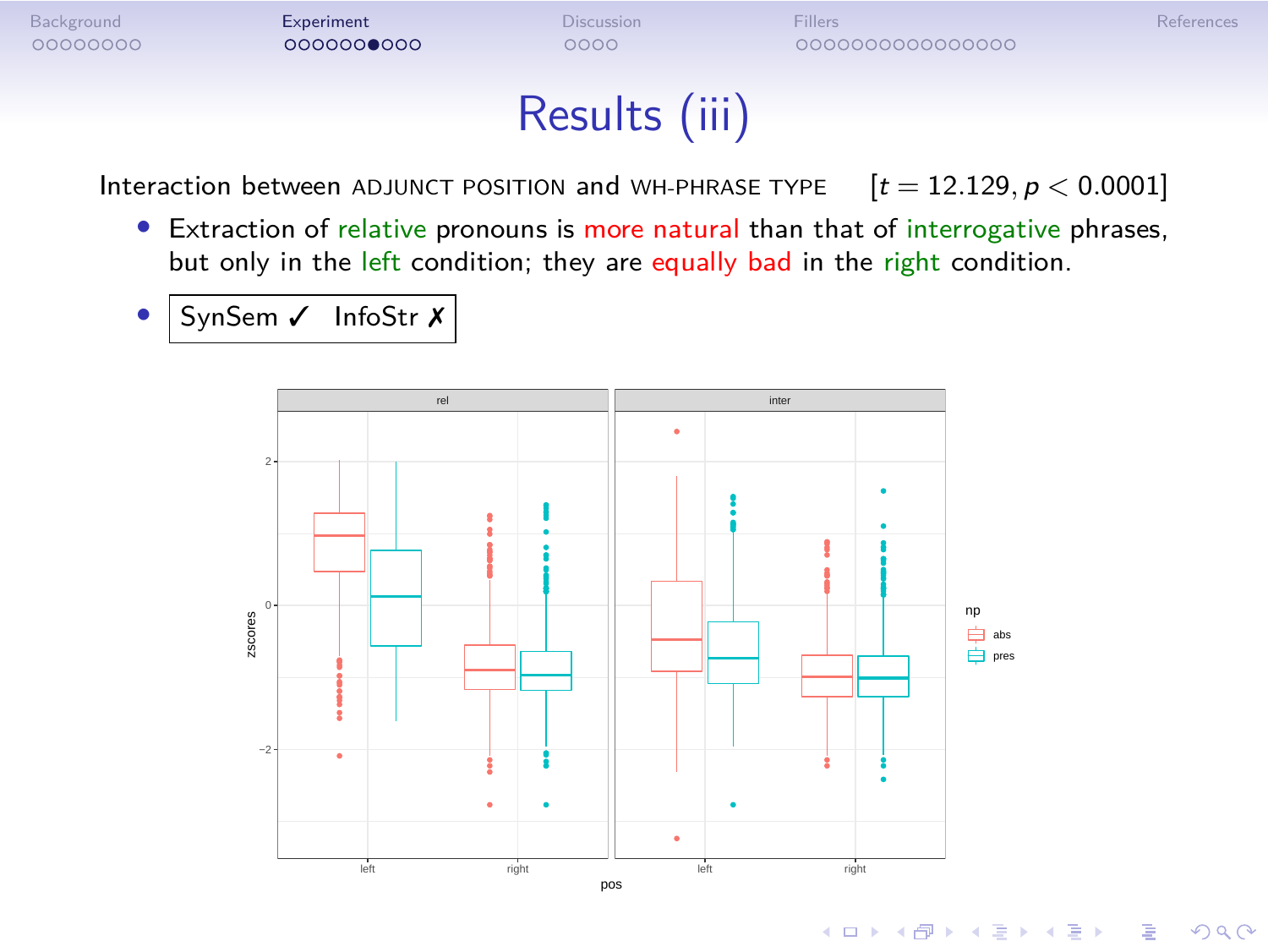## Results (iv)

Three-way interaction POSITION  $\times$  WH-TYPE  $\times$  NP LAYER  $[t = 4.623, p < 0.0001]$ 

- *•* Extraction from right adjuncts is unnatural across all sub-conditions.
- *•* The naturalness of extraction from left adjuncts gradually decreases from the most natural rel+abs condition, through rel+pres, inter+abs, to the least natural inter+pres condition.

![](_page_24_Figure_9.jpeg)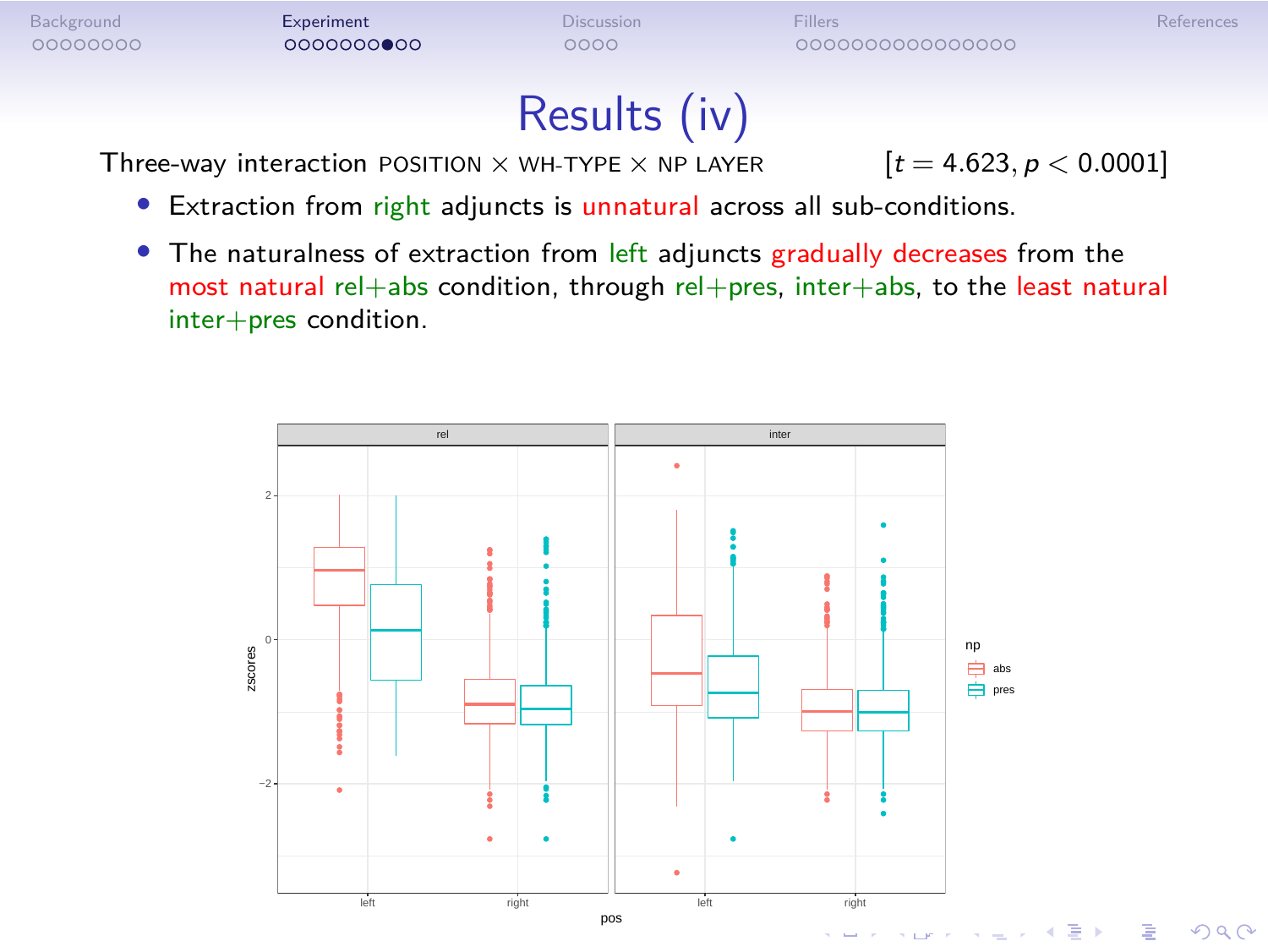![](_page_25_Figure_0.jpeg)

## Results (iv)

Three-way interaction POSITION  $\times$  WH-TYPE  $\times$  NP LAYER  $[t = 4.623, p < 0.0001]$ 

. .

 $2Q$ 

- *•* Extraction from right adjuncts is unnatural across all sub-conditions.
- The naturalness of extraction from left adjuncts gradually decreases from the most natural rel+abs condition, through rel+pres, inter+abs, to the least natural inter+pres condition.

![](_page_25_Figure_9.jpeg)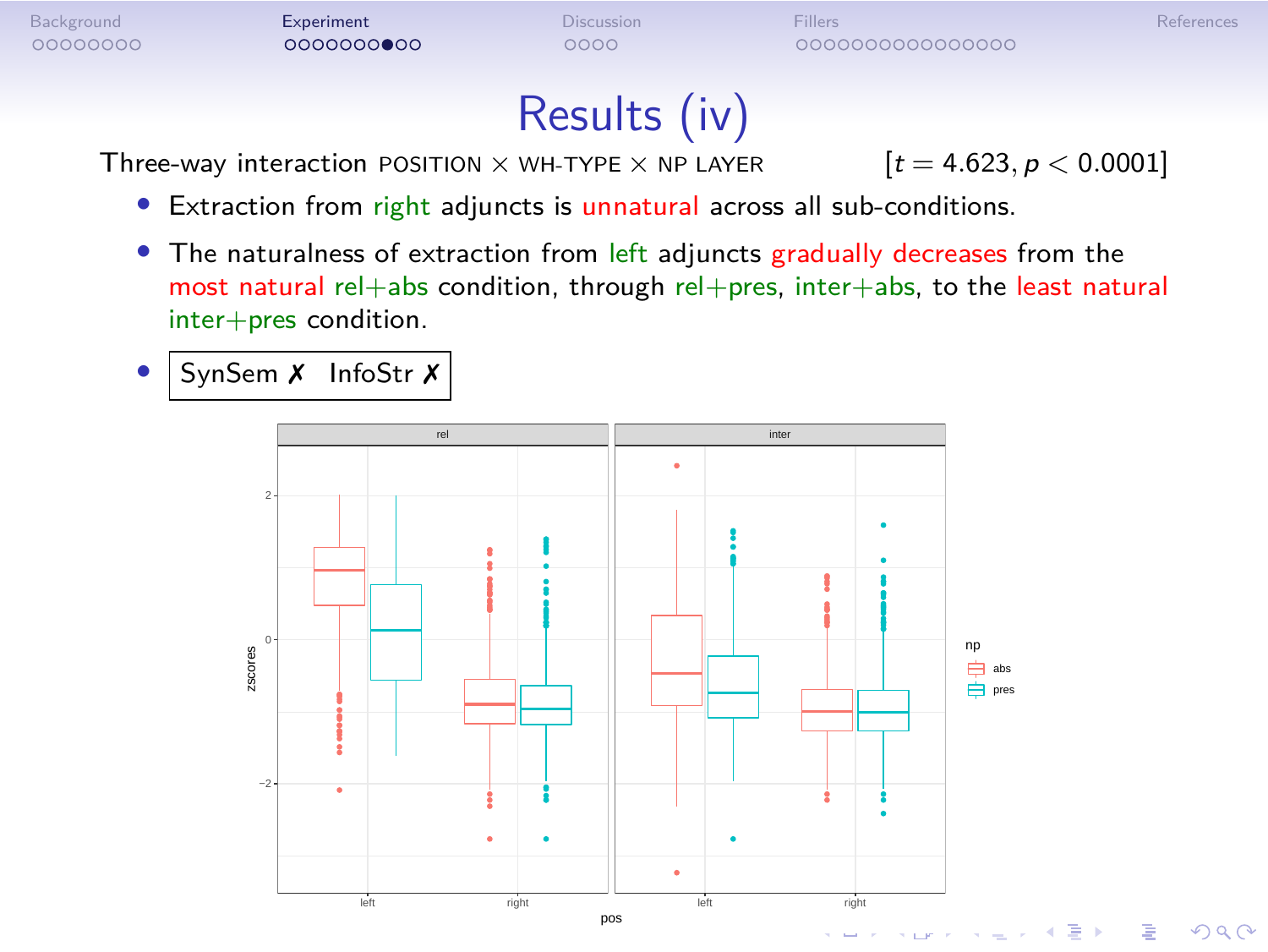| Background<br>00000000 | Experiment<br>000000000                                                                                                                                                                         | Discussion<br>0000 | <b>Fillers</b><br>0000000000000000 | References                |
|------------------------|-------------------------------------------------------------------------------------------------------------------------------------------------------------------------------------------------|--------------------|------------------------------------|---------------------------|
|                        |                                                                                                                                                                                                 | Results: Summary   |                                    |                           |
|                        | Main effect of ADJUNCT POSITION<br>• Extraction from left adjuncts more natural than from right adjuncts.                                                                                       |                    |                                    | $[t = 9.214, p < 0.0001]$ |
|                        | SynSem $\checkmark$ InfoStr $\checkmark$<br>Interaction between ADJUNCT POSITION and NOMINAL LAYER<br>• The presence of a nominal layer on top of the adjunct makes extraction less             |                    |                                    | $[t = 5.703, p < 0.0001]$ |
|                        | natural, but only in the left condition.<br>SynSem √ InfoStr X<br>Interaction between ADJUNCT POSITION and WH-PHRASE TYPE $[t = 12.129, p < 0.0001]$                                            |                    |                                    |                           |
| $\bullet$              | • Extraction of relative pronouns is more natural than that of interrogative phrases,<br>but only in the left condition; they are equally bad in the right condition.<br>SynSem √ InfoStr X     |                    |                                    |                           |
|                        | Three-way interaction POSITION $\times$ WH-TYPE $\times$ NP LAYER<br>• Extraction from right adjuncts is unnatural across all sub-conditions.                                                   |                    |                                    | $[t = 4.623, p < 0.0001]$ |
|                        | • The naturalness of extraction from left adjuncts gradually decreases from the<br>most natural rel+abs condition, through rel+pres, inter+abs, to the least natural<br>$inter+pres$ condition. |                    |                                    |                           |
|                        | SynSem X InfoStr X                                                                                                                                                                              |                    |                                    |                           |

101181121121 2 990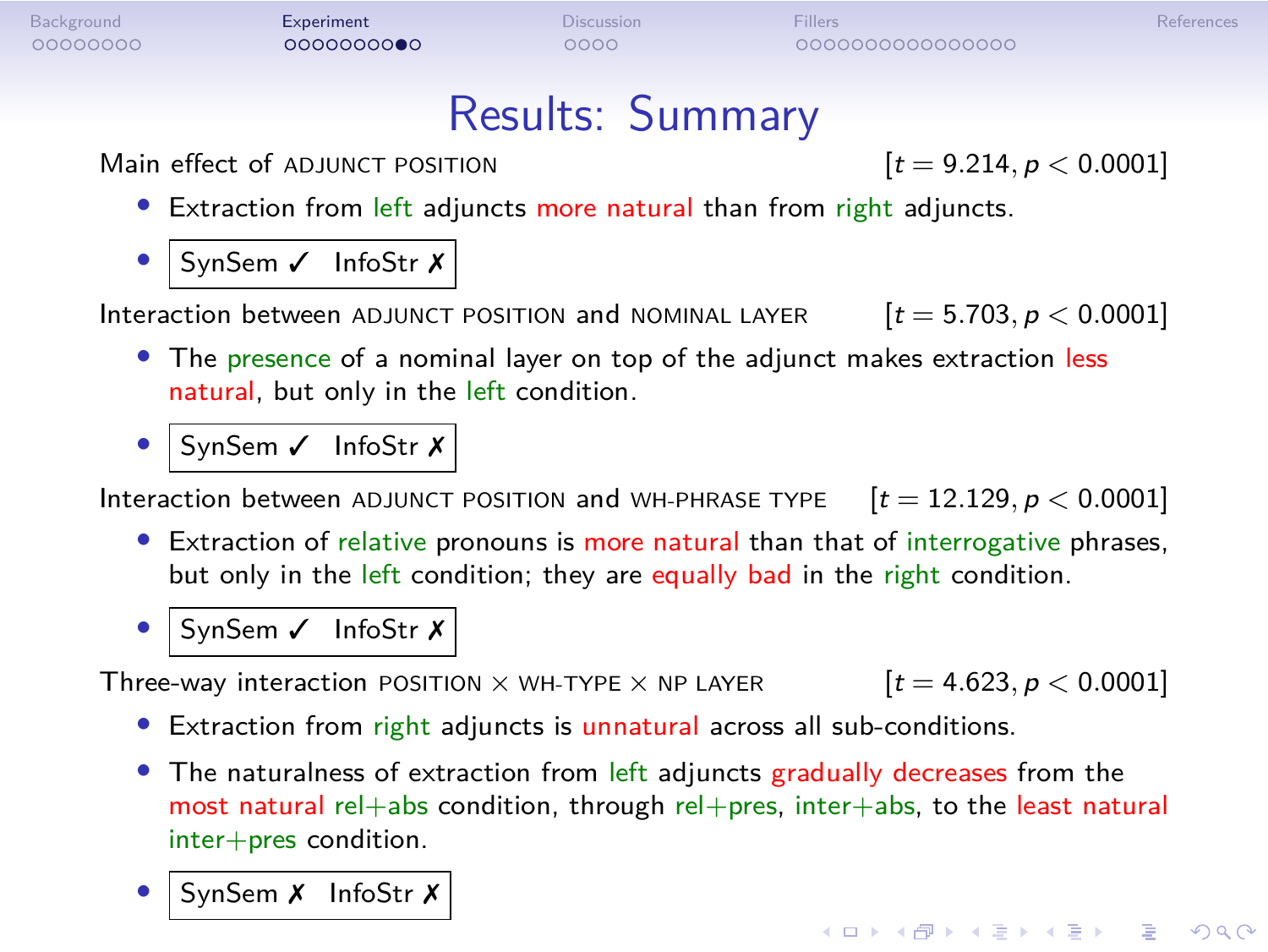### Model

Linear mixed model fit by REML. t-tests use Satterthwaite's method ['lmerModLmerTest']

Formula: zscores *∼* pron \* pos \* np + (1 | subject) + (1 | item)

REML criterion at convergence: 8963*.*7

| Scaled residuals: |                      |           |               |           |
|-------------------|----------------------|-----------|---------------|-----------|
| Min               | 10                   | Median    | 30            | Max       |
| $-4.2418$         | $-0.6339$            | $-0.0773$ | 0.5786        | 3.7626    |
| Random effects:   |                      |           |               |           |
| Groups            | Name                 |           | Variance      | St.d.Dev. |
| subject           | (Intercept)          |           | 0.009982      | 0.09991   |
| . .               | $\sim$ $\sim$ $\sim$ |           | - - - - - - - | - -----   |

| item     | (Intercept)                                        | 0.042599 | 0.20640 |
|----------|----------------------------------------------------|----------|---------|
| Residual |                                                    | 0.389931 | 0.62444 |
|          | Number of obs: 4608, groups: subject, 96; item, 48 |          |         |
|          |                                                    |          |         |

| Fixed effects: |               |             |             |           |                      |     |
|----------------|---------------|-------------|-------------|-----------|----------------------|-----|
|                | Estimate      | St.d. Error | df          | t value   | $Pr(>\vert t \vert)$ |     |
| (Intercept)    | $-9.354e-01$  | $4.085e-02$ | $1.356e+02$ | $-22.896$ | $< 2e - 16$          | *** |
| pron           | $6.996e - 02$ | $3.681e-02$ | $4.459e+03$ | 1.901     | 0.0574               | ٠.  |
| pos            | $3.393e-01$   | $3.682e-02$ | $4.459e+03$ | 9.214     | $< 2e - 16$          | *** |
| np             | $5.639e-03$   | $3.681e-02$ | $4.459e+03$ | 0.153     | 0.8783               |     |
| pron×pos       | $6.314e-01$   | $5.205e-02$ | $4.459e+03$ | 12.129    | $< 2e - 16$          | *** |
| pron×np        | $4.655e-02$   | $5.206e-02$ | $4.459e+03$ | 0.894     | 0.3713               |     |
| posxnp         | $2.970e - 01$ | $5.208e-02$ | $4.459e+03$ | 5.703     | $1.25e-08$           | *** |
| pron×pos×np    | $3.404e - 01$ | $7.363e-02$ | $4.459e+03$ | 4.623     | $3.89e - 06$         | *** |

Coding: all factors treatment-coded; reference levels: left, rel, abs (following the baseline observation).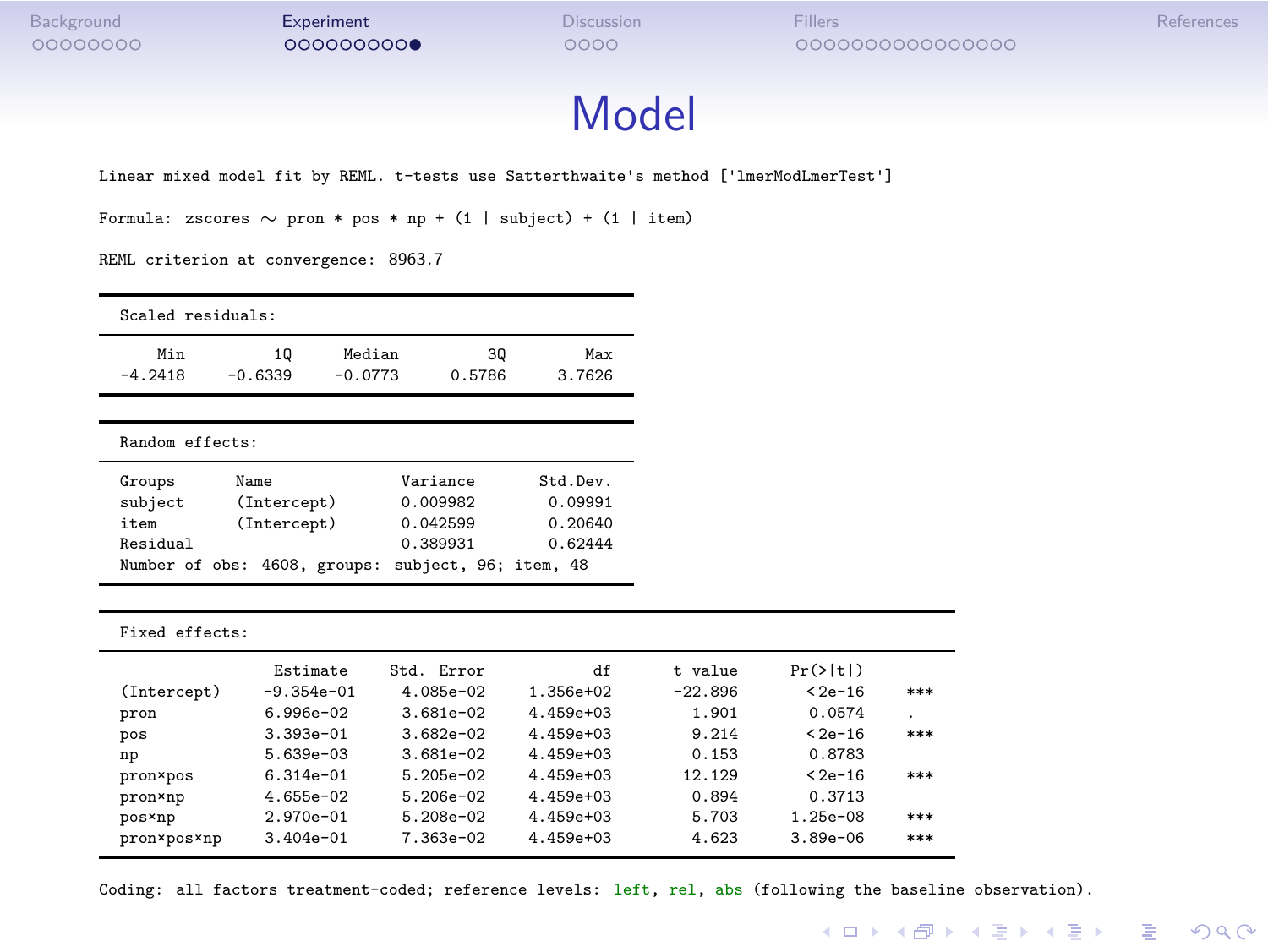![](_page_28_Picture_0.jpeg)

- *•* Extraction from clausal adjuncts natural in Czech.
- *•* Fully natural only extraction of relative pronouns from left adjuncts.
- *•* Clear naturalness penalty on extracting interrogative wh-phrases.
- *•* Floor unnaturalness of extraction from right adjuncts (whether of relative or interrogative phrases).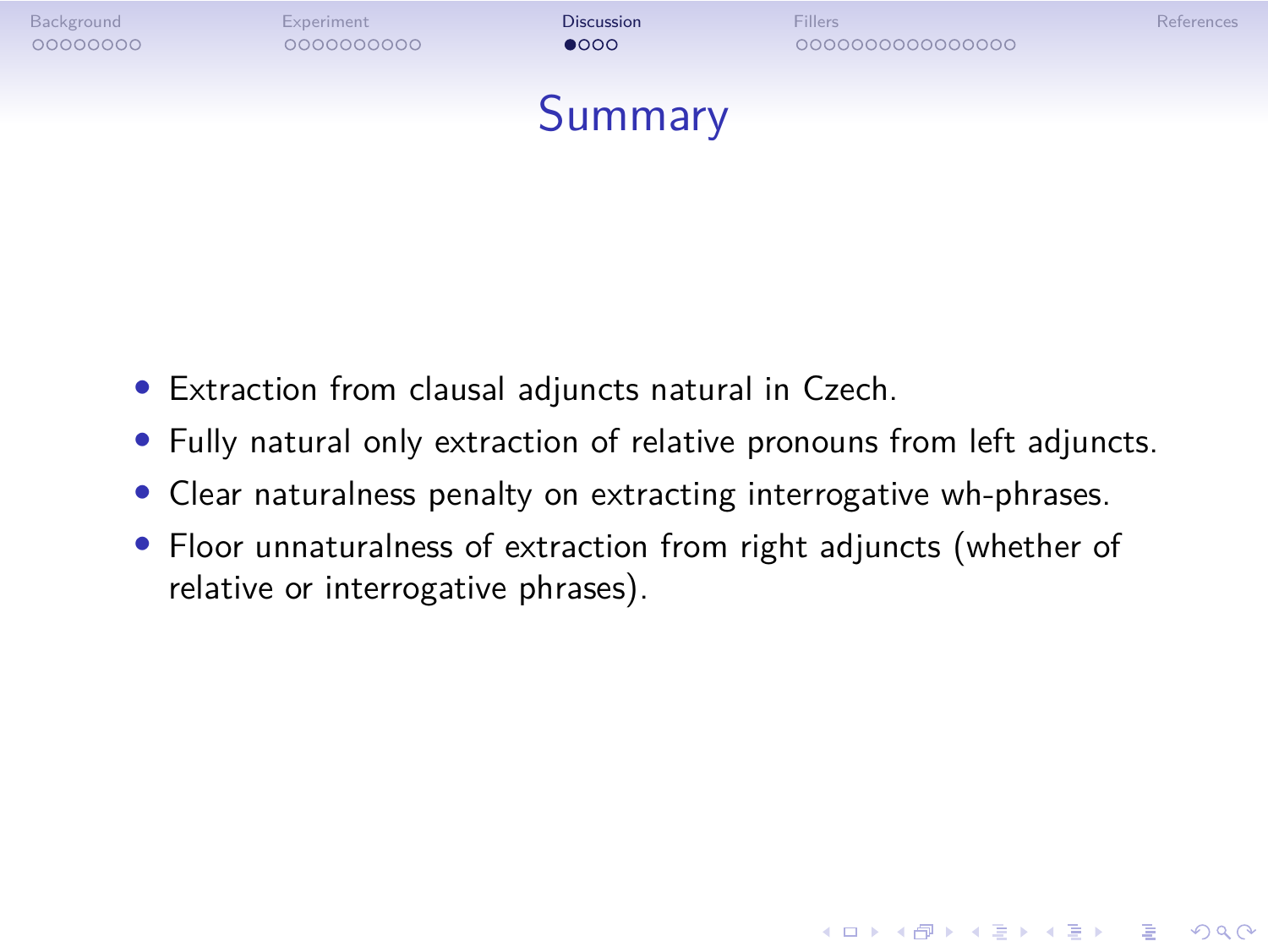![](_page_29_Figure_0.jpeg)

- *•* The **left–right asymmetry** expected by Biskup & Šimík's (2019) syntactic-semantic analysis of Czech adjuncts:
	- *•* Left adjuncts are CPs/propositions and hence in principle transparent for extraction.
	- *•* Right adjuncts are complex NPs (free relatives)/referential entities and hence opaque for extraction.
	- *•* Unexpected: Extraction from overtly NP-headed adjuncts is much more natural than extraction from right adjuncts (NP-headed or not). This difference is not predicted by Biskup & Šimík (2019).
- *•* The **left–right asymmetry** unexpected by Erteschik-Shir's (1973) or Abeillé et al.'s (2020) information structural theory of locality.
	- *•* Left adjuncts are backgrounded and thus should be islands.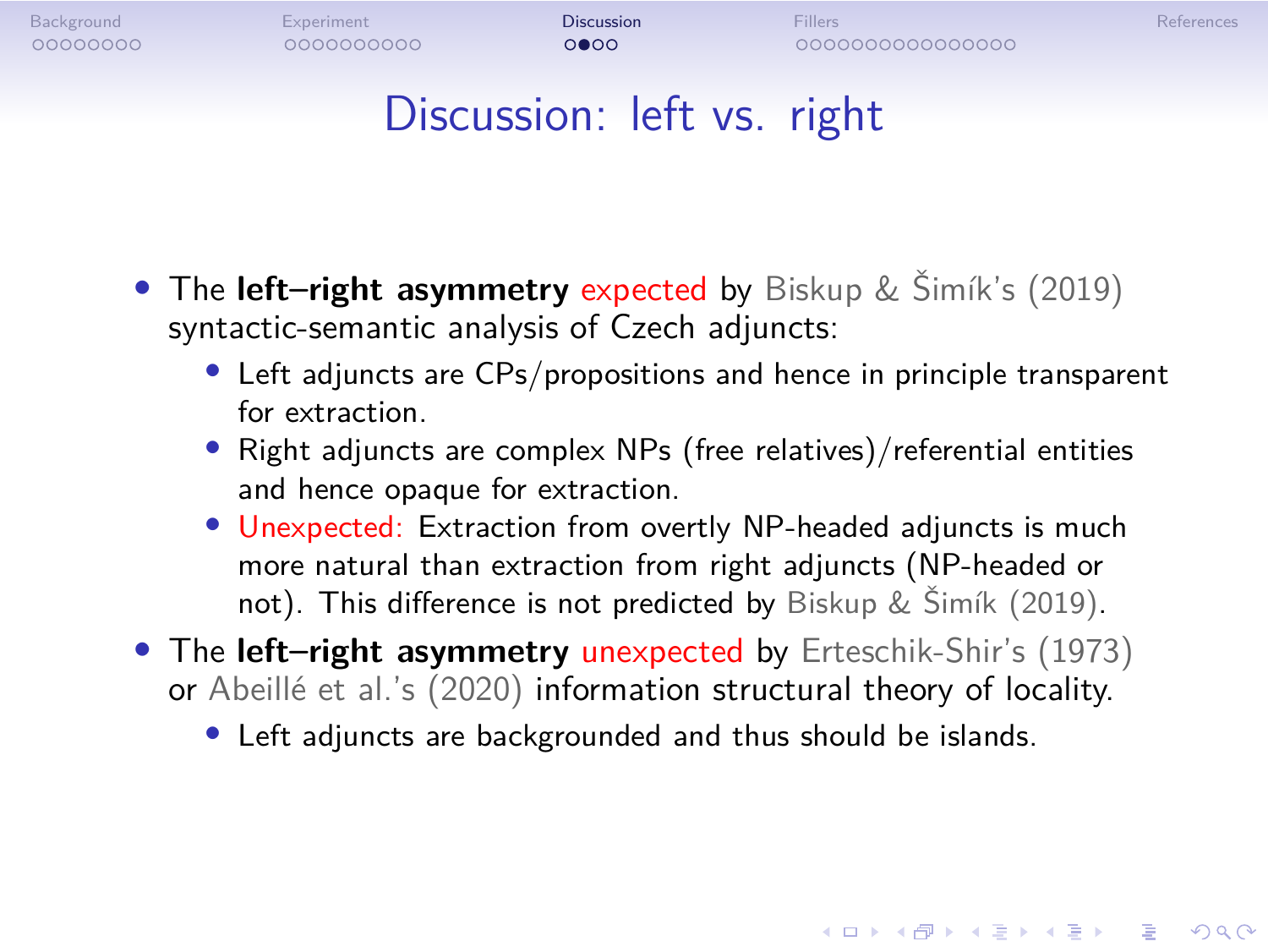![](_page_30_Figure_0.jpeg)

- *•* The **relative–interrogative asymmetry**, where relative pronouns are more mobile than interrogative phrases, is expected by a syn-sem theory:
	- *•* Relative pronouns are structurally more complex and hence more mobile.
	- *•* The contrast is only attested in extraction from left adjuncts; right adjuncts are strong islands.
- *•* The **relative–interrogative asymmetry** is also expected by the information structural theory.
	- *•* Extraction of backgrounded from backgrounded.
	- *•* Unexpected: Any extraction is unnatural from right adjuncts (expected to be natural by the information structural theory).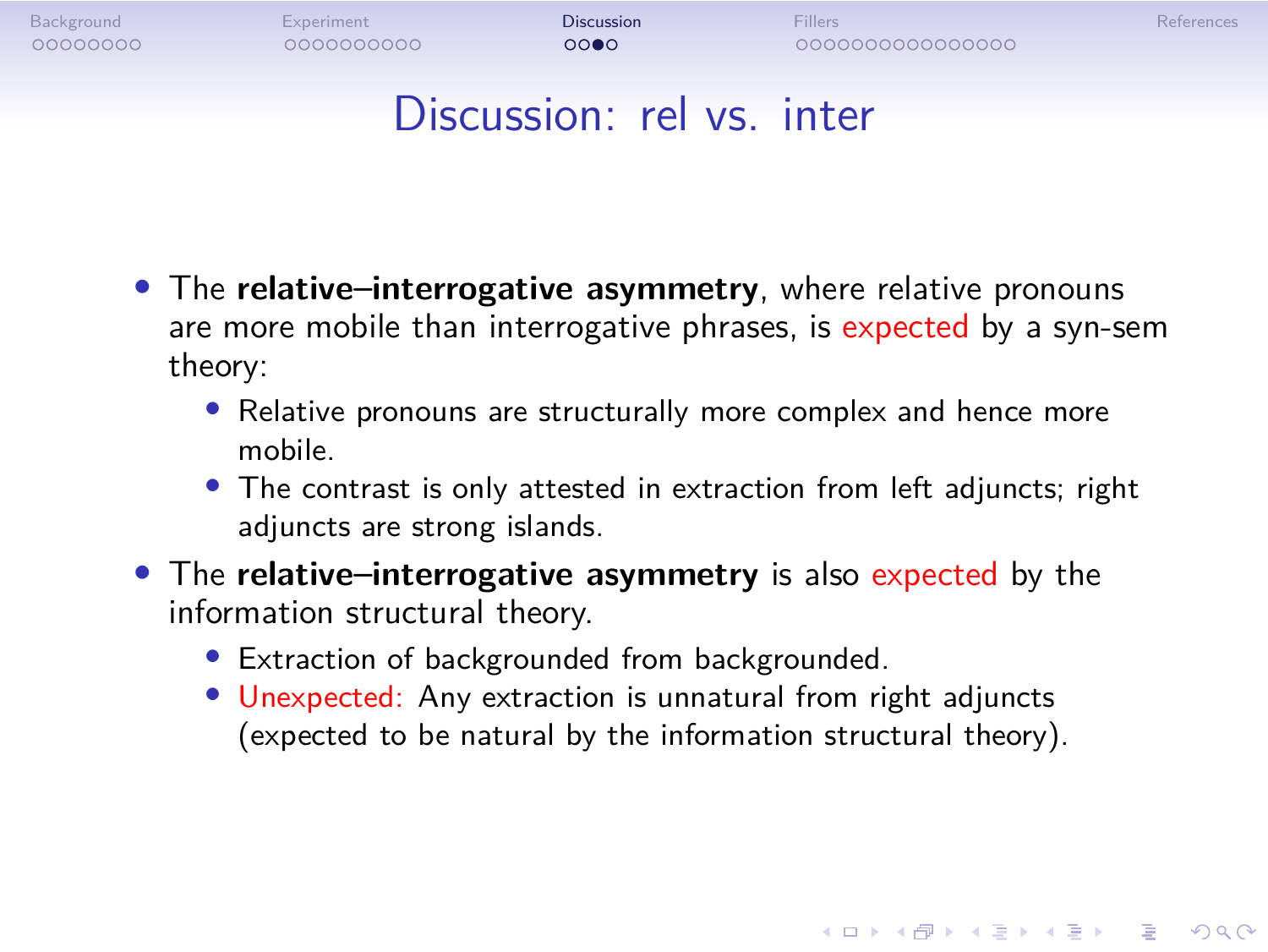| Background<br>00000000 | Experiment<br>0000000000 | <b>Discussion</b><br>0000 | <b>Fillers</b><br>0000000000000000                                            | References |
|------------------------|--------------------------|---------------------------|-------------------------------------------------------------------------------|------------|
|                        |                          | Conclusion                |                                                                               |            |
|                        |                          |                           | • The naturalness of lang dinstance outrastion depends on various factors and |            |

- *•* The naturalness of long-dinstance extraction depends on various factors and their interactions (see also filler experiments).
- *•* Theory of locality must be multi-factorial and the factors stem from various language domains.
- *•* Syntactic and semantic factors have to be part of the mix.
- *•* Not all kinds of A-bar extraction are alike.
- *•* Our evidence goes against a strong version of the information structural theory of locality, which proves to be insufficient or even wrong for the case of extraction from adjuncts in Czech.
- *•* What exactly is "backgrounded" in the InfoStr theory? Here: encoding by linear order (commonly assumed to encode information structure in Czech); cf. Abeillé et al. (2020), for whom background = grammatical subject (focus = grammatical object).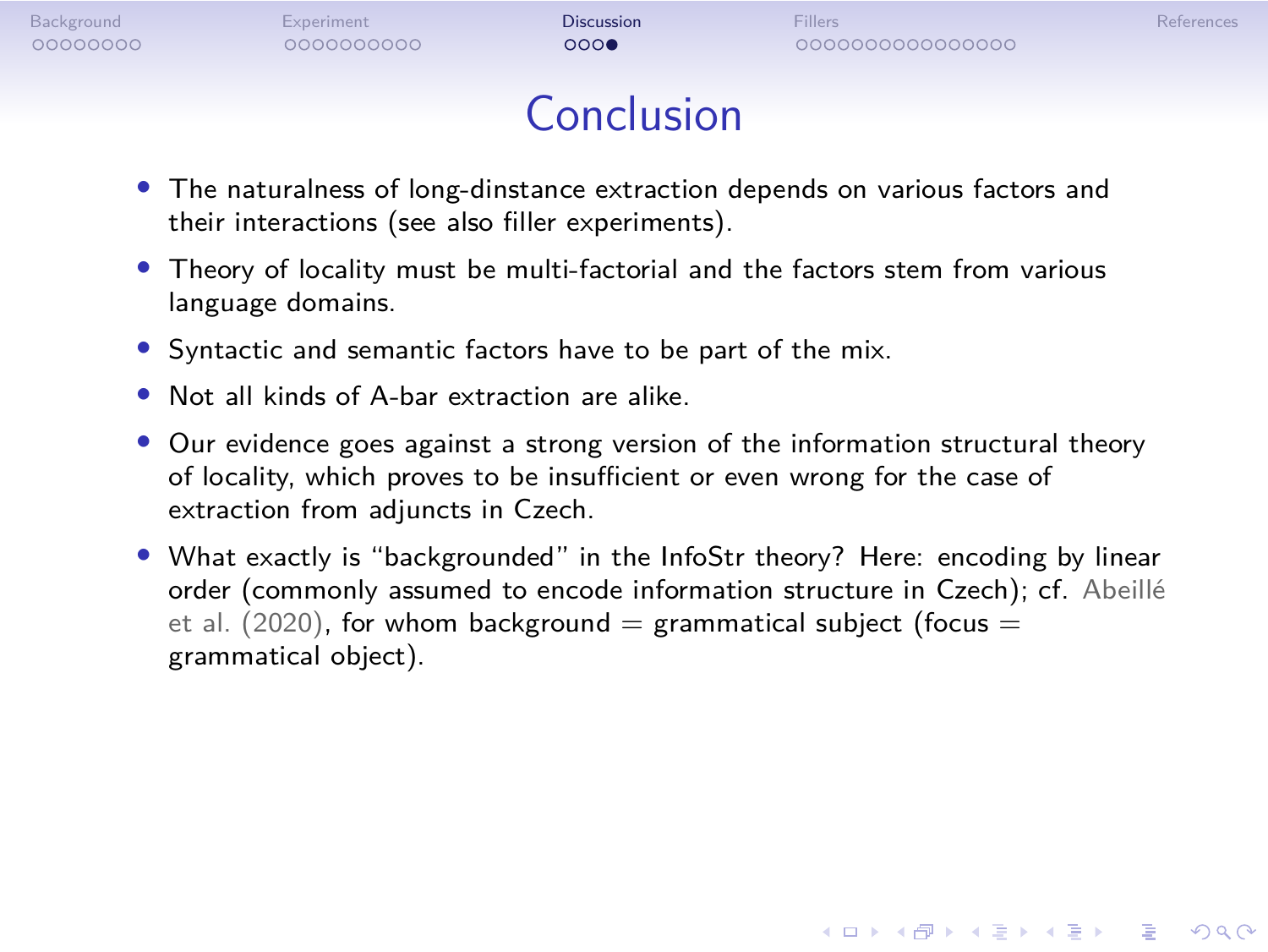| Background<br>00000000 | Experiment<br>0000000000 | <b>Discussion</b><br>000 | <b>Fillers</b><br>0000000000000000                                            | <b>References</b> |
|------------------------|--------------------------|--------------------------|-------------------------------------------------------------------------------|-------------------|
|                        |                          | Conclusion               |                                                                               |                   |
|                        |                          |                          | • The naturalness of long-dinstance extraction depends on various factors and |                   |

- *•* The naturalness of long-dinstance extraction depends on various factors and their interactions (see also filler experiments).
- *•* Theory of locality must be multi-factorial and the factors stem from various language domains.
- *•* Syntactic and semantic factors have to be part of the mix.
- *•* Not all kinds of A-bar extraction are alike.
- *•* Our evidence goes against a strong version of the information structural theory of locality, which proves to be insufficient or even wrong for the case of extraction from adjuncts in Czech.
- *•* What exactly is "backgrounded" in the InfoStr theory? Here: encoding by linear order (commonly assumed to encode information structure in Czech); cf. Abeillé et al. (2020), for whom background = grammatical subject (focus = grammatical object).

Thank you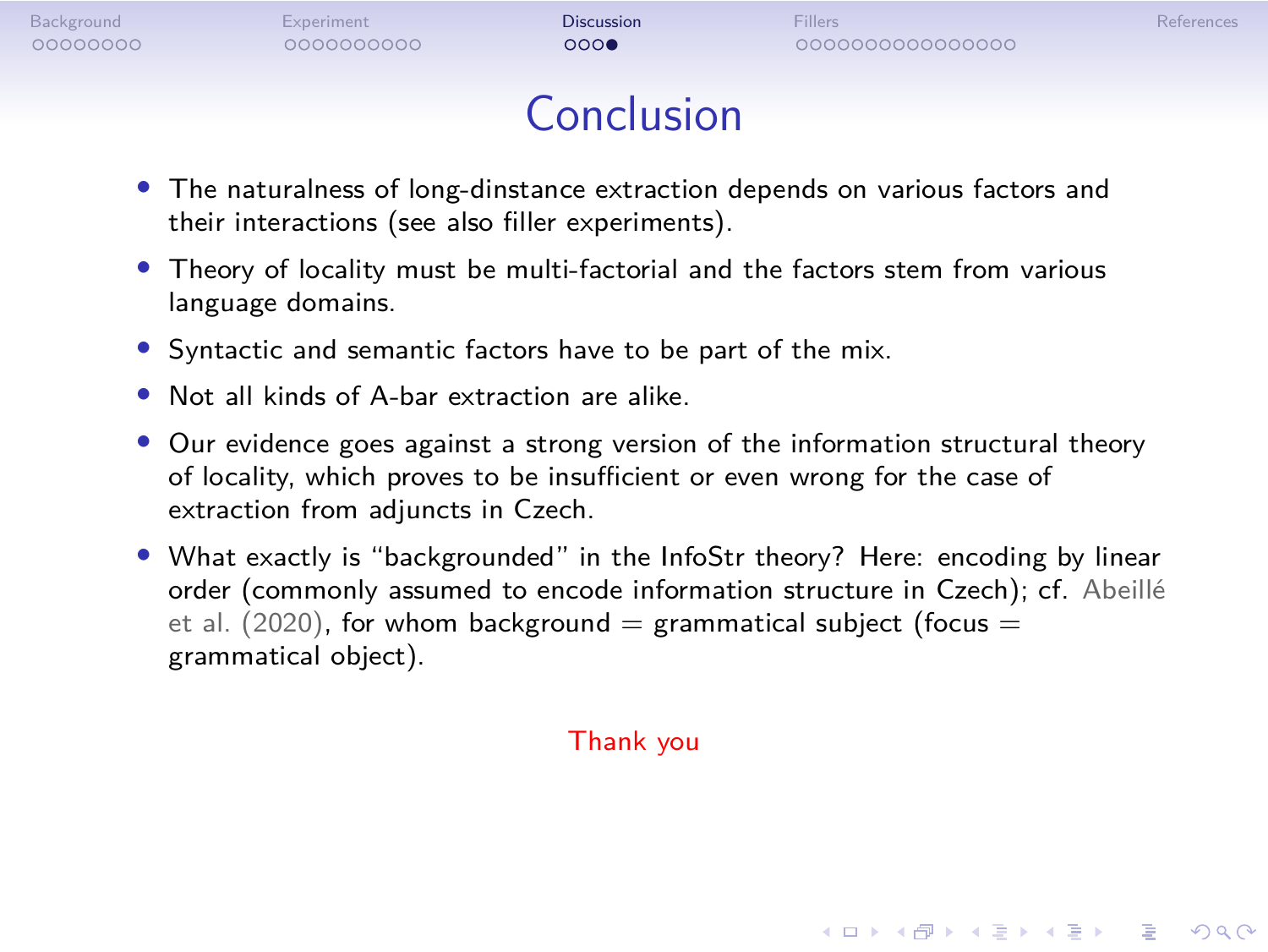| Background | Experiment | <b>Discussion</b> | <b>Fillers</b>   | References |
|------------|------------|-------------------|------------------|------------|
| 00000000   | 0000000000 | 000               | 0000000000000000 |            |
|            |            | Conclusion        |                  |            |

- *•* The naturalness of long-dinstance extraction depends on various factors and their interactions (see also filler experiments).
- *•* Theory of locality must be multi-factorial and the factors stem from various language domains.
- *•* Syntactic and semantic factors have to be part of the mix.
- *•* Not all kinds of A-bar extraction are alike.
- Our evidence goes against a strong version of the information structural theory of locality, which proves to be insufficient or even wrong for the case of extraction from adjuncts in Czech.
- *•* What exactly is "backgrounded" in the InfoStr theory? Here: encoding by linear order (commonly assumed to encode information structure in Czech); cf. Abeillé et al.  $(2020)$ , for whom background = grammatical subject (focus = grammatical object).

### Thank you

Thanks to all the coauthors – Petr Biskup, Kateřina Bartasová, Markéta Dančová, Eliška Dostálková, Kateřina Hrdinková, Gabriela Kosková, Jaromír Kozák, Klára Lupoměská, Albert Maršík, Edita Schejbalová, and Illia Yekimov – and the Charles University and its Faculty of Arts for support.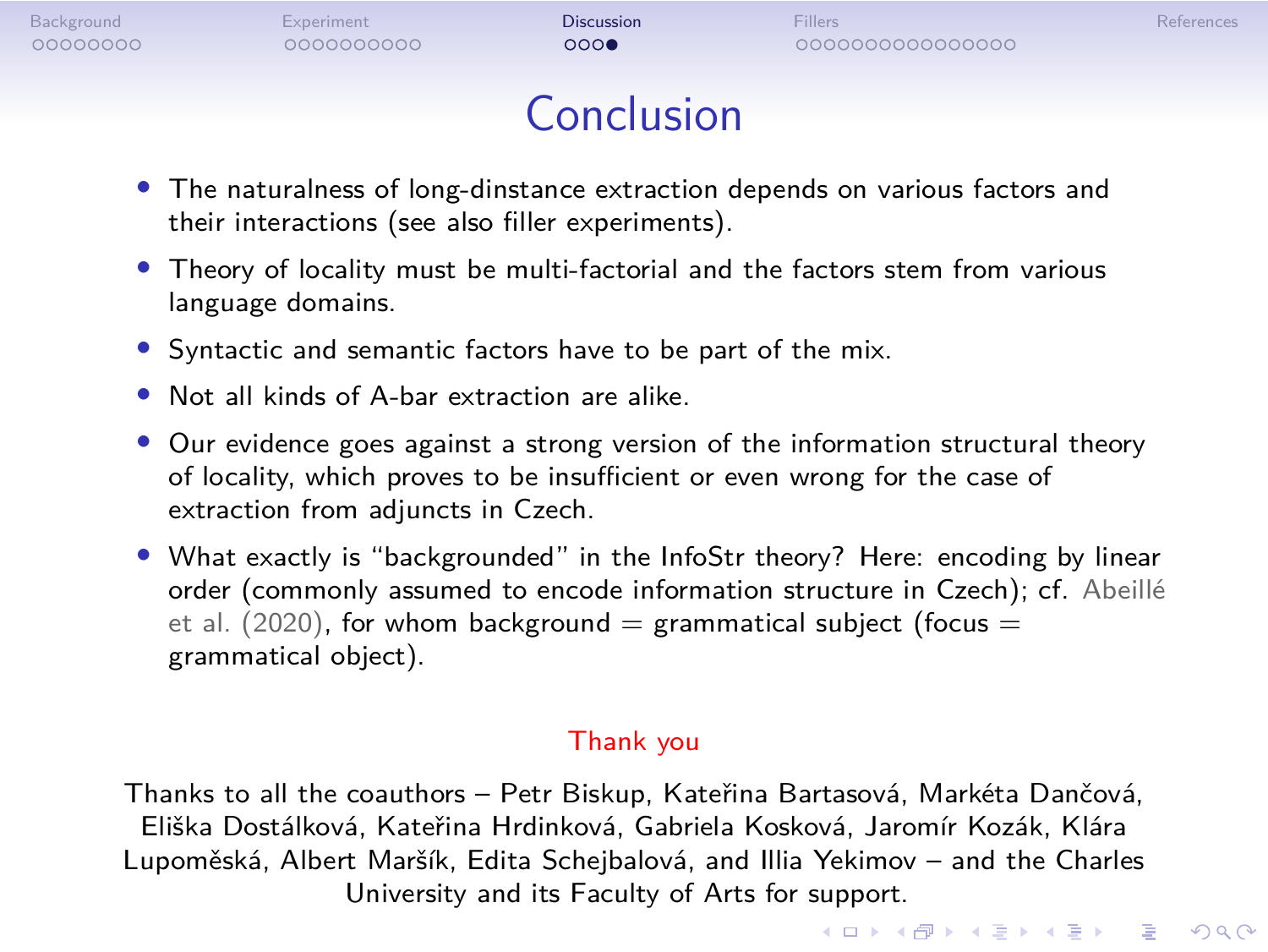### Filler experiments

- 1. **Extraction types**  $(4 \times 2; 8$  item sets; 96 obs/cond)
	- *•* no extraction, short extraction, long extraction from complement clause, long extraction from complex NP
	- *•* Extraction of relative vs. interrogative
- 2. **Linear distance**  $(2 \times 2; 4$  item sets; 96 obs/cond)
	- *•* short vs. long
	- *•* relative vs. interrogative
- 3. **Extraction of relative pronouns from adjuncts + long distance** (2 *×* 2 cond; 4 item sets; 96 obs/cond)
	- extraction from adjunct + from complement clause vs. from adjunct  $+$  across modal
	- *•* left adjunct vs. right adjunct
- 4. **Nominal layer in adjuncts** (2 *×* 2; 4 item sets; 96 obs/cond)
	- *•* NP absent vs. present
	- *•* left adjunct vs. right adjunct
- 5. **Extraction from weak islands** (3 *×* 2; 6 item sets; 96 obs/cond)
	- *•* declarative complement, polar interrogative complement, wh-interrogative complement
	- *•* relative vs. interrogative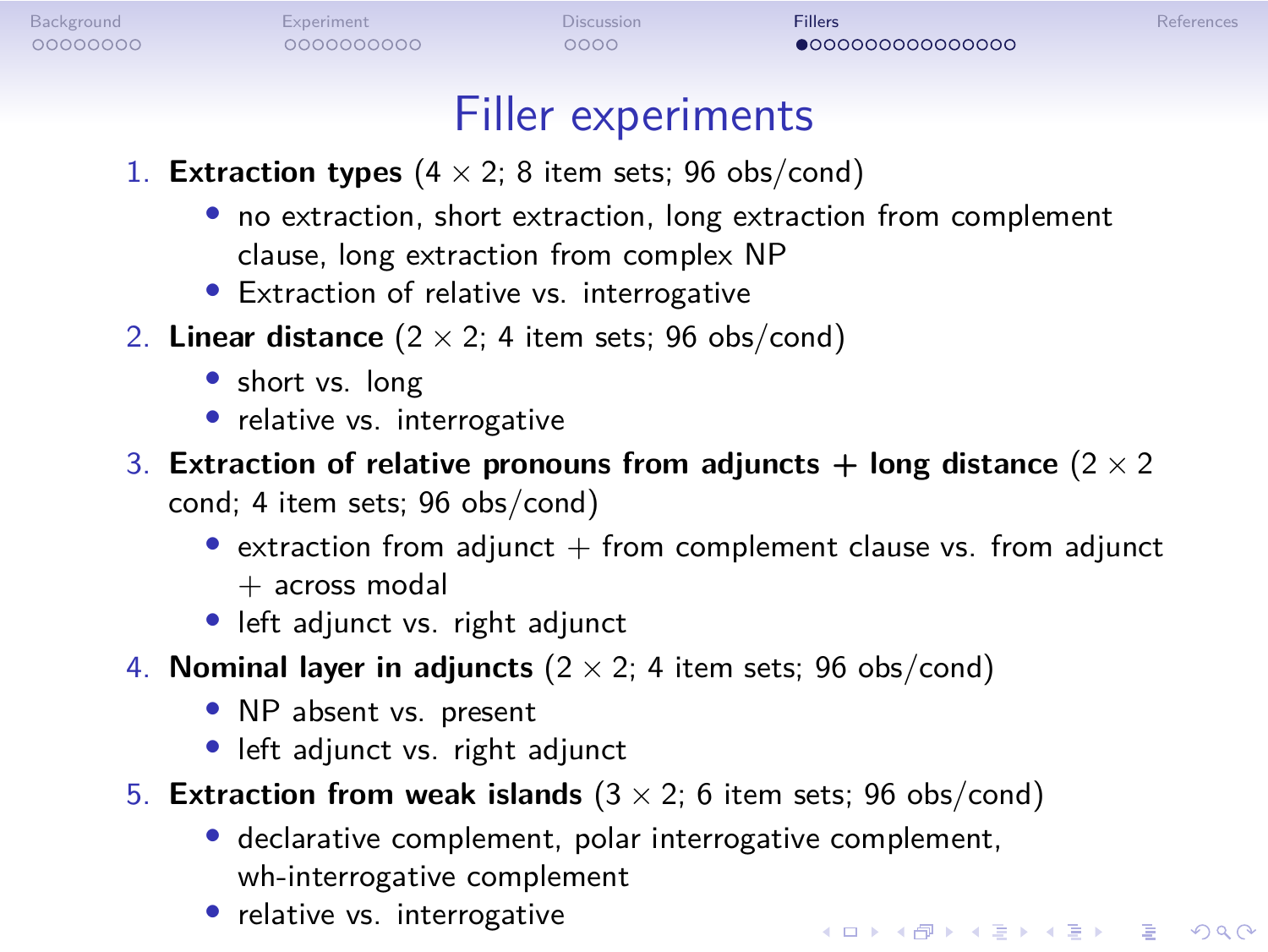## Extraction types: Materials

| stimulus (schematic)                      | <b>WH-PHRASE TYPE</b> | <b>EXTRACTION TYPE</b> |
|-------------------------------------------|-----------------------|------------------------|
| asked which soup think [that ate t]       | inter                 | long                   |
| asked which soup think $(it$ that ate $t$ | inter                 | island                 |
| asked which soup ate t                    | inter                 | short                  |
| asked whether ate soup                    | inter                 | no                     |
| soup which think [that ate t]             | rel                   | long                   |
| soup which think [it that ate t]          | rel                   | island                 |
| soup which ate t                          | rel                   | short                  |
| soup that ate it                          | rel                   | $no$ /res.             |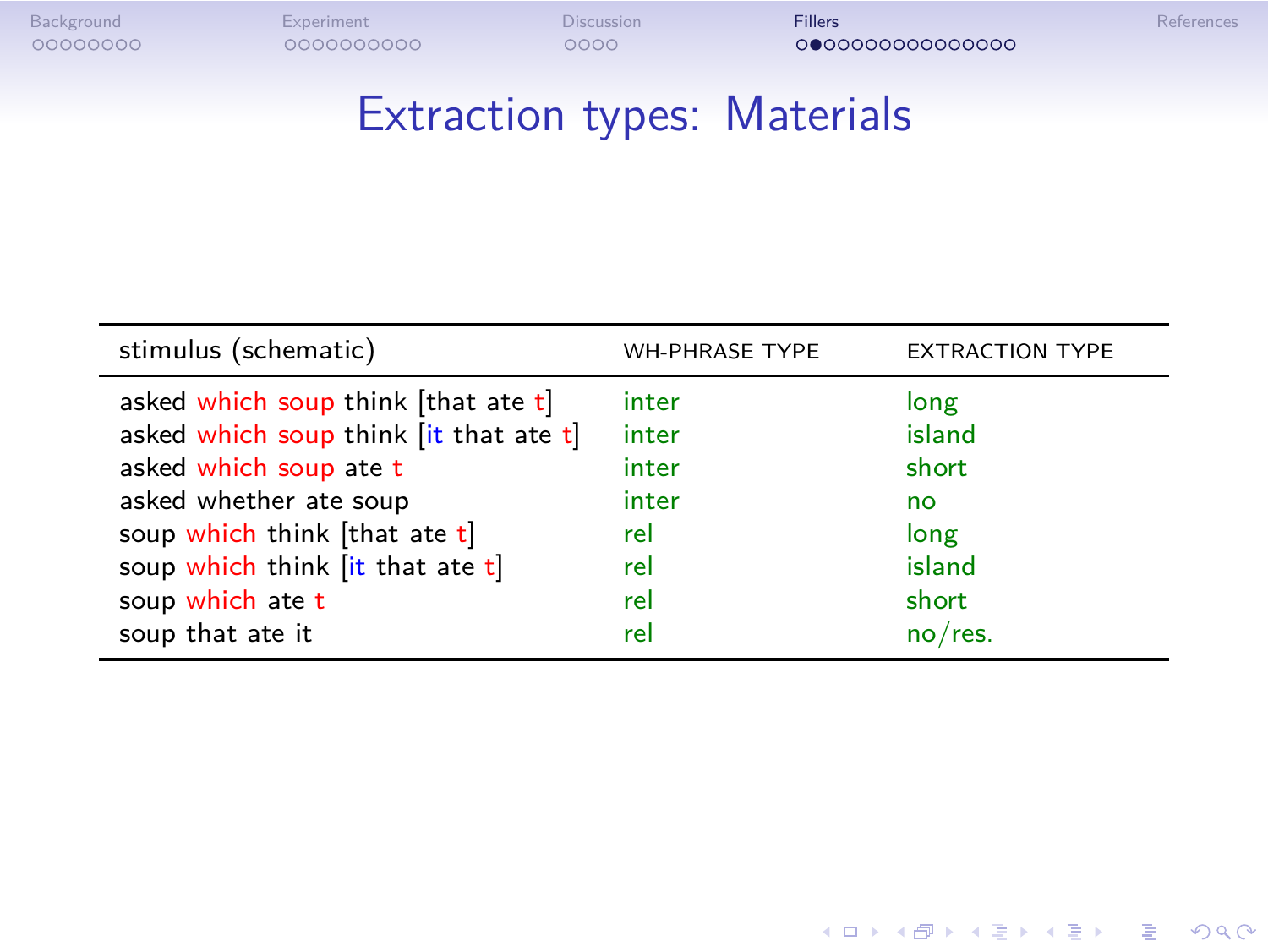![](_page_36_Figure_0.jpeg)

![](_page_36_Figure_1.jpeg)

![](_page_36_Figure_2.jpeg)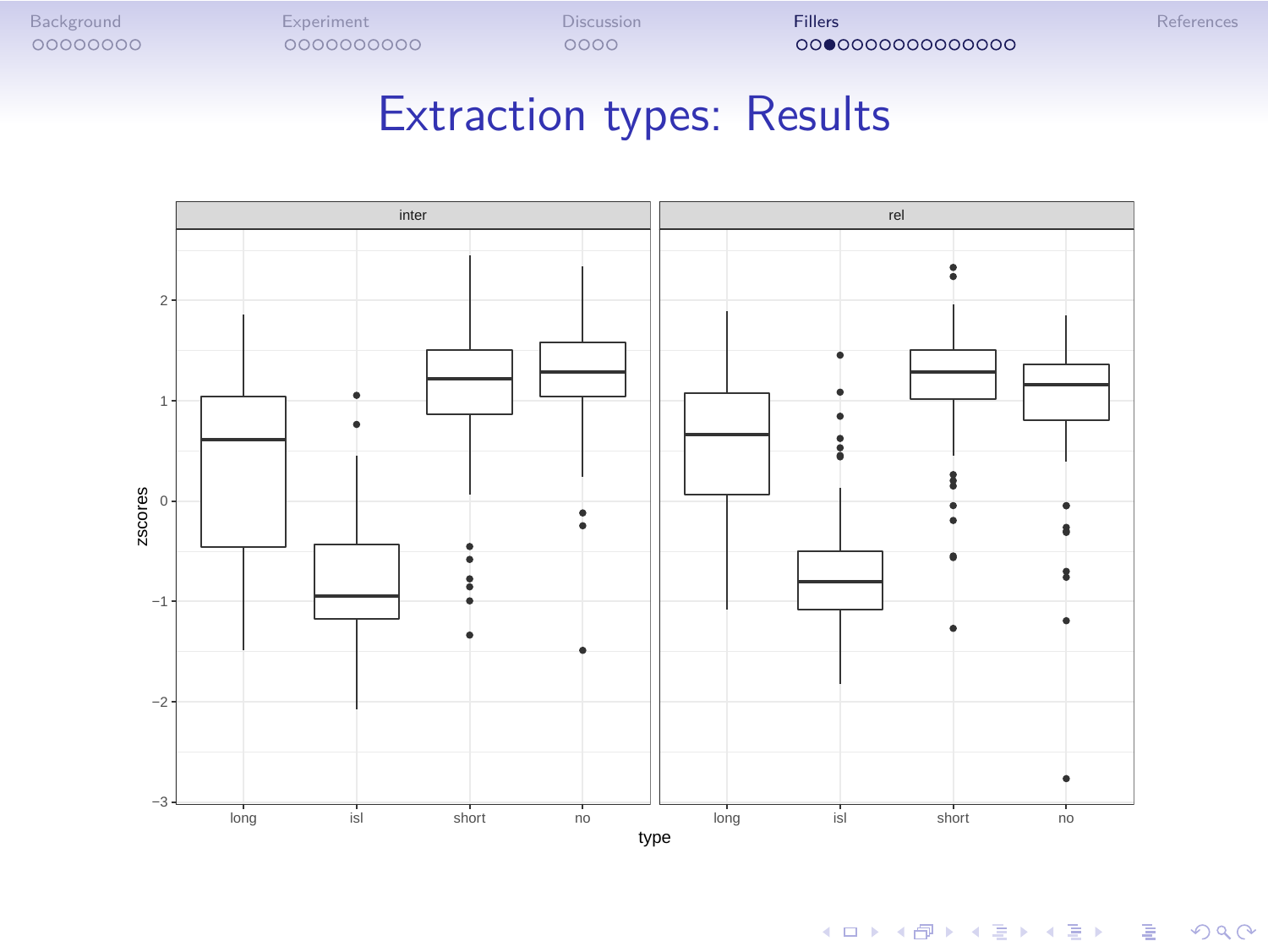## Extraction types: Discussion

### Discussion:

- *•* penalty for long extraction compared to short/no extraction (difference *∼* 0*.*5*σ*)
- *•* robust penalty for extraction out of islands compared to short/no extr. (difference *∼* 2*σ*)
- *•* no difference between extraction of relative and interrogative

### Relevance for main experiment:

- *•* extraction of relative pron. from left adjuncts in **main** comparable to long extraction out of complements (difference *∼* 0*.*2*σ* in favor of extr. from adjuncts)
- *•* extraction from right adjuncts in **main** comparable to extraction from islands (both *∼* 1*σ* below average)

![](_page_37_Figure_12.jpeg)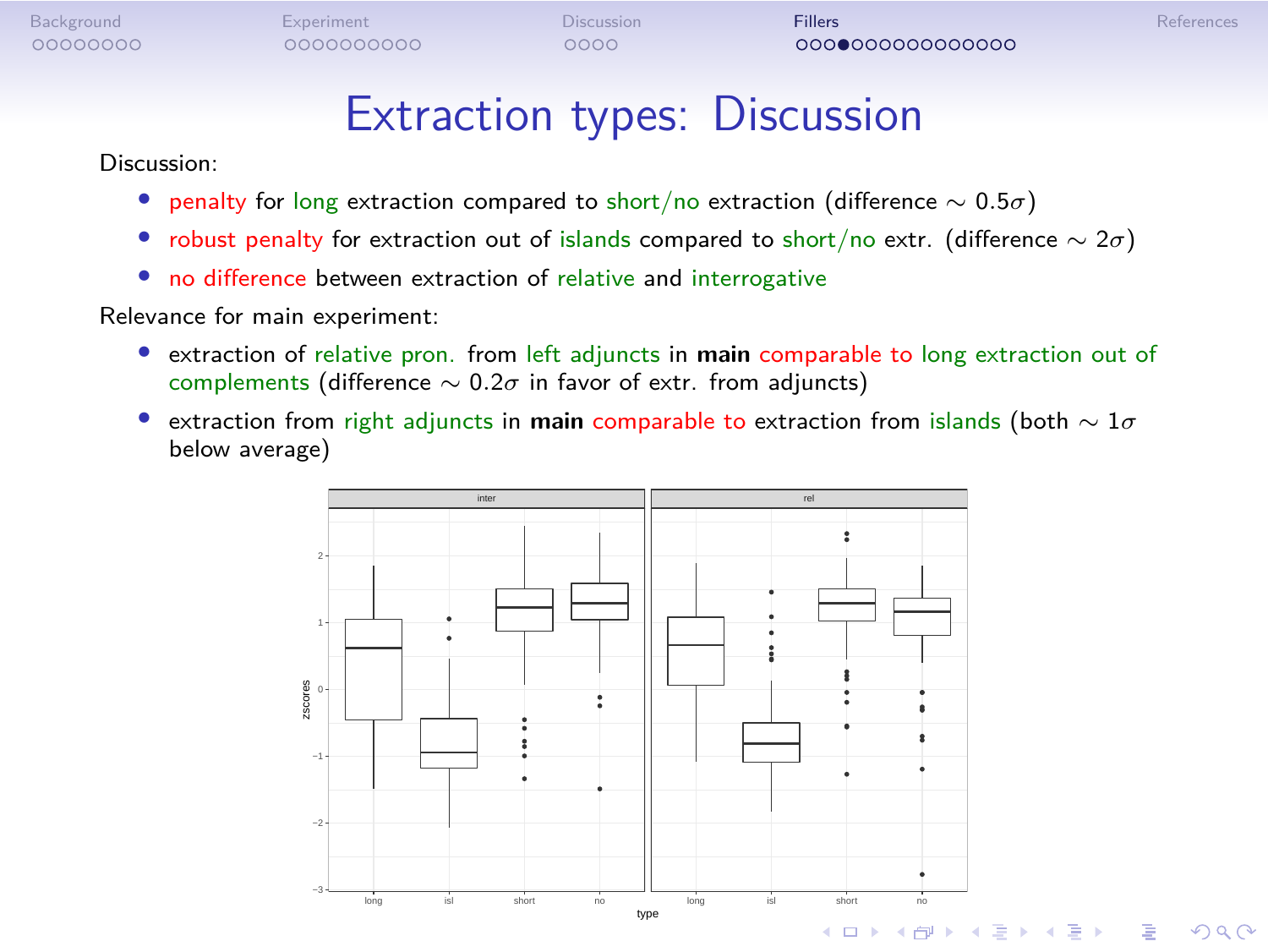## Linear distance: Materials

| stimulus (schematic)                    | WH-PHRASE TYPE | <b>DISTANCE</b> |
|-----------------------------------------|----------------|-----------------|
| asked which soup ate $t$ doctor $[who]$ | inter          | short           |
| asked which soup doctor [who] ate t     | inter          | long            |
| soup which ate t doctor [who]           | rel            | short           |
| soup which doctor [who] ate t           | rel            | long            |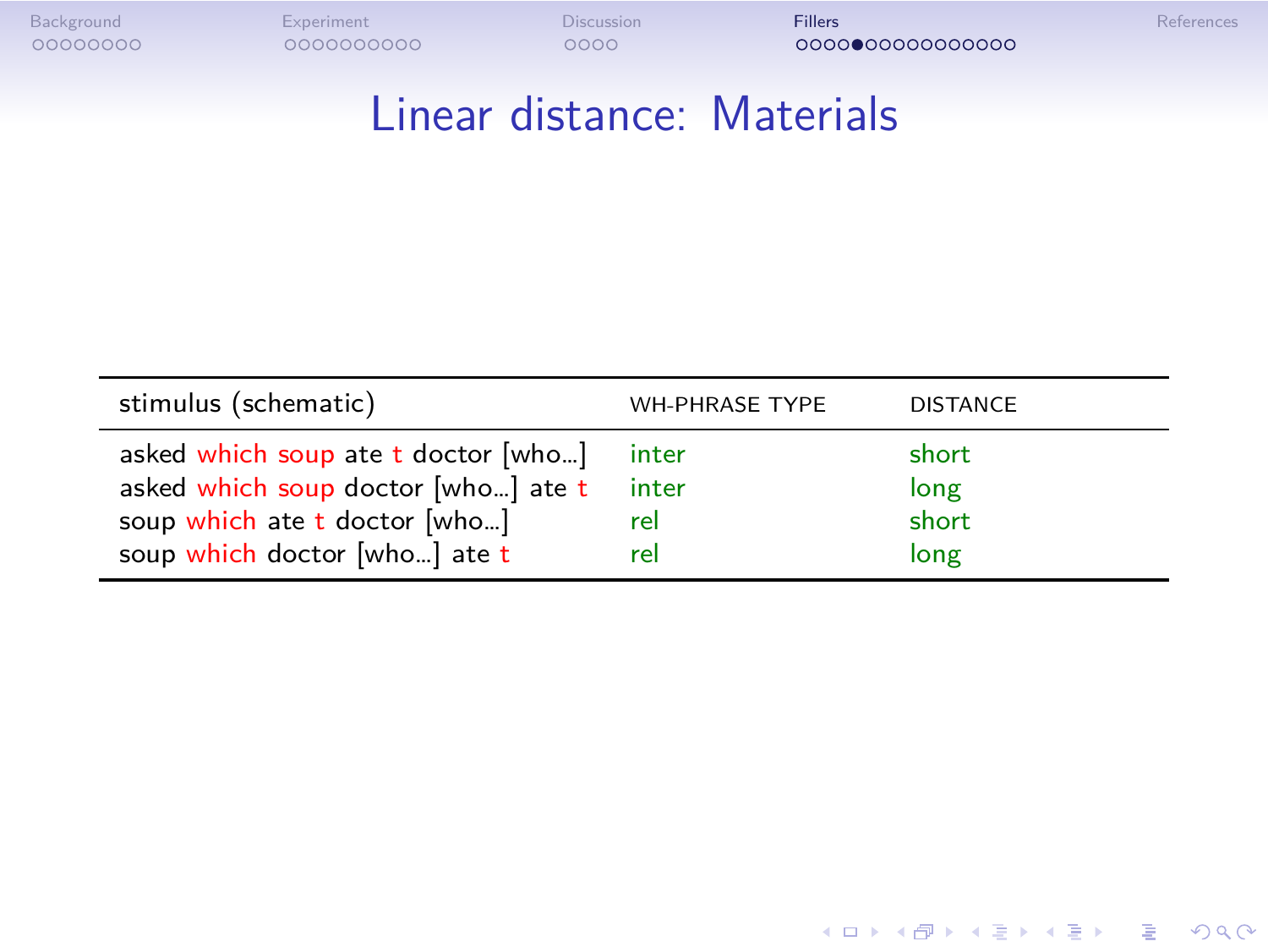![](_page_39_Figure_0.jpeg)

![](_page_39_Figure_1.jpeg)

## Linear distance: Results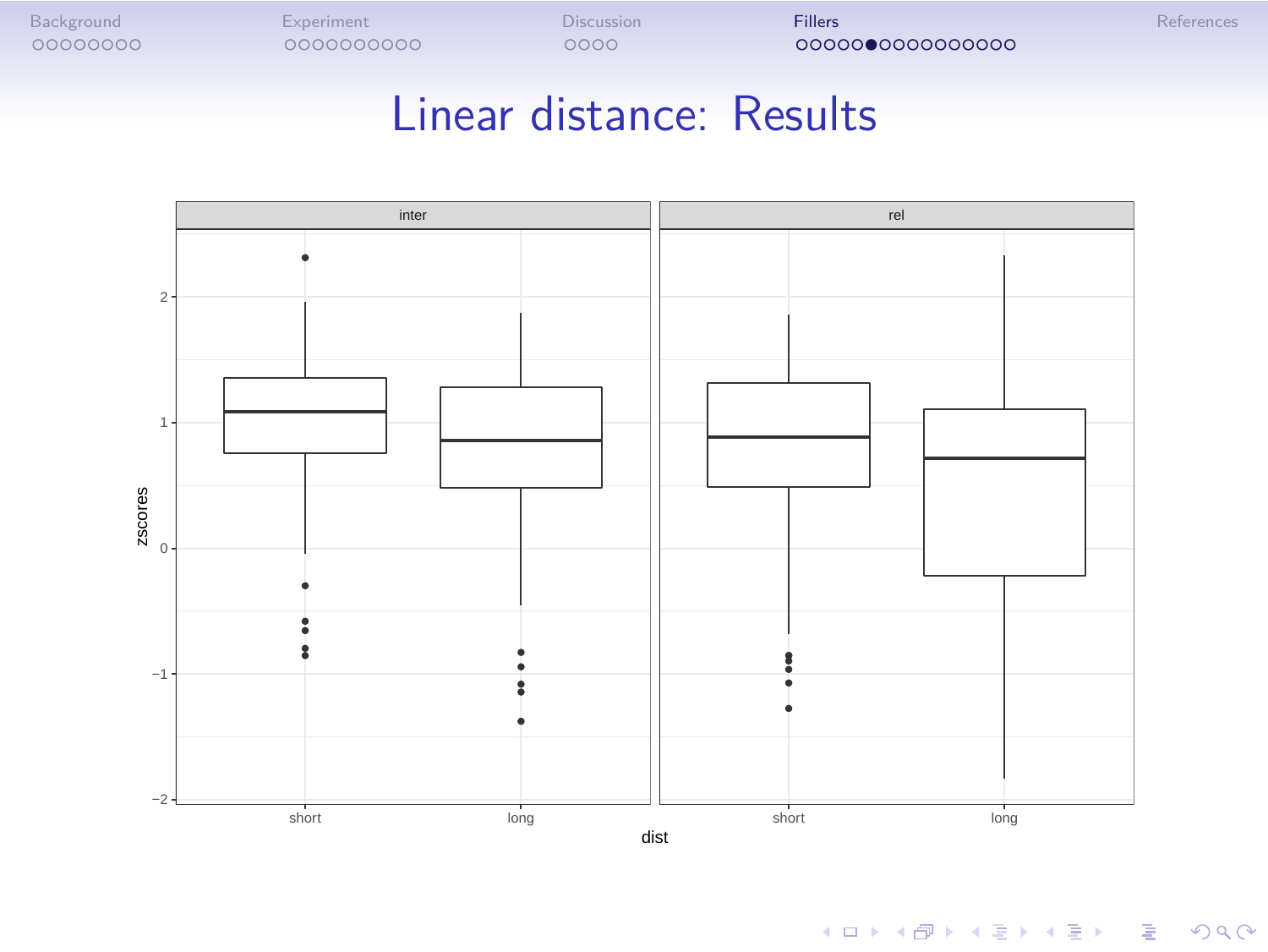## Linear distance: Discussion

### Discussion:

- *•* linearly short distance extraction slightly better than linearly long distance extraction (difference: *∼* 0*.*2*σ*)
- *•* extraction of interrogative slightly better than extraction of relative (difference: *∼* 0*.*2*σ*); attributable to two instances of relativization in the relative condition

Relevance for main experiment:

*•* the robust effect of POSITION in **main** cannot be attributed to linear distance

![](_page_40_Figure_7.jpeg)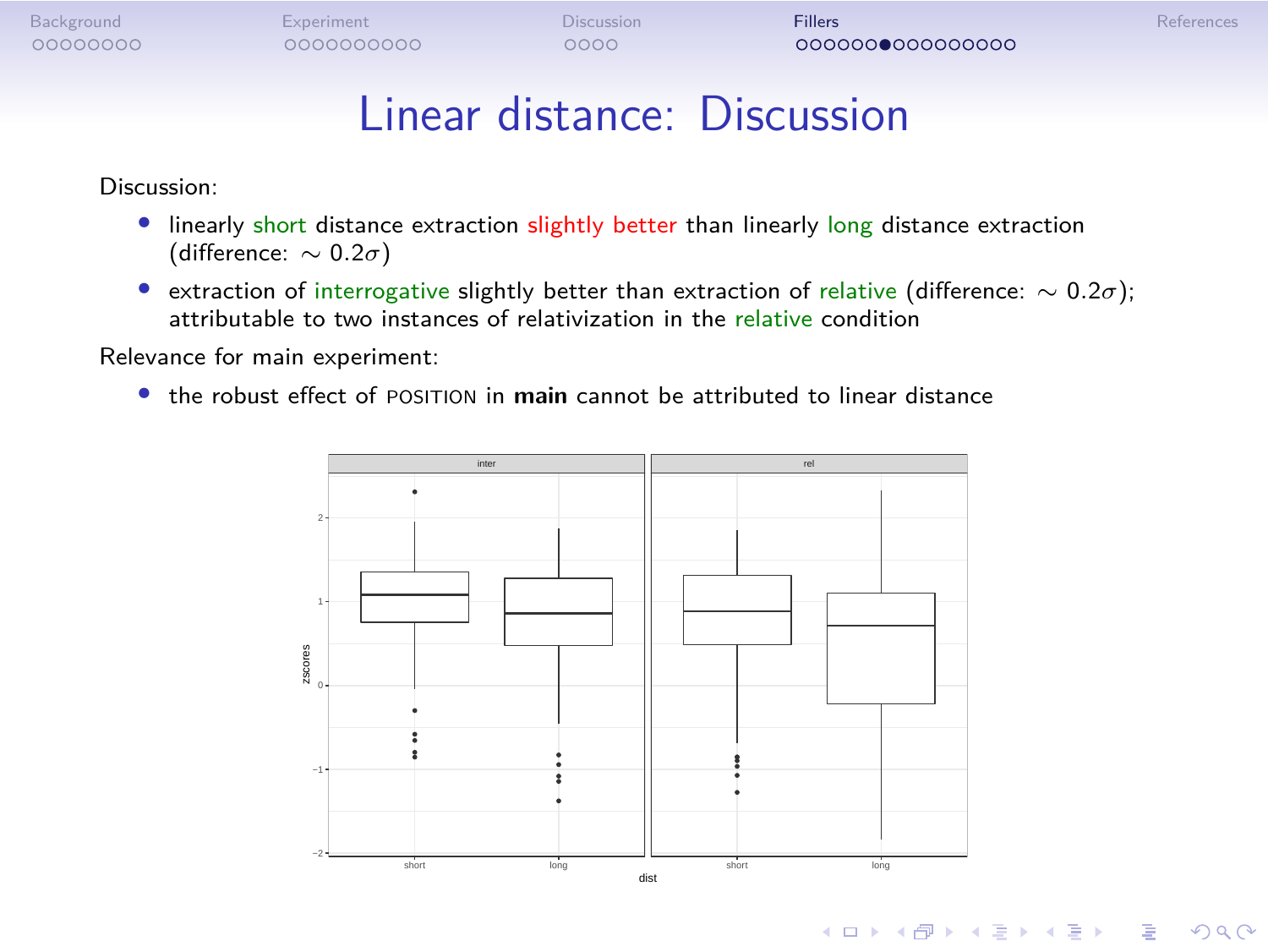# $Adjuncts + long(er)$  distance: Materials

| stimulus (schematic)                        | ADDED<br><b>COMPLEXITY</b> | <b>ADJUNCT POSITION</b> |
|---------------------------------------------|----------------------------|-------------------------|
| soup which [think that [when ate t] slept]  | compl. clause              | left                    |
| soup which [think that slept [when ate t]]  | compl. clause              | right                   |
| soup which [probably [when ate t] slept]    | epist. modal               | left.                   |
| soup which [probably slept [when ate $t$ ]] | epist. modal               | right                   |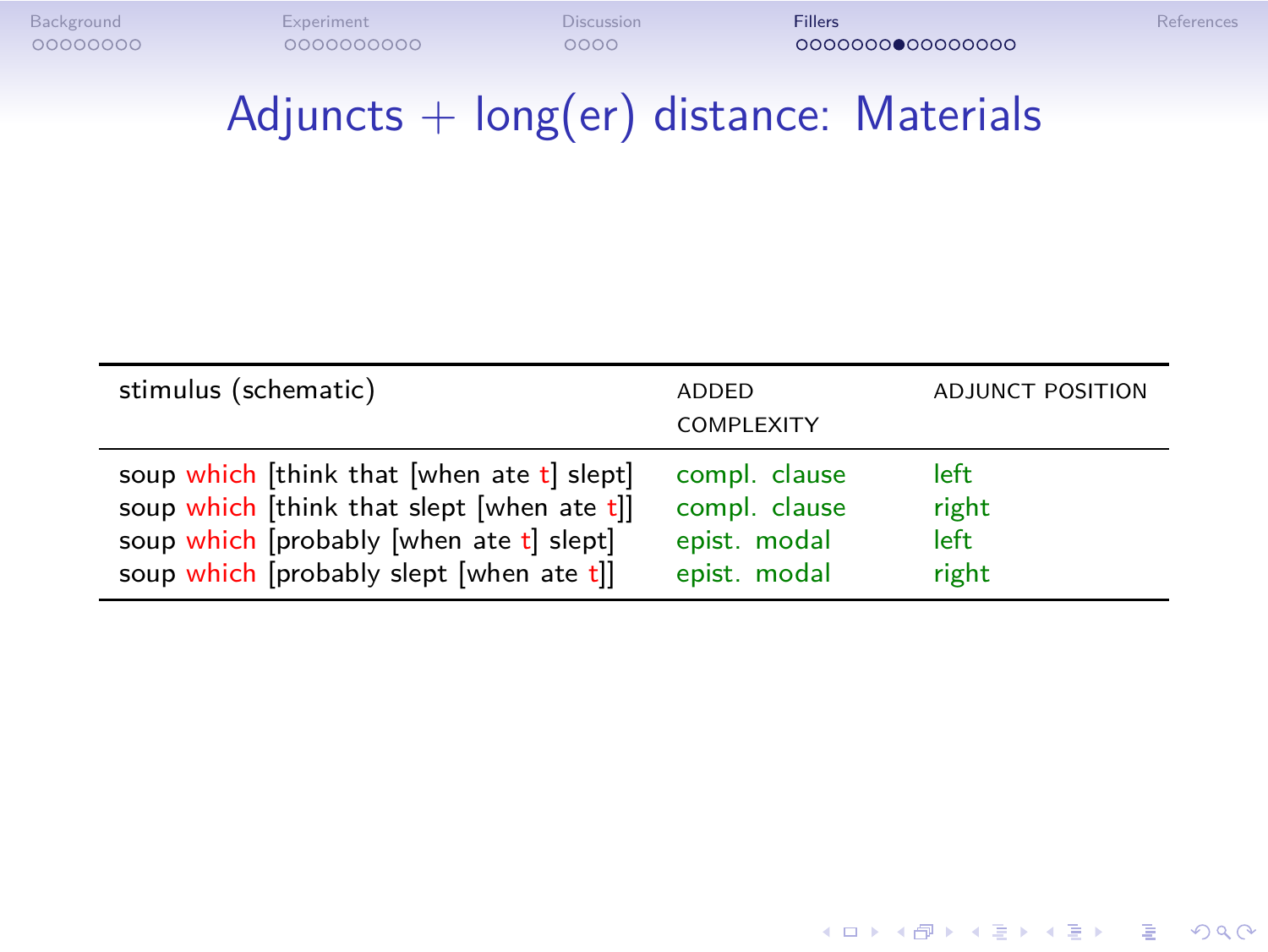![](_page_42_Figure_0.jpeg)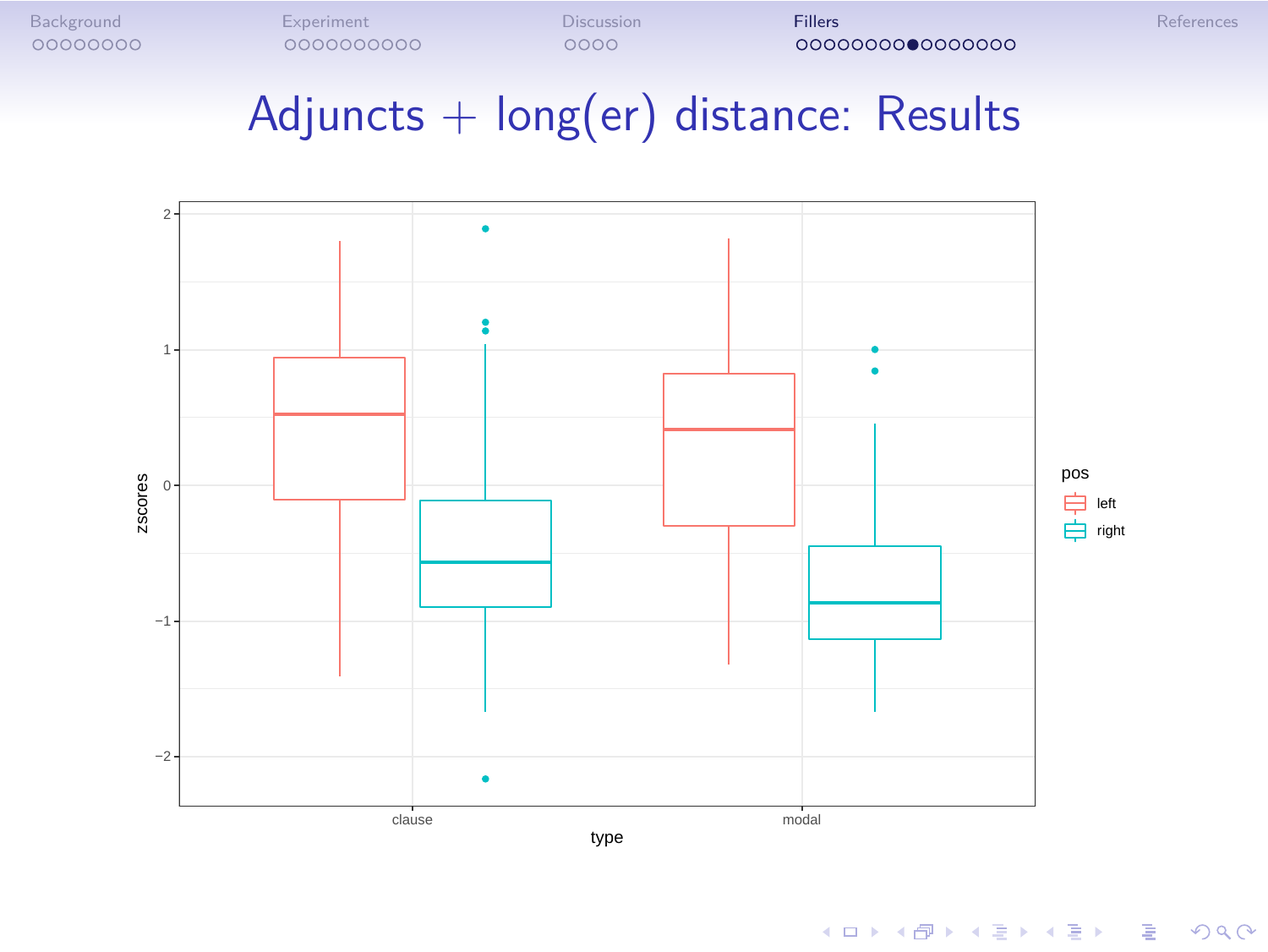## $Adjuncts + long(er)$  distance: Discussion

### Discussion:

*•* extraction from left adjuncts more natural than from right adjuncts

*•* extraction from a complement clause slightly better than extraction across a modal Relevance for main experiment:

- *•* the effect of POSITION from **main** replicated, despite the added syntactic complexity
- *•* the effect size is somewhat compressed, possibly due to the added complexity in parsing (difference in **main** *∼* 1*.*7*σ* vs. difference here *∼* 1*.*1*σ*)
- *•* evidence that the extraction from adjuncts under discussion is really extraction **out of** the adjunct, not just **to the edge of** the adjunct; cf. Heck 2008; Grewendorf 2015

![](_page_43_Figure_10.jpeg)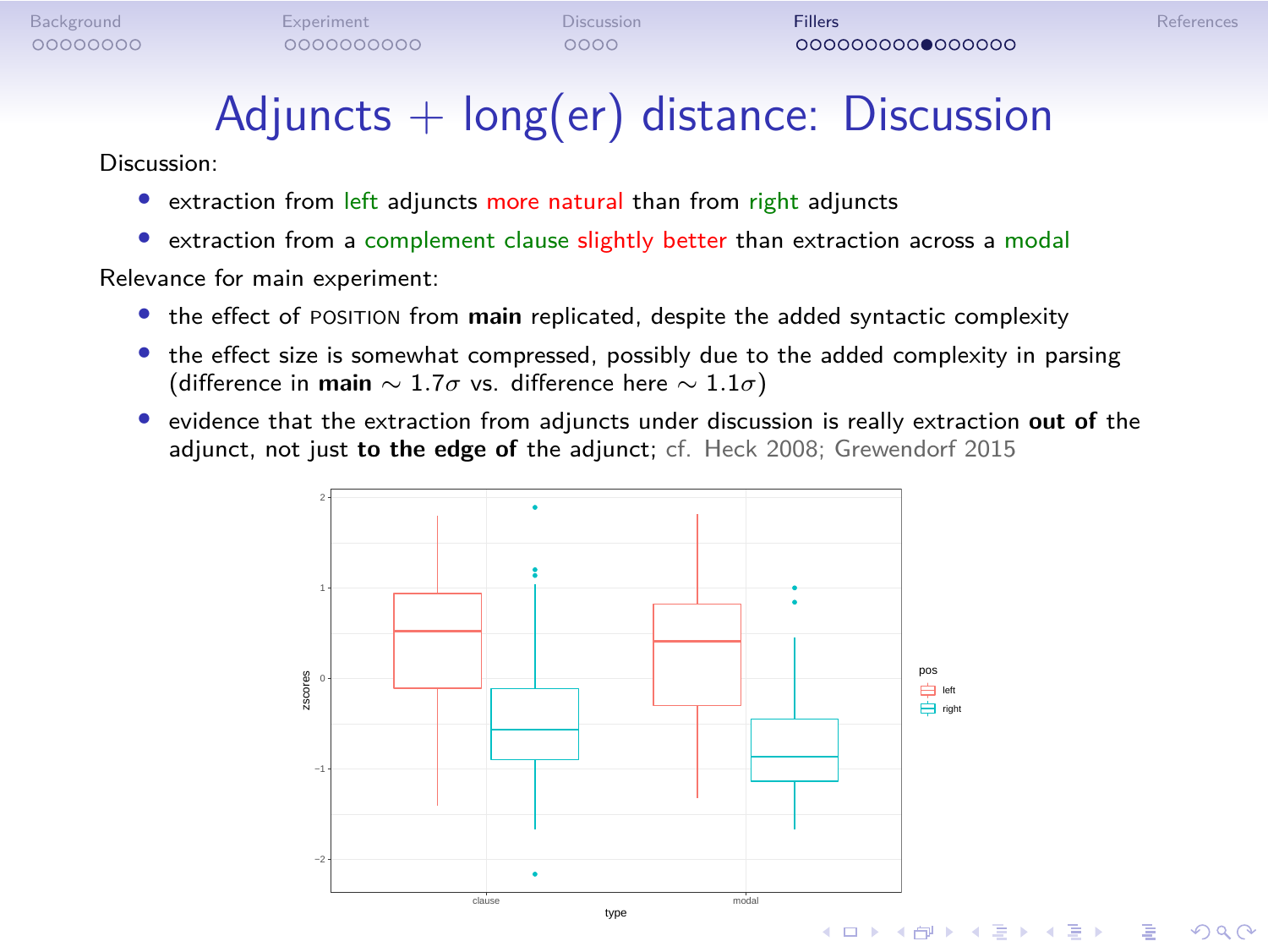## Nominal layer in adjuncts: Materials

| stimulus (schematic)                                                                                                                     | ADJUNCT POSITION               | <b>NOMINAL LAYER</b>                   |
|------------------------------------------------------------------------------------------------------------------------------------------|--------------------------------|----------------------------------------|
| [when cook dinner] watch TV<br>[at time when cook dinner] watch TV<br>watch TV [when cook dinner]<br>watch TV [at time when cook dinner] | left<br>left<br>right<br>right | absent<br>present<br>absent<br>present |
|                                                                                                                                          |                                |                                        |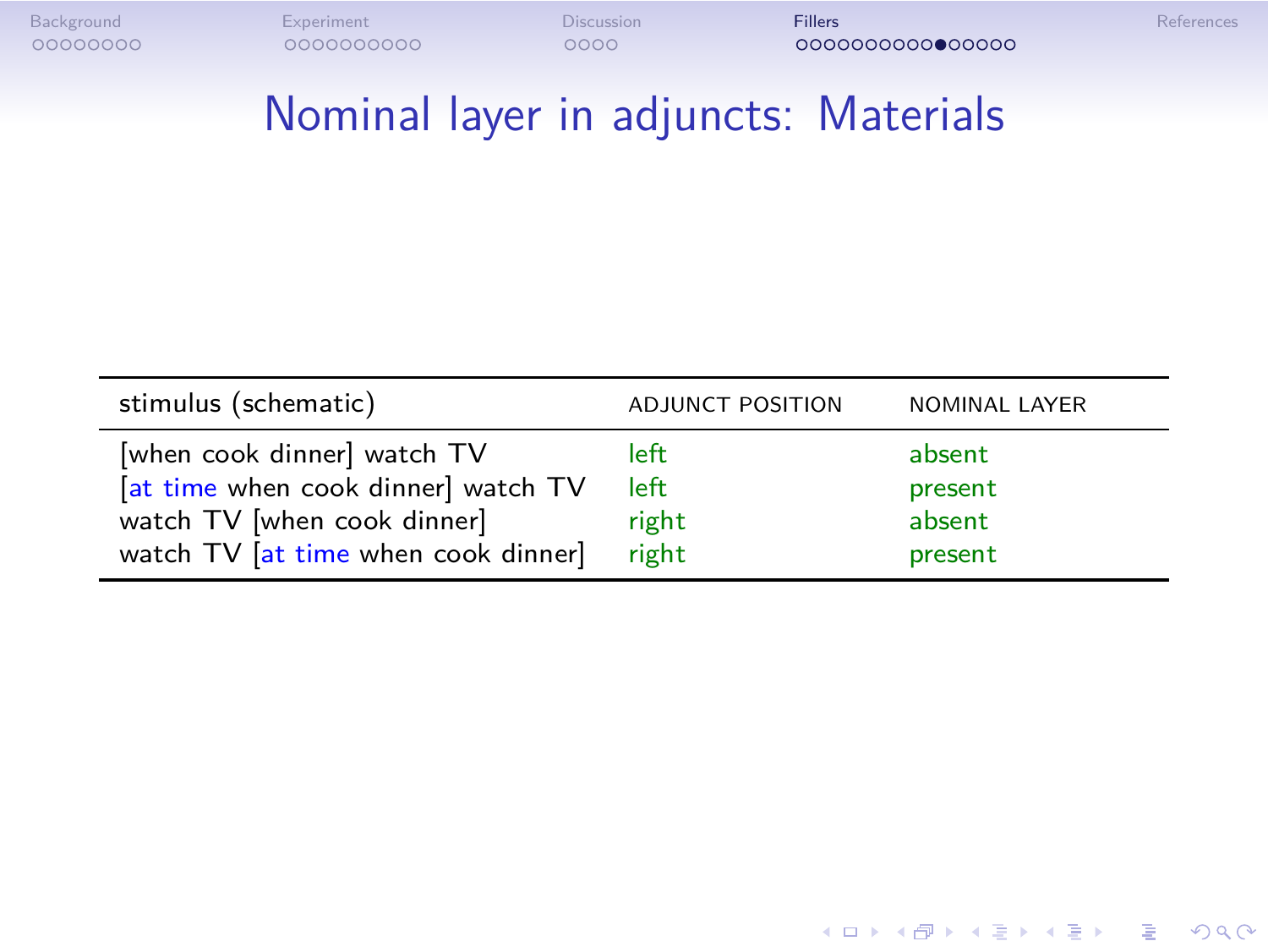![](_page_45_Figure_0.jpeg)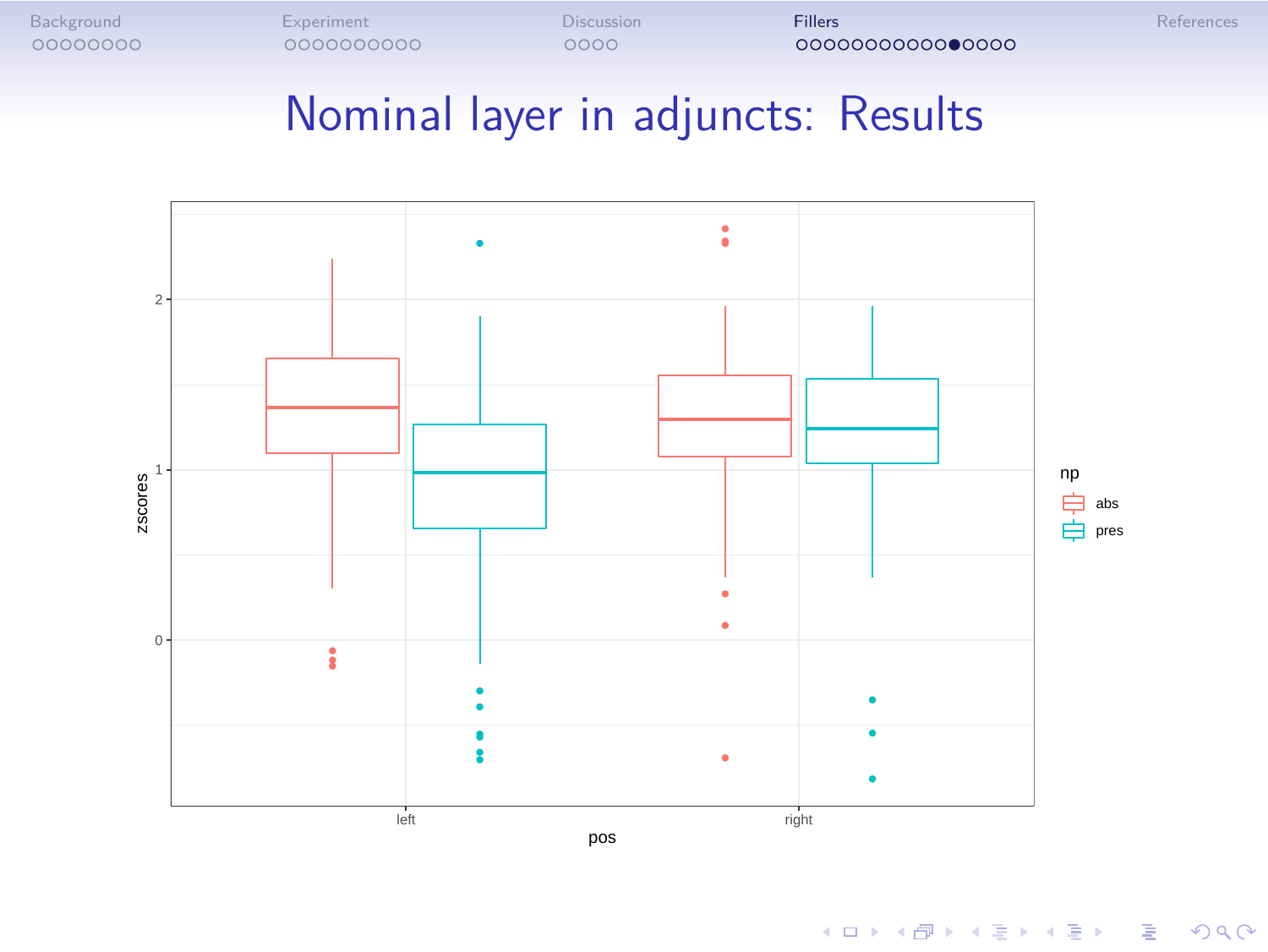$2Q$ 

## Nominal layer in adjuncts: Discussion

- Discussion: • no penalty on right adjuncts (compared to left)
- *•* penalty for left adjuncts with a nominal layer present (difference *∼* 0*.*3*σ*) Relevance for main experiment:
- *•* the POSITION effect in **main** cannot be attributed to general adjunct position
- the NOMINAL LAYER effect size in main (in the left+rel condition) is larger than the one observed here (**main** *∼* 0*.*7*σ* vs. here *∼* 0*.*3*σ*)
- *•* the extraction-independent penalty of NOMINAL LAYER (*∼* 0*.*3*σ*) should presumably be subtracted from the extraction-specific penalty (*∼* 0*.*7*σ*)
- the extraction-specific penalty of NOMINAL LAYER is quite small (counter to SynSem expectations); also, it gets "evened out" across the WH-PHRASE TYPE levels

![](_page_46_Figure_11.jpeg)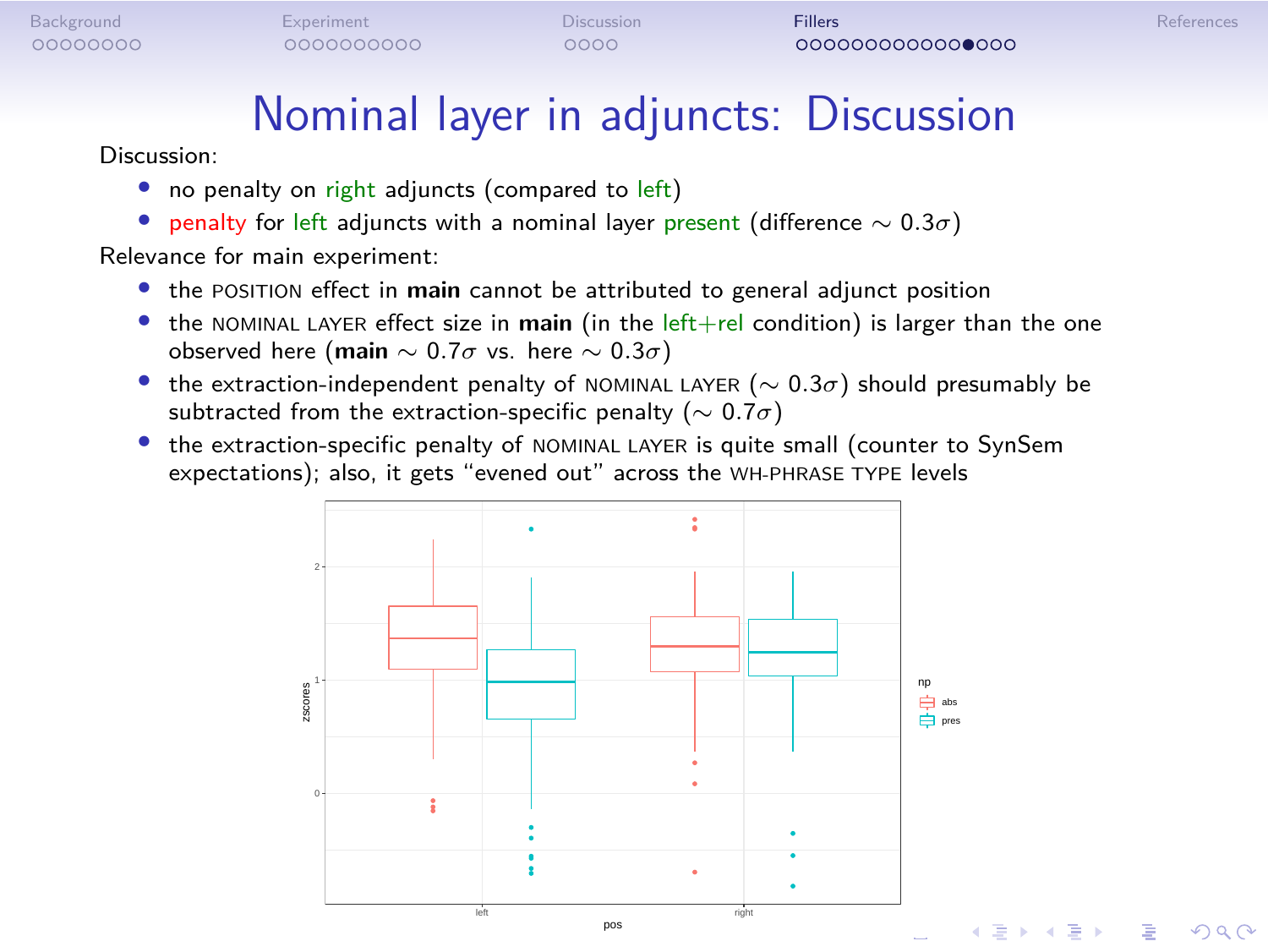## Extraction from weak islands: Materials

| stimulus (schematic)                       | <b>WH-PHRASE</b><br><b>TYPE</b> | COMPLEMENT<br><b>TYPE</b> |
|--------------------------------------------|---------------------------------|---------------------------|
| asked which soup not know [that cooked t]  | inter                           | decl                      |
| asked which soup not know whether cooked t | inter                           | polar                     |
| asked which soup not know [when cooked t]  | inter                           | wh                        |
| soup which not know [that cooked t]        | rel                             | decl                      |
| soup which not know [whether cooked t]     | rel                             | polar                     |
| soup which not know [when cooked t]        | rel                             | wh                        |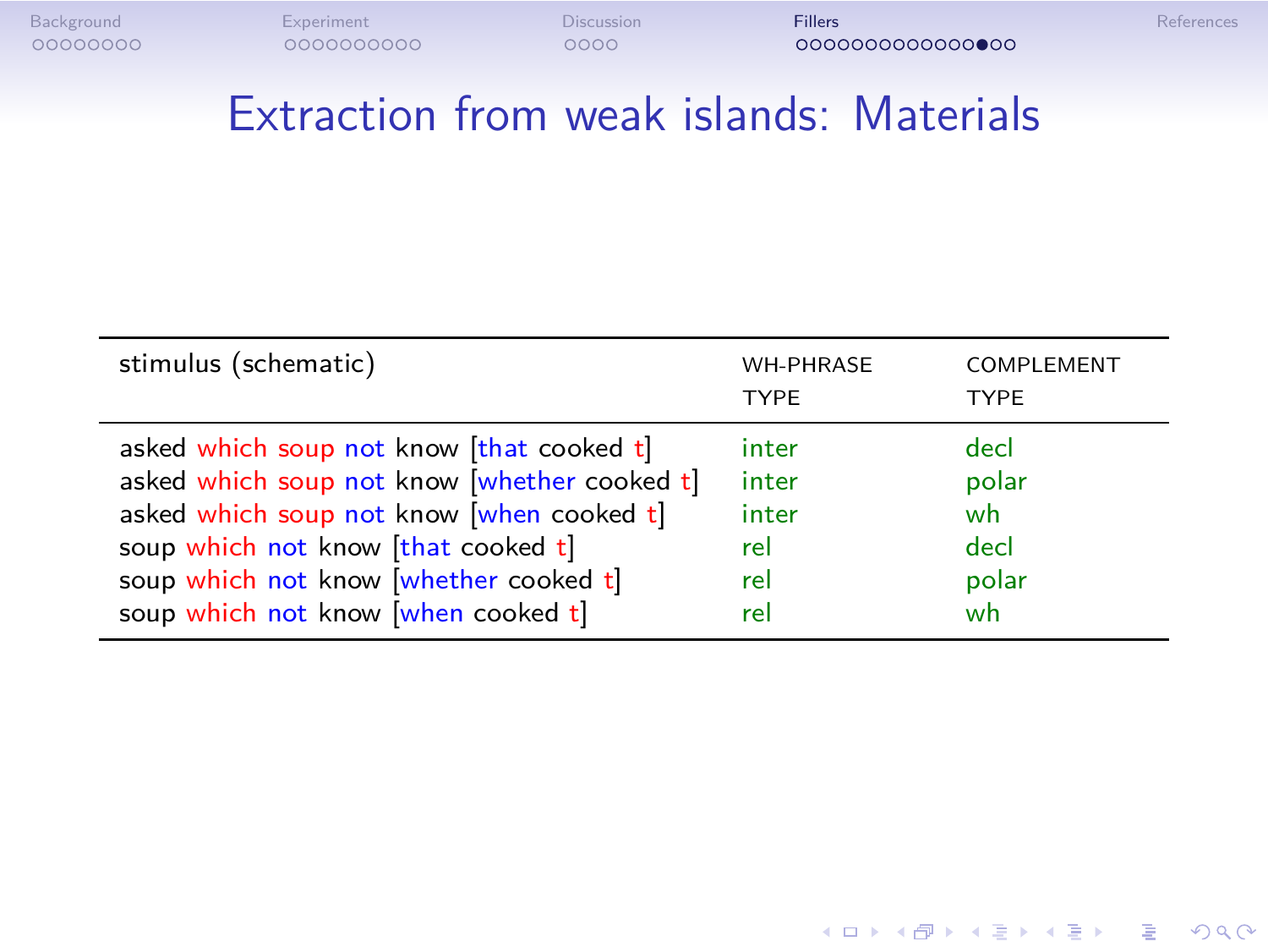![](_page_48_Figure_0.jpeg)

decl inter wh decl inter wh

type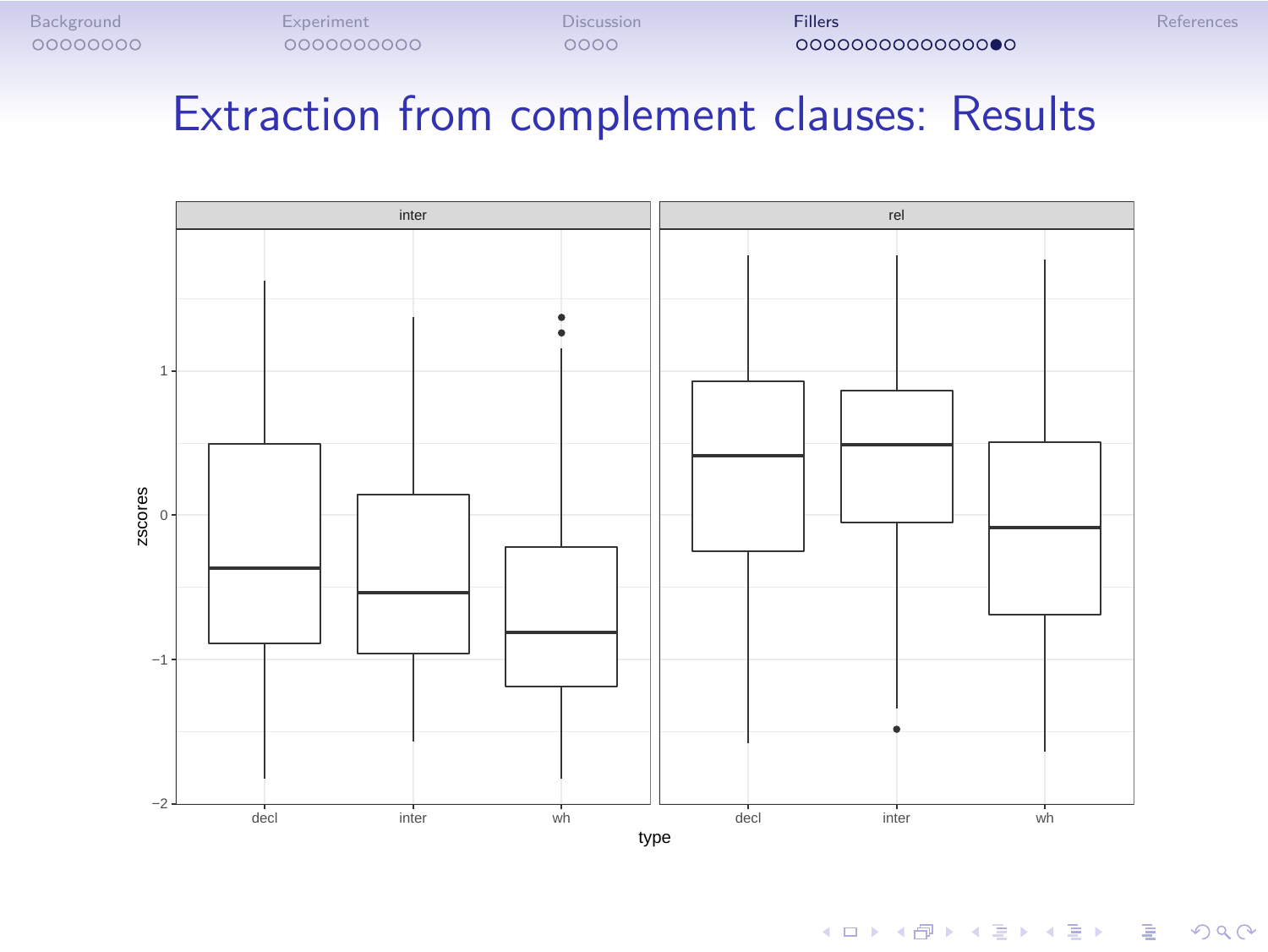# Extraction from complement clauses: Discussion

Discussion:

- *•* extraction of relative more natural than extraction of interrogative (difference *∼* 0*.*7*σ*)
- *•* attributable to the weak island status of complements to the negative matrix verb;
- interrogative more sensitive to this than relative

Relevance for main experiment:

- overall less natural than extraction from complement clauses (filler exp. 1; difference for rel *∼* 0*.*3*σ*, for inter *∼* 0*.*9*σ*)
- no clear relation to extraction from left adjuncts; while the extraction of inter across negation is comparable to to the extraction of inter from left adjuncts in the **main** experiment, extraction of rel is more natural from left adjuncts than across negation (difference *∼* 0*.*5*σ*)

![](_page_49_Figure_12.jpeg)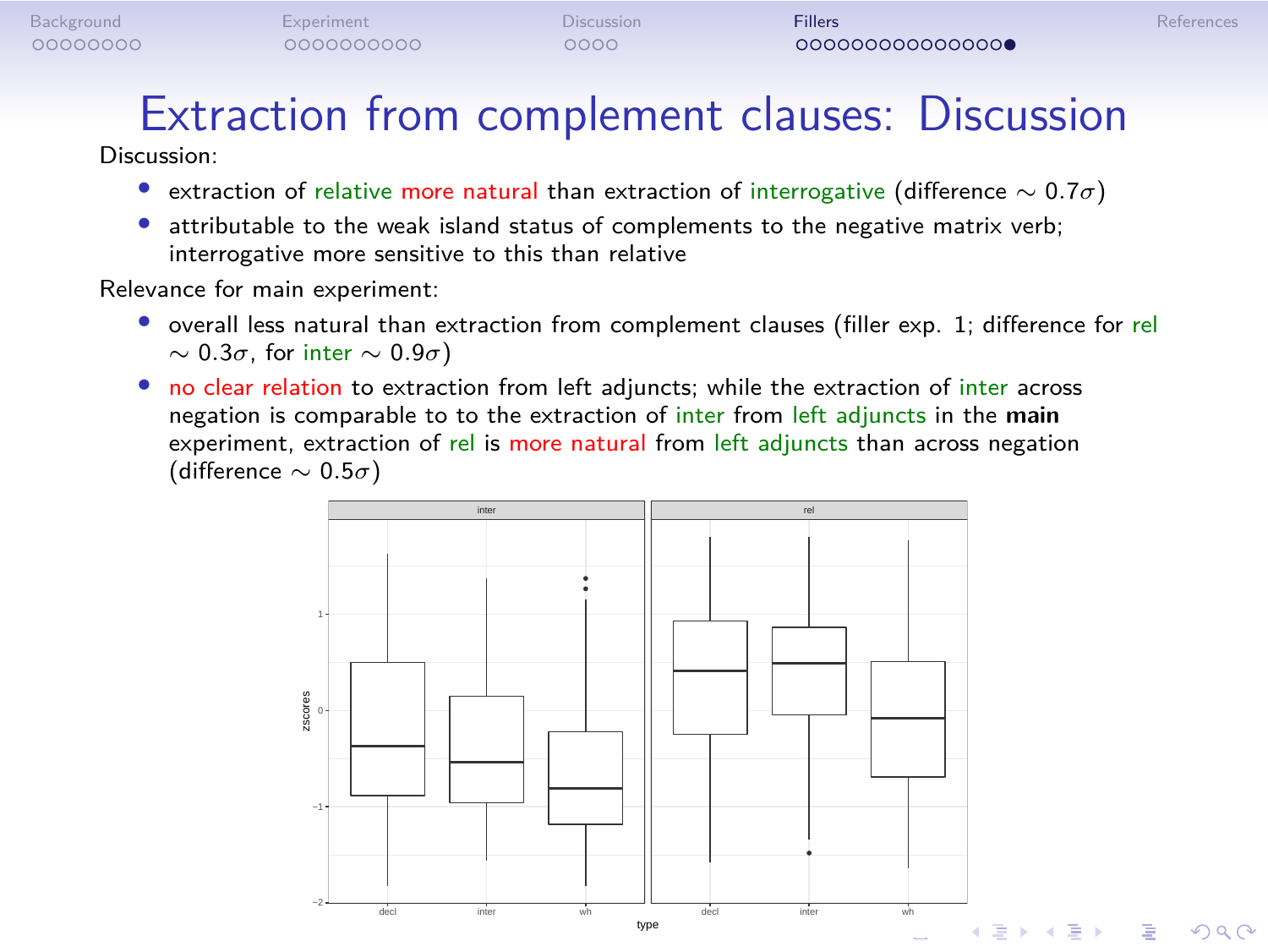### References I

Abeillé, Anne, Barbara Hemforth, Elodie Winckel & Edward Gibson. 2020. Extraction from subjects: Differences in acceptability depend<br>on the discourse function of the construction. *Cognition* 204. 104293. https://doi.org/1

Abels, Klaus. 2012. The Italian left periphery: A view from locality. *Linguistic Inquiry* 43(2). 229–254. https://doi.org/10.1162/LING\_a\_00084.

Biskup, Petr & Radek Šimík. 2019. Structure of conditional and (cor)relative clauses: New evidence from locality. In Maggie Baird & Jonathan Pesetsky (eds.), *NELS 49: Proceedings of the 49th Annual Meeting of the North East Linguistic Society, Volume 1*, 135–144. Amherst, MA: GLSA Publications.

- Bondevik, Ingrid, Dave Kush & Terje Lohndal. 2021. Variation in adjunct islands: The case of Norwegian. *Nordic Journal of Linguistics* 44(3). 1–32. https://doi.org/10.1017/S0332586520000207.
- Dal Farra, Chiara. 2019. Variability in adjunct islands: An experimental study in Italian. In Richard Stockwell, Maura O'Leary, Zhongshi<br>1991 Xu & Z. L. Zhou (eds.), WCCFL 36: Proceedings of the 36th West Coast Conferenc
- , Daskalaki, Evangelia. 2020. Types of relative pronouns. In András Bárány, Theresa Biberauer, Jamie Douglas & Sten Vikner (eds.),<br>Syntactic architecture and its consequences II: Between syntax and morphology, 277–296. Ber https://doi.org/10.5281/zenodo.4280653.
- Deane, Paul D. 1991. Limits to attention: A cognitive theory of island phenomena. *Cognitive Linguistics* 2(1). 1–63. https://doi.org/10.1515/cogl.1991.2.1.1.
- Declerck, Renaat & Susan Reed. 2001. *Conditionals: A comprehensive empirical analysis*. Amsterdam: Mouton de Gruyter. Erteschik-Shir, Nomi. 1973. *On the nature of island constraints*. Cambridge, MA: MIT dissertation.
- http://dspace.mit.edu/handle/1721.1/7582.
- Goldberg, Adele. 2006. *Constructions at work*. Oxford: Oxford University Press.
- Grewendorf, Günther. 2015. Double fronting in Bavarian left periphery. In Ur Shlonsky (ed.), *The cartography of syntactic structures 10: Beyond functional sequence*, 232–252. Oxford: Oxford University Press.

Grosu, Alexander. 1981. *Approaches to island phenomena*. Amsterdam: North-Holland.

- Haegeman, Liliane. 2003. Conditional clauses: External and internal syntax. *Mind & Language* 18(4). 317–339. https://doi.org/10.1111/1468-0017.00230.
- Haegeman, Liliane. 2022. The typology of adverbial clauses and the role of discourse syntax. Presented at the workshop Adverbial clauses: Between subordination and coordination, Köln, May 2022.